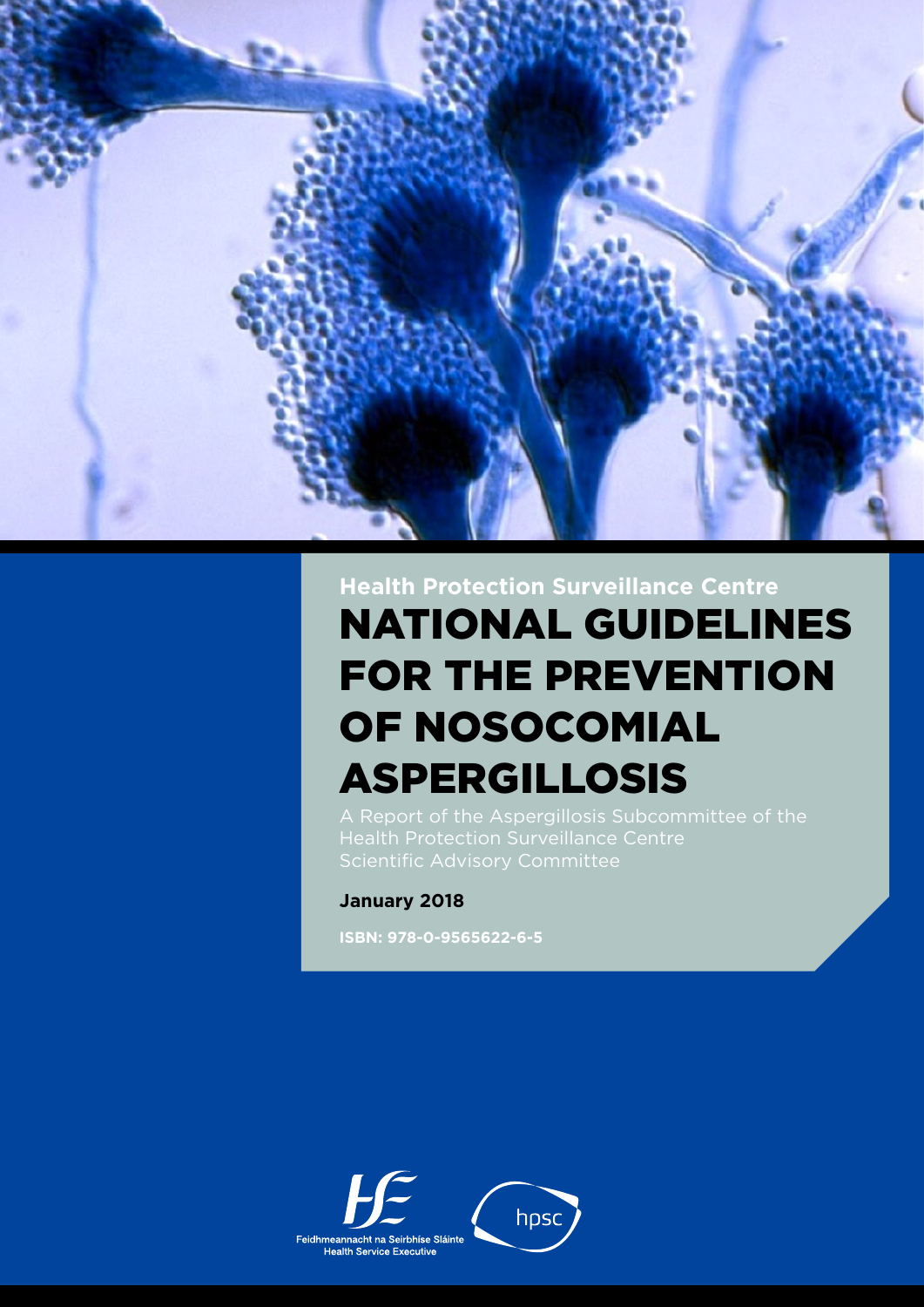



## Table of Contents

|                            |                                                                                |                                                                                                                                                                                                                                                                                                              | Page                                   |  |  |  |
|----------------------------|--------------------------------------------------------------------------------|--------------------------------------------------------------------------------------------------------------------------------------------------------------------------------------------------------------------------------------------------------------------------------------------------------------|----------------------------------------|--|--|--|
| <b>Abbreviations</b>       |                                                                                |                                                                                                                                                                                                                                                                                                              | 3                                      |  |  |  |
|                            |                                                                                | <b>Membership of the Aspergillosis Subcommittee</b>                                                                                                                                                                                                                                                          | 4                                      |  |  |  |
| <b>Terms of Reference</b>  |                                                                                |                                                                                                                                                                                                                                                                                                              | 5                                      |  |  |  |
| <b>Acknowledgements</b>    |                                                                                |                                                                                                                                                                                                                                                                                                              | 5                                      |  |  |  |
| <b>Foreword</b>            |                                                                                |                                                                                                                                                                                                                                                                                                              | 6                                      |  |  |  |
| <b>Key recommendations</b> |                                                                                |                                                                                                                                                                                                                                                                                                              | 7                                      |  |  |  |
| <b>Chapter 1:</b>          | 1.1                                                                            | <b>Nosocomial Aspergillosis</b><br>Introduction                                                                                                                                                                                                                                                              | 8<br>8                                 |  |  |  |
|                            | 1.2                                                                            | Literature Review                                                                                                                                                                                                                                                                                            | 8                                      |  |  |  |
| <b>Chapter 2:</b>          | 2.1                                                                            | <b>At-Risk Patients and Risk Factors</b><br>Introduction                                                                                                                                                                                                                                                     | 10<br>10 <sup>°</sup>                  |  |  |  |
|                            | 2.2                                                                            | Classification of At-Risk Patients                                                                                                                                                                                                                                                                           | 13                                     |  |  |  |
| <b>Chapter 3:</b>          | 3.1                                                                            | <b>Preventive Measures to Control Invasive Aspergillosis</b><br>Introduction                                                                                                                                                                                                                                 | 14<br>14                               |  |  |  |
|                            | 3.2                                                                            | Membership of the Multidisciplinary Team                                                                                                                                                                                                                                                                     | 14                                     |  |  |  |
|                            | 3.3                                                                            | Invasive Aspergillosis Risk Assessment                                                                                                                                                                                                                                                                       | 14                                     |  |  |  |
|                            | 3.4                                                                            | Invasive Aspergillosis Risk Assessment Process                                                                                                                                                                                                                                                               | 15                                     |  |  |  |
|                            | 3.5                                                                            | Pressurised Ventilation Systems for Patient Isolation<br>3.5.1<br>Positive pressure room<br>3.5.2 Neutral pressure room<br>3.5.3 Negative pressure room<br>3.5.4 Management of existing ventilation systems<br>3.5.5 Room air filter units (fixed or portable)<br>3.5.6 Upgrade and refurbishment activities | 19<br>19<br>21<br>23<br>24<br>24<br>24 |  |  |  |
|                            | 3.6                                                                            | Chemoprophylaxis and Prevention of Invasive Aspergillosis                                                                                                                                                                                                                                                    | 26                                     |  |  |  |
| <b>Chapter 4:</b>          | 4.1                                                                            | <b>Surveillance and Diagnostic Strategies</b><br>Surveillance of Invasive Aspergillosis<br>4.1.1<br>Introduction<br>4.1.2<br>EORTC/MSG case definitions for invasive fungal infection<br>4.1.3 Recommendations                                                                                               | 28<br>28<br>28<br>28<br>29             |  |  |  |
|                            | 4.2                                                                            | Clinical and Laboratory Diagnosis of Invasive Aspergillosis                                                                                                                                                                                                                                                  | 29                                     |  |  |  |
|                            | 4.3                                                                            | Microbial Air Sampling                                                                                                                                                                                                                                                                                       | 31                                     |  |  |  |
| <b>References</b>          |                                                                                |                                                                                                                                                                                                                                                                                                              | 33                                     |  |  |  |
| <b>Appendix A:</b>         |                                                                                | Nosocomial Invasive Aspergillosis Preventive Measures Compliance Checklist                                                                                                                                                                                                                                   | 38                                     |  |  |  |
| <b>Appendix B:</b>         |                                                                                | Pre-Project Planning and Contractor Advice                                                                                                                                                                                                                                                                   | 39                                     |  |  |  |
| <b>Appendix C:</b>         |                                                                                | Sample Construction Permit                                                                                                                                                                                                                                                                                   |                                        |  |  |  |
| Appendix D:                | Sample Template of a Hospital Policy Document                                  |                                                                                                                                                                                                                                                                                                              |                                        |  |  |  |
| <b>Appendix E:</b>         | 47<br>Ventilation and Environmental Control Measures for Isolation Rooms<br>48 |                                                                                                                                                                                                                                                                                                              |                                        |  |  |  |
| <b>Appendix F:</b>         | Commissioning and Validation of Ventilation Equipment and Systems              |                                                                                                                                                                                                                                                                                                              |                                        |  |  |  |
| <b>Appendix G:</b>         | <b>General Air Filter Selection Guidelines</b>                                 |                                                                                                                                                                                                                                                                                                              |                                        |  |  |  |
| <b>Appendix H:</b>         |                                                                                | 54<br>ISO 16890 - Air Filters for General Ventilation<br>59                                                                                                                                                                                                                                                  |                                        |  |  |  |
| Appendix I:                |                                                                                | Checklist of Action Points in the Event of a Suspected Cluster of Cases<br>of Invasive Aspergillosis<br>61                                                                                                                                                                                                   |                                        |  |  |  |
| <b>Appendix J:</b>         |                                                                                | Information Leaflet on Aspergillosis during Construction Activities                                                                                                                                                                                                                                          | 62                                     |  |  |  |
| <b>Appendix K:</b>         | Frequently Asked Questions (FAQs)                                              |                                                                                                                                                                                                                                                                                                              |                                        |  |  |  |

1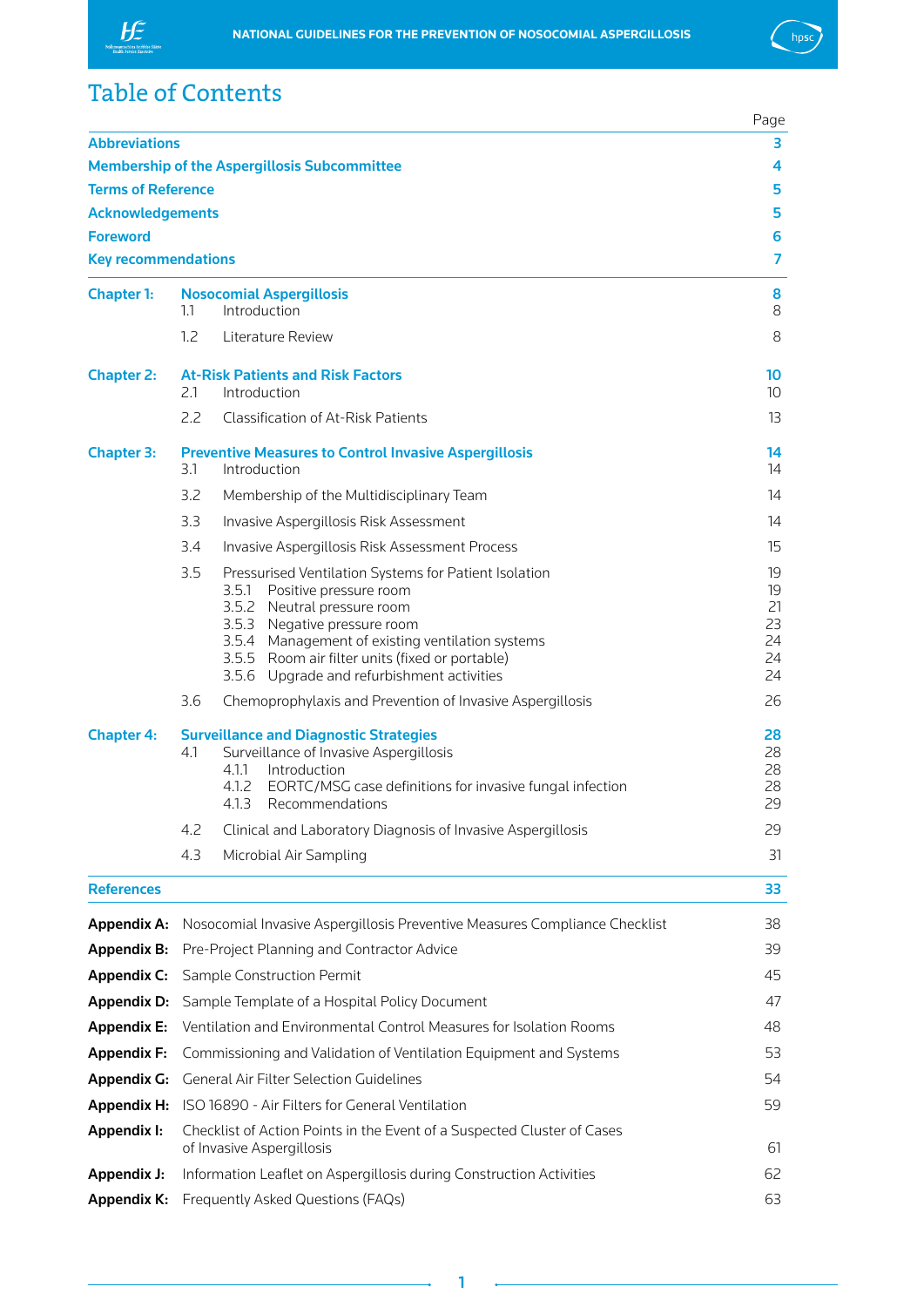



## List of Tables

| Table 1:             | Incidence of invasive aspergillosis in at-risk groups                                                                                                                                                              | 11       |
|----------------------|--------------------------------------------------------------------------------------------------------------------------------------------------------------------------------------------------------------------|----------|
| Table 2:             | Characteristics of 960 patients with invasive aspergillosis 2004-2008                                                                                                                                              | 13       |
| Table 3:             | Details of the type of construction project activity                                                                                                                                                               | 15       |
| Table 4:<br>Table 5: | Description of the required infection prevention and control precautions<br>Matrix of construction project activity type, patient risk group and class of<br>required infection prevention and control precautions | 16<br>18 |
| Table 6:             | Checklist prior to contractor handover following upgrade and refurbishment activities                                                                                                                              | 25       |
| Table 7:             | Consensus guidelines on antifungal prophylaxis against invasive aspergillosis                                                                                                                                      | 27       |
| Table 8:             | Interpretation of air sampling data and recommendations                                                                                                                                                            | 32       |
| Table A1:            | Engineering specifications for positive, neutral and negative pressure isolation rooms                                                                                                                             | 52       |
| Table A2:            | Classification of EPA, HEPA and ULPA filters as per EN 1822                                                                                                                                                        | 55       |
| Table A3:            | Aspergillus engineering and filter risk assessment table/matrix                                                                                                                                                    | 58       |
| Table A4:            | ISO 16890 classification table                                                                                                                                                                                     | 60       |
| Table A5:            | Filter classification based on EN 779:2012 and ISO 16890                                                                                                                                                           | 60       |
| Table A6:            | ISO 16890 filter groups                                                                                                                                                                                            | 60       |

## List of Figures

| Figure 1:         | Simplified schematic representation of a positive pressure isolation room | 20 |
|-------------------|---------------------------------------------------------------------------|----|
| Figure 2:         | Simplified schematic representation of a neutral pressure isolation room  | 22 |
| Figure 3:         | Simplified schematic representation of a negative pressure isolation room | 23 |
| <b>Figure A1:</b> | Detailed illustrative example of a positive pressure isolation room       | 49 |
| <b>Figure A2:</b> | Detailed illustrative example of a neutral pressure isolation room        | 50 |
| <b>Figure A3:</b> | Detailed illustrative example of a negative pressure isolation room       | 51 |
| <b>Figure A4:</b> | ISO 16890 filter classification                                           | 59 |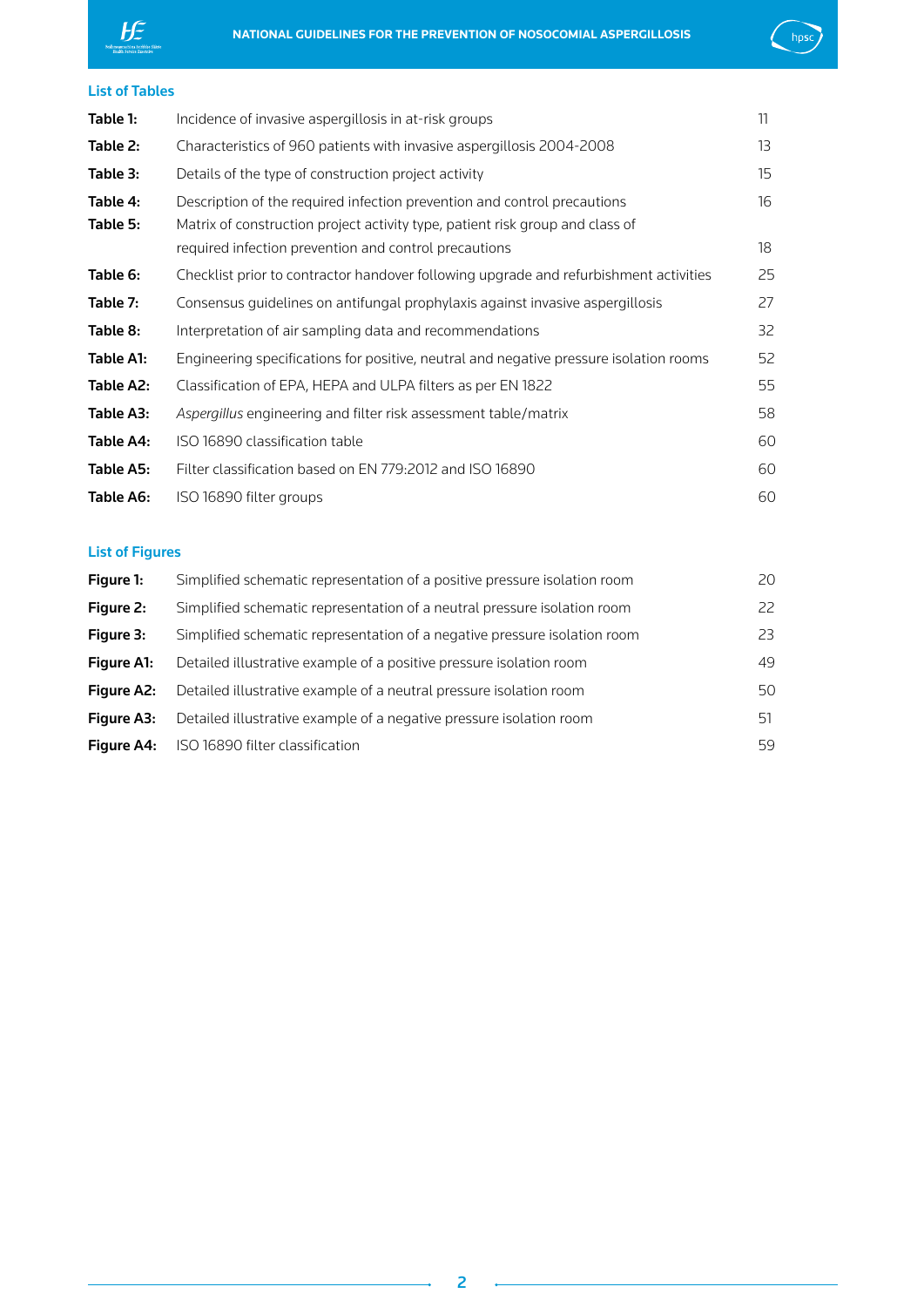<span id="page-3-0"></span>



## Abbreviations

| <b>ACH</b>   | Air changes per hour                                                               |
|--------------|------------------------------------------------------------------------------------|
| AHU          | Air handling unit                                                                  |
| AML          | Acute myelogenous leukaemia                                                        |
| ANC          | Absolute neutrophil count                                                          |
| <b>BDG</b>   | $\beta$ -D-glucan                                                                  |
| <b>BEMS</b>  | <b>Building Energy Management System</b>                                           |
| CFU          | Colony forming units                                                               |
| <b>CGD</b>   | Chronic granulomatous disorder                                                     |
| CT           | Computerised tomography                                                            |
| <b>COPD</b>  | Chronic obstructive pulmonary disease                                              |
| <b>DPC</b>   | Discrete particle counter                                                          |
| <b>ECIL</b>  | European Conference on Infections in Leukaemia                                     |
| <b>ECMO</b>  | Extracorporeal membrane oxygenation                                                |
| EORTC/MSG    | European Organisation for Research and Treatment of Cancer and Mycoses Study Group |
| EPA          | Efficiency particulate air (filter)                                                |
| <b>GOLD</b>  | Global Initiative for Chronic Obstructive Lung Disease                             |
| <b>GVHD</b>  | Graft-versus-host disease                                                          |
| <b>HBN</b>   | Health Building Note                                                               |
| <b>HBS</b>   | <b>Health Business Services</b>                                                    |
| <b>HEPA</b>  | High-efficiency particulate air (filter)                                           |
| <b>HLA</b>   | Human leukocyte antigen                                                            |
| <b>HPSC</b>  | <b>Health Protection Surveillance Centre</b>                                       |
| <b>HSCT</b>  | Haematopoietic stem cell transplant                                                |
| <b>HSSD</b>  | Hospital sterile supply department                                                 |
| <b>HTM</b>   | Health Technical Memorandum                                                        |
| IA           | Invasive aspergillosis                                                             |
| <b>IARA</b>  | Invasive Aspergillosis Risk Assessment                                             |
| <b>IPCT</b>  | Infection Prevention and Control Team                                              |
| ICU          | Intensive care unit                                                                |
| <b>IDSA</b>  | Infectious Disease Society of America                                              |
| <b>LCC</b>   | Life cycle costing                                                                 |
| <b>MDT</b>   | Multidisciplinary team                                                             |
| <b>MLE</b>   | Minimum life efficiency                                                            |
| <b>MRI</b>   | Magnetic resonance imaging                                                         |
| <b>MPPS</b>  | Most penetrating particle size                                                     |
| <b>NICU</b>  | Neonatal intensive care unit                                                       |
| <b>NIOSH</b> | National Institute for Occupational Safety and Health                              |
| OCT          | Outbreak Control Team                                                              |
| ODI          | Optical density index                                                              |
| Pa           | Pascals                                                                            |
| <b>PATH</b>  | Prospective Antifungal Therapy Alliance                                            |
| <b>PPE</b>   | Personal protective equipment                                                      |
| <b>PPVL</b>  | Positive pressure ventilated lobby                                                 |
| RIAI         | Royal Institute of the Architects of Ireland                                       |
|              |                                                                                    |
| <b>SCID</b>  | Severe Combined Immunodeficiency Syndrome                                          |
| <b>ULPA</b>  | Ultra low particulate air (filter)                                                 |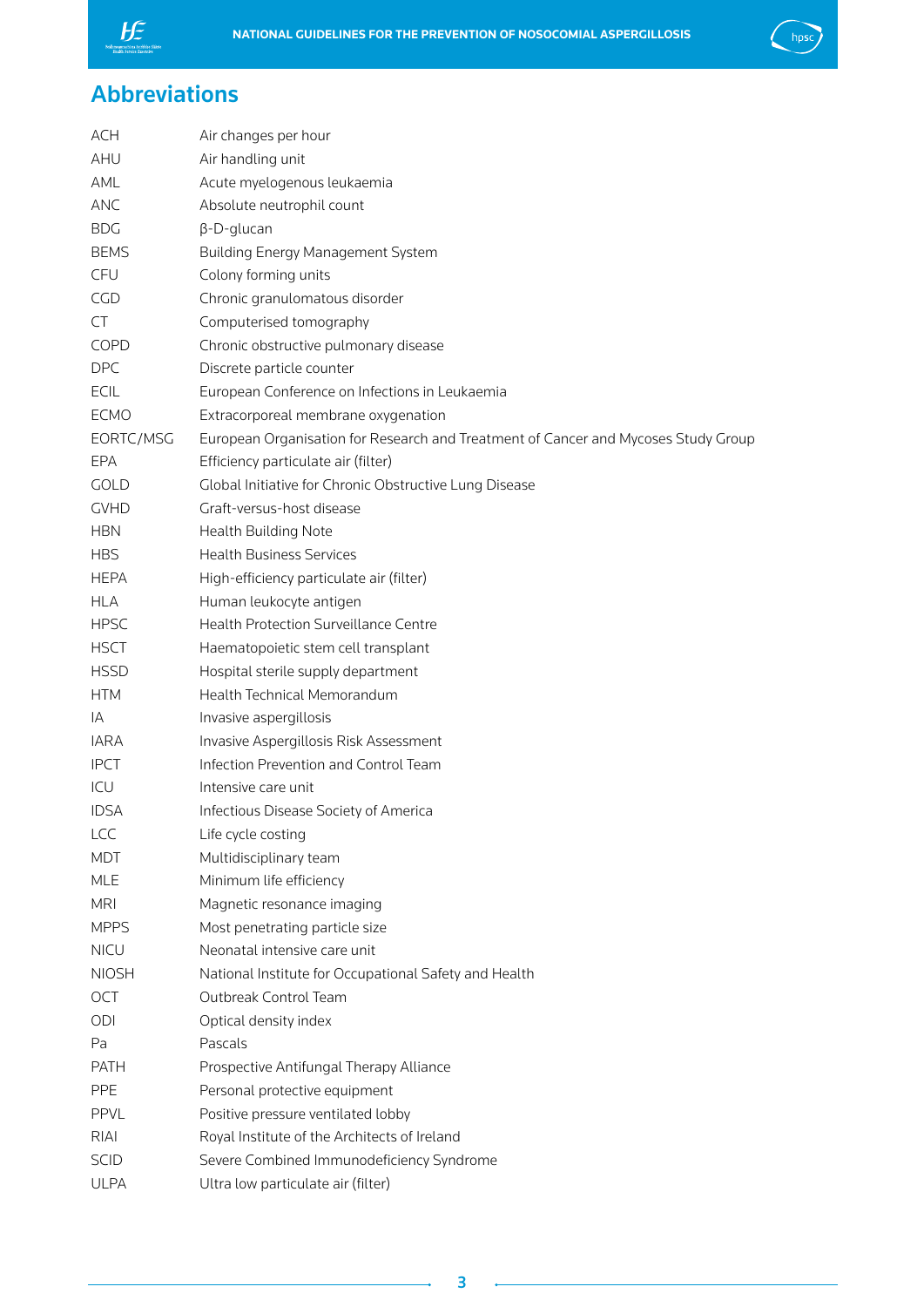<span id="page-4-0"></span>



## Membership of the Aspergillosis Subcommittee

### Professor Tom Rogers (Chair)

Professor of Clinical Microbiology, Trinity College and Consultant Microbiologist, St James's Hospital, Dublin

## Dr Colette Bonner

Deputy Chief Medical Officer, Department of Health

Mr Gareth Davies HSE - National Directorate of Estates

Dr Eoghan de Barra Infectious Diseases Society of Ireland; until June 2012

Dr Lynda Fenelon Consultant Microbiologist, St Vincent's University Hospital, Dublin

#### Margaret Fitzgerald PhD

Senior Surveillance Scientist, HSE - Health Protection Surveillance Centre

#### Mr Sean Mahon

Royal Institute of the Architects of Ireland

### Dr Olive Murphy

Consultant Microbiologist, Bon Secours Hospital, Cork

Ms Angela O'Donoghue Infection Prevention Society

Dr Niamh O'Sullivan Consultant Microbiologist, Our Lady's Children's Hospital, Crumlin, Dublin

Mr Brendan Redington HSE - National Directorate of Estates

#### Dr Alida Fe Talento

Lecturer in Clinical Microbiology, Trinity College Dublin and Temporary Consultant Microbiologist, St James's Hospital, Dublin From July 2012, in place of Dr de Barra

4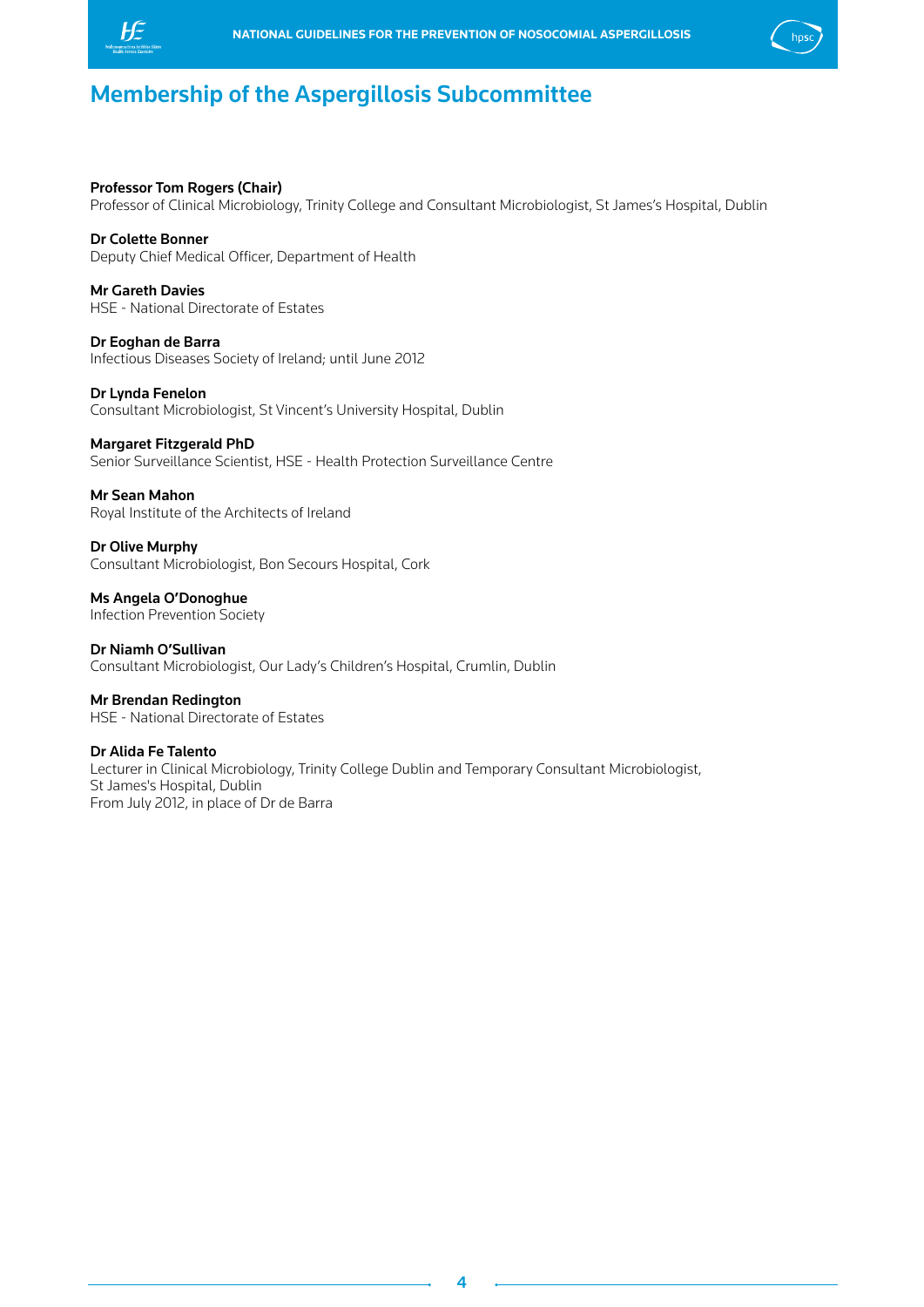<span id="page-5-0"></span>



## Terms of Reference

To review the recommendations of the 2002 national guidelines on the prevention of nosocomial invasive aspergillosis during construction/renovation activities and update if required.

## Acknowledgements

The subcommittee would like to acknowledge the generous assistance of the following:

Ms Tracey Wall (Clinical Nurse Manager) and Mr Christy Connolly (Technical Engineer) for facilitating a guided tour of the intensive care unit at Our Lady's Children's Hospital, Crumlin. Mr Joe Hoare (Health Service Executive Estates West) for facilitating a guided tour of the intensive care and high dependency units and cardiac wards at the University Hospital, Limerick. Mr Kim Featherstone and Mr Niall McElwee (Estates) for facilitating a guided tour of the intensive care and leukaemia units at St James's Hospital, Dublin.

Dr Breida Boyle for sharing the St James's Hospital's "Infection Prevention and Control Recommendations for HCAI Invasive Aspergillosis during Construction Policy" document.

Ms Kirsty MacKenzie, Health Protection Surveillance Centre, for providing administrative support and for conducting the online survey on the original national guidelines for the prevention of nosocomial invasive aspergillosis during construction/renovation activities, 2002.

Mr Peter Hofmann, Consultant Clinical Scientist, Antimicrobial Resistance and Healthcare-associated Infections Reference Unit, Public Health England, UK, and Mr Malcolm Thomas, Consulting Engineer, Bristol UK for their helpful discussions and advice.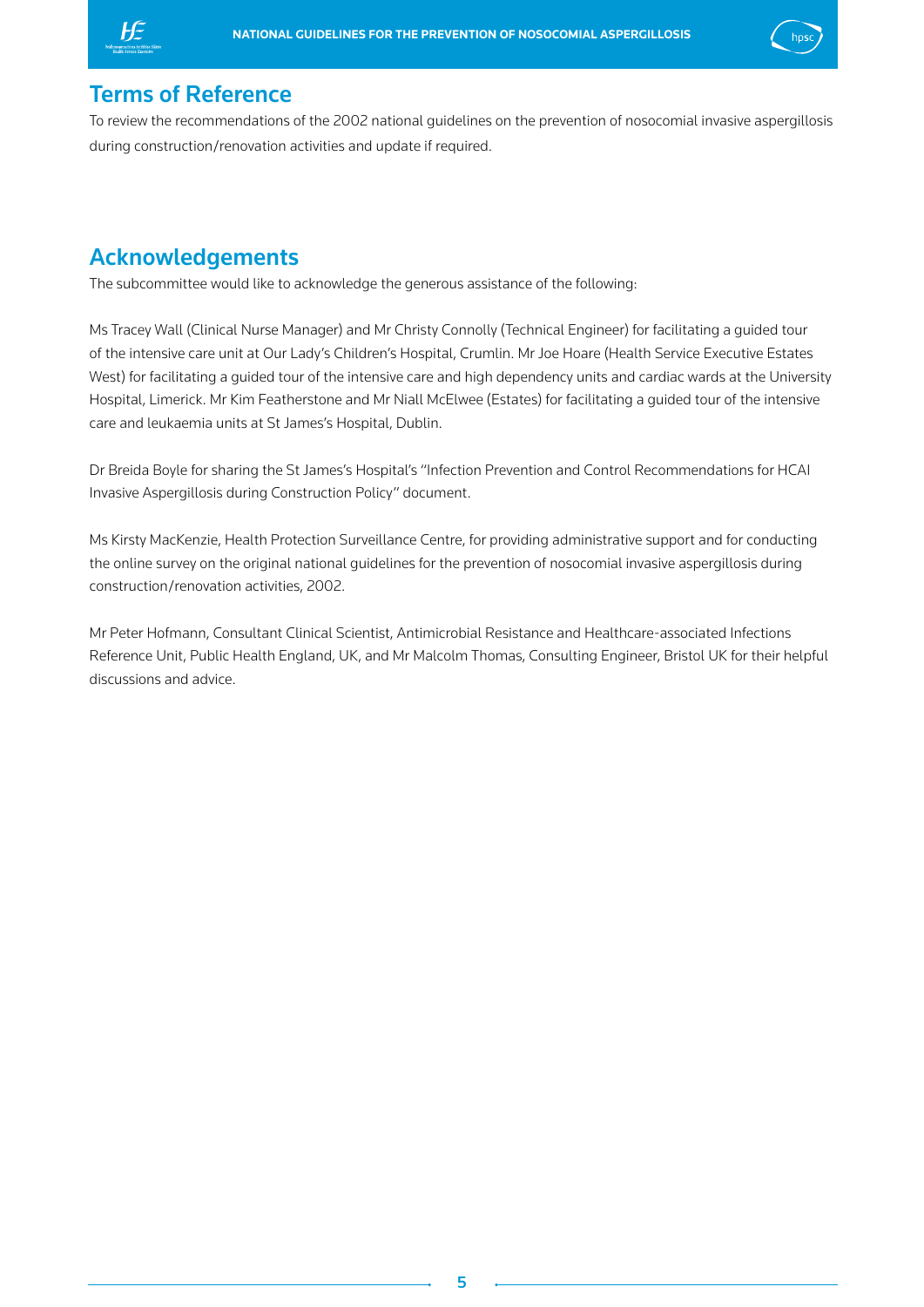<span id="page-6-0"></span>



## Foreword

The first version of the National Aspergillosis Prevention Guidelines were well received and since 2002 have helped to guide infection control practice in healthcare facilities where there is an ongoing risk of nosocomial aspergillosis.

Nevertheless, the risk of aspergillosis occurring as a complication of building or renovation works on the sites of healthcare facilities continues. In some cases there are major building projects occurring on existing hospital campuses where the population of immunocompromised patients is significant.

Therefore, it was felt that the original guidelines could be usefully reviewed and updated where appropriate. There have been some important changes in practice with relation to isolation facilities, antifungal therapies and fungal diagnostics. Added to this is the emergence of *A. fumigatus* strains with triazole resistance. All of these topics, and more, have been addressed taking note of recent publications that update our knowledge.

The continuing need for a multidisciplinary approach to prevention of aspergillosis is again emphasized, as is the importance of good communication between departments in advance of any potentially hazardous maintenance or new works. A grading system is presented which should facilitate risk assessment and identify appropriate preventive measures.

On this occasion the guidelines are only being published on the HPSC website and not in hard copy format, but this will enable any important updates to be made as new information becomes available.

I would like to thank the members of the committee for their continuing support, and also I thank Dr Margaret Fitzgerald who coordinated meetings, drafted updates and produced the final version of the guidelines.

#### Professor Tom Rogers

Chair of the Aspergillosis Subcommittee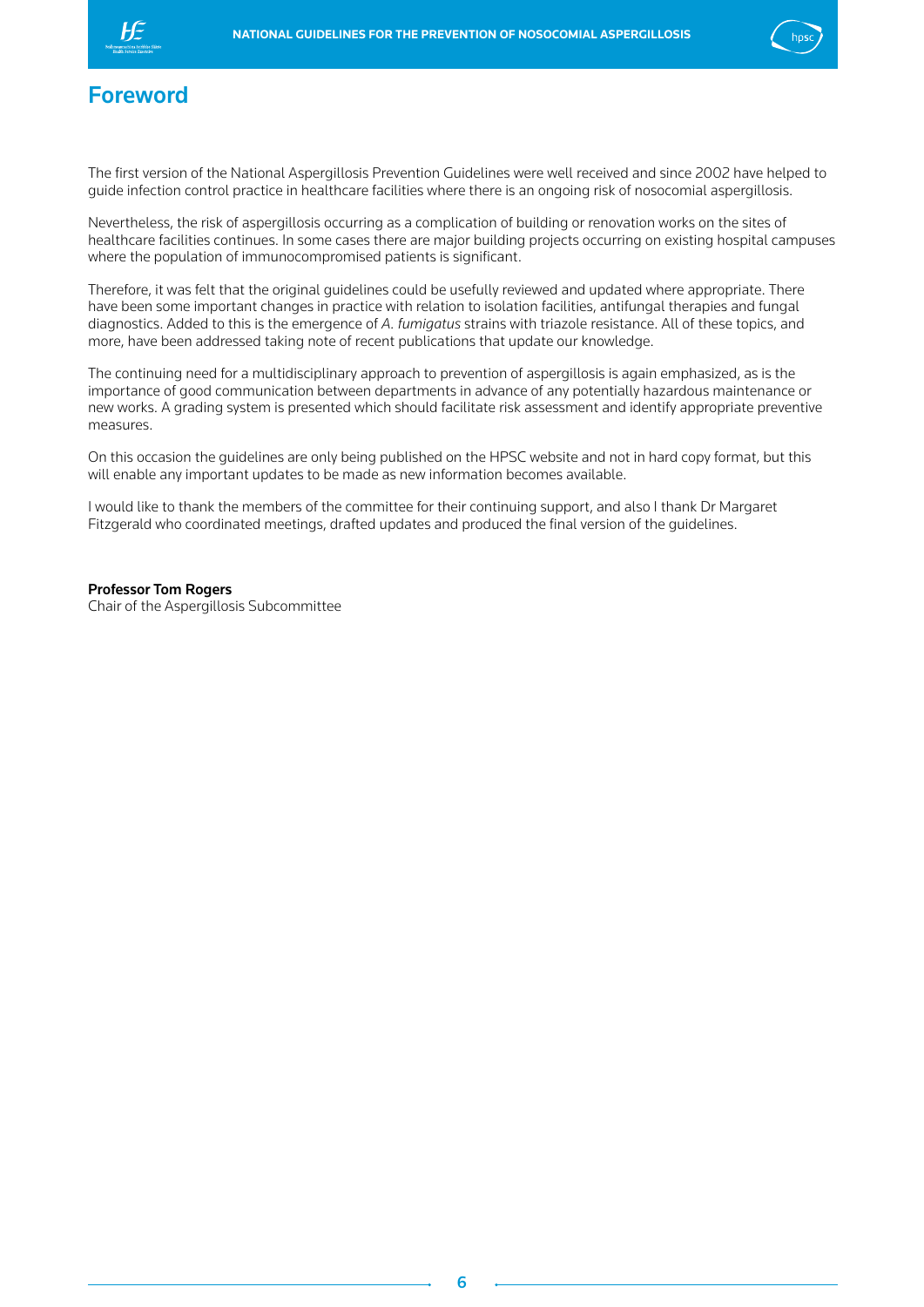<span id="page-7-0"></span>



## Key Recommendations

- **●** Measures should be taken to protect the growing populations of patients at-risk of acquiring *Aspergillus* infection as a consequence of hospital renovation, construction or demolition work in or near to clinical areas.
- **●** The hospital Infection Prevention and Control Team (IPCT) should take the lead in informing management of the risks involved by drafting local policies based on national and international guidelines.
- **●** Hospital Management must give sufficient notice (appropriate to the complexity of the project) to all interested parties including the IPCT of any planned activities before they start so that a risk assessment and appropriate preventive measures can be put in place to protect vulnerable patients.
- **●** Contractors must agree to, and sign, a Construction Permit and be compliant with the local Infection Prevention and Control policy.
- **●** Major internal or external works may require transfer of at-risk patients to another part of the hospital if the environment cannot be protected from ingress of airborne fungal spores.
- **●** Affected clinical areas should be monitored for ingress of dust in spite of preventive measures, and in the highest risk groups air sampling should be used to monitor fungal counts.
- **●** High-efficiency particulate air (HEPA)-filtered positive pressure facilities are preferred for the protection of high and very high-risk patients during major internal, and non-containable external activities.
- **●** In consultation with the clinical team(s) involved, consideration should be given to prescribing antifungal drug prophylaxis in selected patients based on a risk assessment.
- **●** Patients should be monitored throughout the project for clinical, radiological and mycological evidence that would suggest a diagnosis of invasive pulmonary aspergillosis.
- **●** The Microbiology laboratory should inform the IPCT of any increase in isolation of *Aspergillus* spp. from respiratory specimens that are above baseline/expected rates.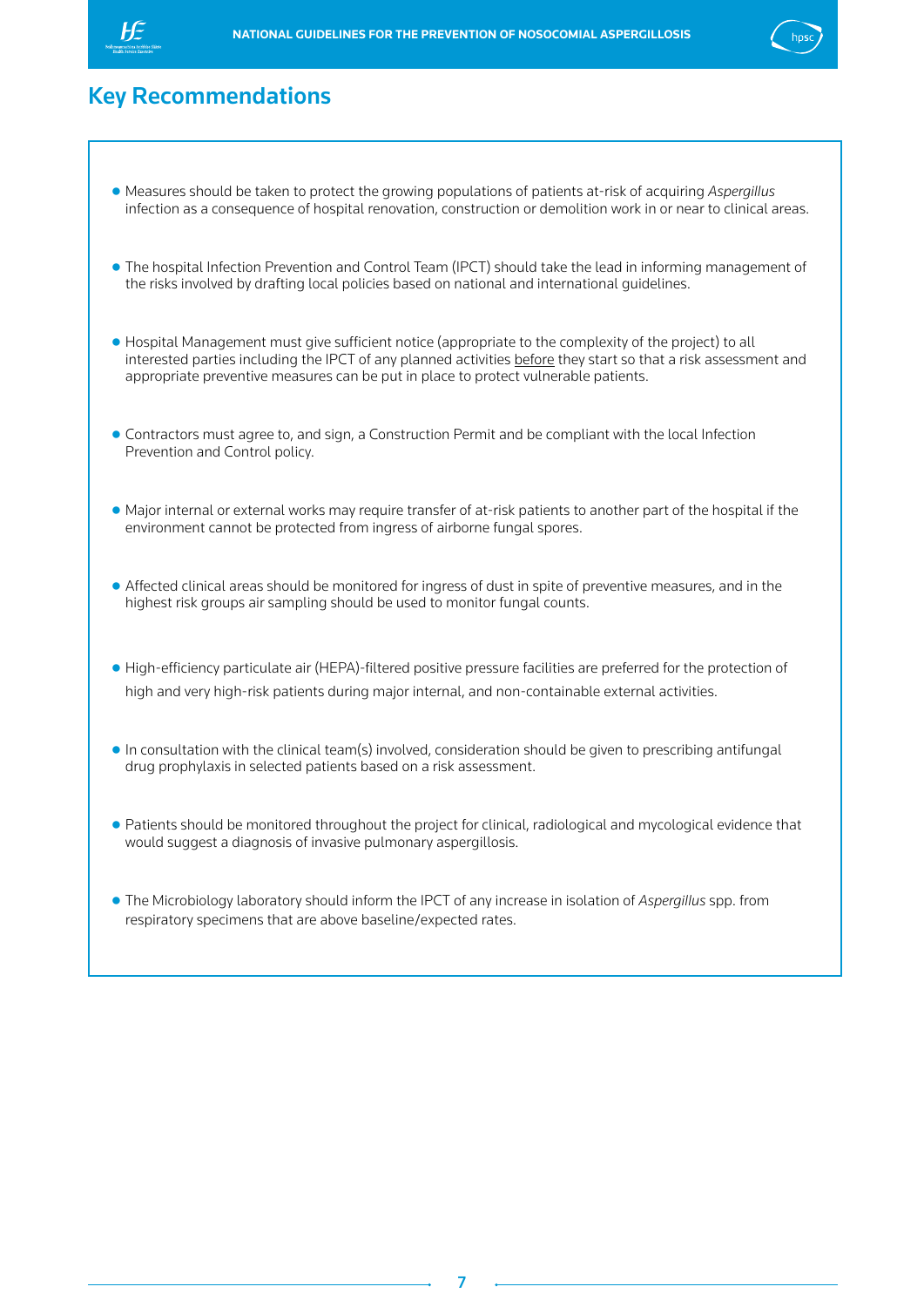<span id="page-8-0"></span>



## Chapter 1: Nosocomial Aspergillosis

## 1.1 Introduction

Nosocomial aspergillosis is now well described and a better understanding of the disease and preventive strategies has resulted in a reduction in the incidence and mortality in certain high-risk populations, such as prolonged neutropenia, and haematopoietic stem cell transplantation, where appropriate preventive measures have been taken (1, 2). However, recent data have also identified changes in the epidemiology of aspergillosis with the recognition of a much broader group of at-risk patients including those with chronic obstructive pulmonary disease (COPD), burns, chronic granulomatous disorder (CGD), cystic fibrosis, neonates, and also some patients not typically regarded as immunocompromised (3). In terms of risk exposures, the association with certain types of construction activity is well recognised and the need for preventive measures whilst such activities are taking place has been accepted. However, other risk exposures for nosocomial aspergillosis may also be important and healthcare providers must ensure that all recognised risks are minimised.

## 1.2 Literature Review

*Aspergillus* species are ubiquitous fungi that commonly occur in soil, water, organically enriched debris and decaying vegetation (4). Many species of *Aspergillus* have been recognised in nature but only a few have been regularly associated with human disease. *Aspergillus fumigatus* belongs to the *Aspergillus* subgenu*s Fumigati* section *Fumigati*  and is the principal pathogenic *Aspergillus* species (5)*. Aspergillus flavus*, *A. terreus, A. nidulans* and *A. niger* invasive infections are relatively less common. In general, the host's innate immunity deals with the regular inhalation of *Aspergillus* spores. However, *Aspergillus*-related diseases can be associated with a spectrum of immune disorders and result in a wide variety of human illnesses ranging from colonisation of the bronchial tree and allergic type reactions to rapidly invasive and disseminated disease (6, 7). Invasive aspergillosis (IA) is primarily an infection of severely immunocompromised patients, i.e. patients with haematological malignancies undergoing intensive remissioninduction chemotherapy, haematopoietic stem cell transplantation or solid organ transplant recipients (1, 8-14). However, over the last decade it has been increasingly recognised that patients without known immunocompromise who are critically ill or have severe COPD are at increased risk of IA (15-20). Underlying lung damage, malnutrition, the prolonged use of corticosteroids, and antibiotics are thought to have played a role in the emergence of IA in COPD patients (21).

Despite advances in our understanding of the interaction between *Aspergillus* species and the human host, and important advances in the diagnosis of IA, and in the use of antifungal agents (22), this disease remains difficult to diagnose and treat and case fatality associated with IA remains high (12, 23), thus, making prevention a priority in the management of at-risk patients. Recently, antifungal drug resistance, particularly affecting the triazole class, has been described and this development threatens future preventive and therapeutic options (24).

In the healthcare setting a number of environmental risks are recognised although some are better defined than others. One of the major environmental risks continues to be exposure to construction work and the relationship between construction activities and generation of *Aspergillus* and other mould spores is well described. Aspergillosis outbreaks have also been associated with improper operation and poor maintenance of sophisticated air ventilation systems. Dust generating activities such as maintaining the ventilation system, cleaning, vacuuming and dry mopping can also render *Aspergillus* spp. airborne. *Aspergillu*s spores have also been detected in water systems (25); however, there have been no reported outbreaks of aspergillosis traced to water sources (12). In neonates, infection with *Aspergillus* has been linked primarily to cutaneous conditions. For example a case in a premature neonate has been associated with contaminated non-sterile disposable gloves used when delivering care (26).

*Aspergillus* spores are well adapted to airborne dissemination (27, 28). These spores are passively liberated during construction/renovation activities and can be transported great distances as airborne particles by normal atmospheric conditions such as convection currents and wind. Airborne transmission is the principal route of transmission of *Aspergillus* within the hospital environment. The respiratory tract is the most common portal of entry and the small diameter of the spores (c. 2.5–3.5 µm) permits them to reach the pulmonary alveolar spaces, where they may germinate to form hyphae (29). Pulmonary aspergillosis may then develop following inhalation of airborne fungal spores, and high spore counts within patient-care areas represent an extrinsic risk factor for invasive disease (30).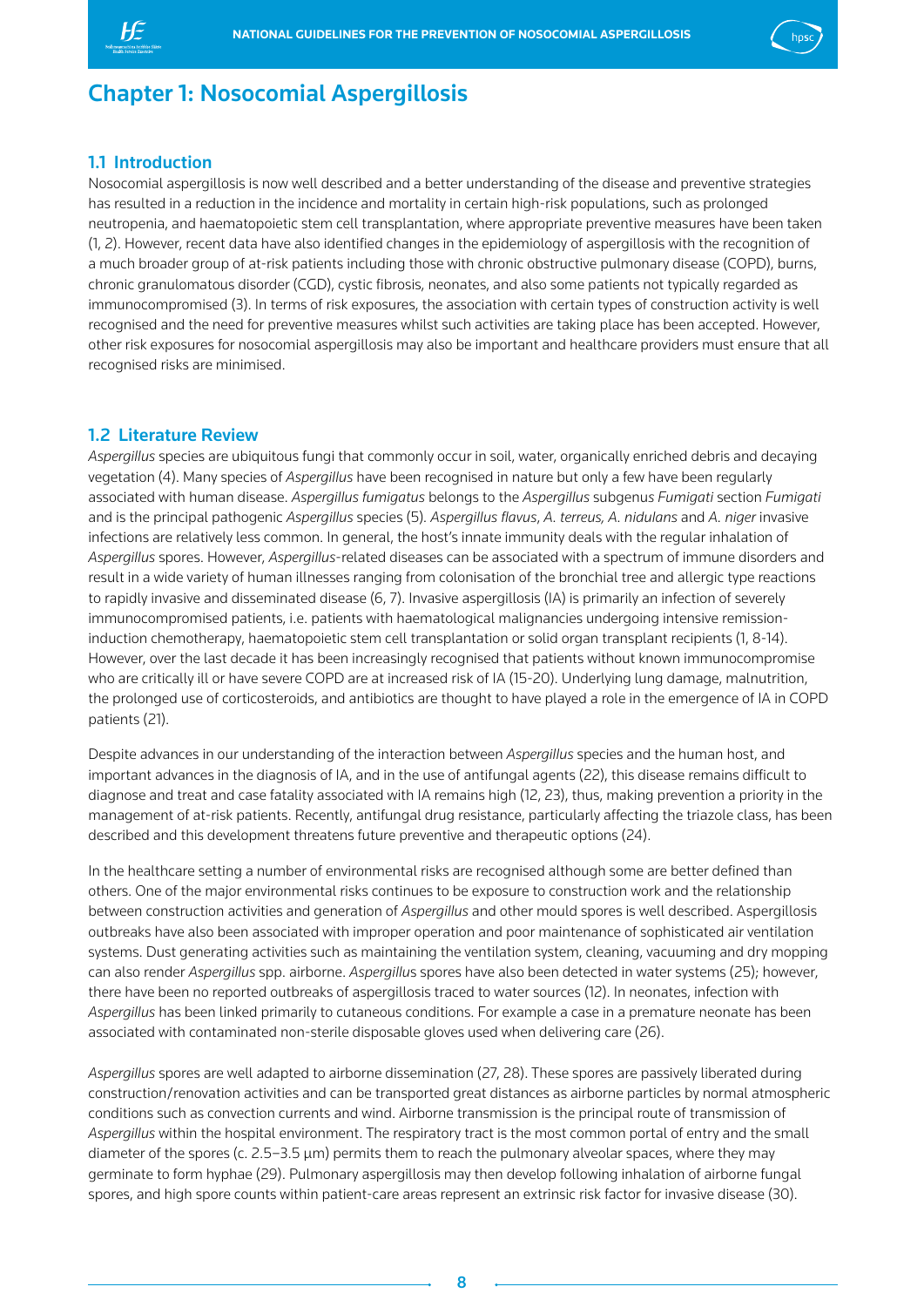



Nosocomial (i.e. hospital acquired) outbreaks of aspergillosis have become a well-recognised complication of construction, demolition or renovation work in or near hospital wards in which immunosuppressed patients are housed (31-33). Cases of aspergillosis may increase during hospital construction/renovation activities and hospital outbreaks of aspergillosis have been reported, for example, in transplantation units (34-37), haematology and oncology units (10, 13, 38-41), intensive care units (18, 42-45), a renal unit (46) and medical wards where immunosuppressed patients were housed (11, 47-48), and occasionally in non-immunosuppressed patients (17, 49).

In a review of nosocomial outbreaks of *Aspergillus* infection between 1966 and 2005, 53 outbreaks, affecting 458 patients, were identified (12). The majority of cases had an underlying haematological malignancy (65%) and this group also had the highest case fatality rate (57.6%). Although IA outbreaks occurred primarily in immunosuppressed patients, infection also occurred in patients without severe immunodeficiency including those with COPD. In all but one outbreak, transmission was airborne and the respiratory tract was primarily affected. The most common (49%) probable or possible source was construction work or renovation activities within or around the hospitals while the source remained unknown in 12 outbreaks. The minimum airborne concentration of *Aspergillus* spores necessary to cause disease remains unknown, however the authors concluded that airborne mould spores at any concentration may represent a threat for severely immunosuppressed patients.

In the case of neonates, a recent report described a cluster of invasive cutaneous infections that occurred in a neonatal intensive care unit possibly due to the airborne contamination of incubators from a ventilation system (44). The risk and outcome in other paediatric patients have also recently been reviewed (50). In terms of adult patients in ICUs the risks and pathogenesis of IA remain poorly defined, although there is evidence that the incidence has increased over the last 10 years (16).

To date, the majority of the outbreaks reported have been related to contamination of the hospital air as a result of the dust and dirt raised during construction, demolition or renovation projects within or adjacent to the healthcare facility. Specific construction/maintenance activities included: (i) general construction and renovation work, (ii) disturbance of soil resulting from earth works associated with building construction and site development, (iii) removal of suspended ceiling tiles, (iv) removal of fibrous insulation material, (v) opening up of service distribution shafts.

Based on the current trends in medicine the number of at-risk patients will continue to increase in the coming years. It is also likely that, as our understanding of this disease increases, other vulnerable groups will be identified. In addition, hospitals that house these patients will have ongoing refurbishment and construction projects either within or near the hospital. Both of these factors will ensure that we continue to be challenged with protecting these patients and optimising diagnostic, therapeutic and preventive strategies.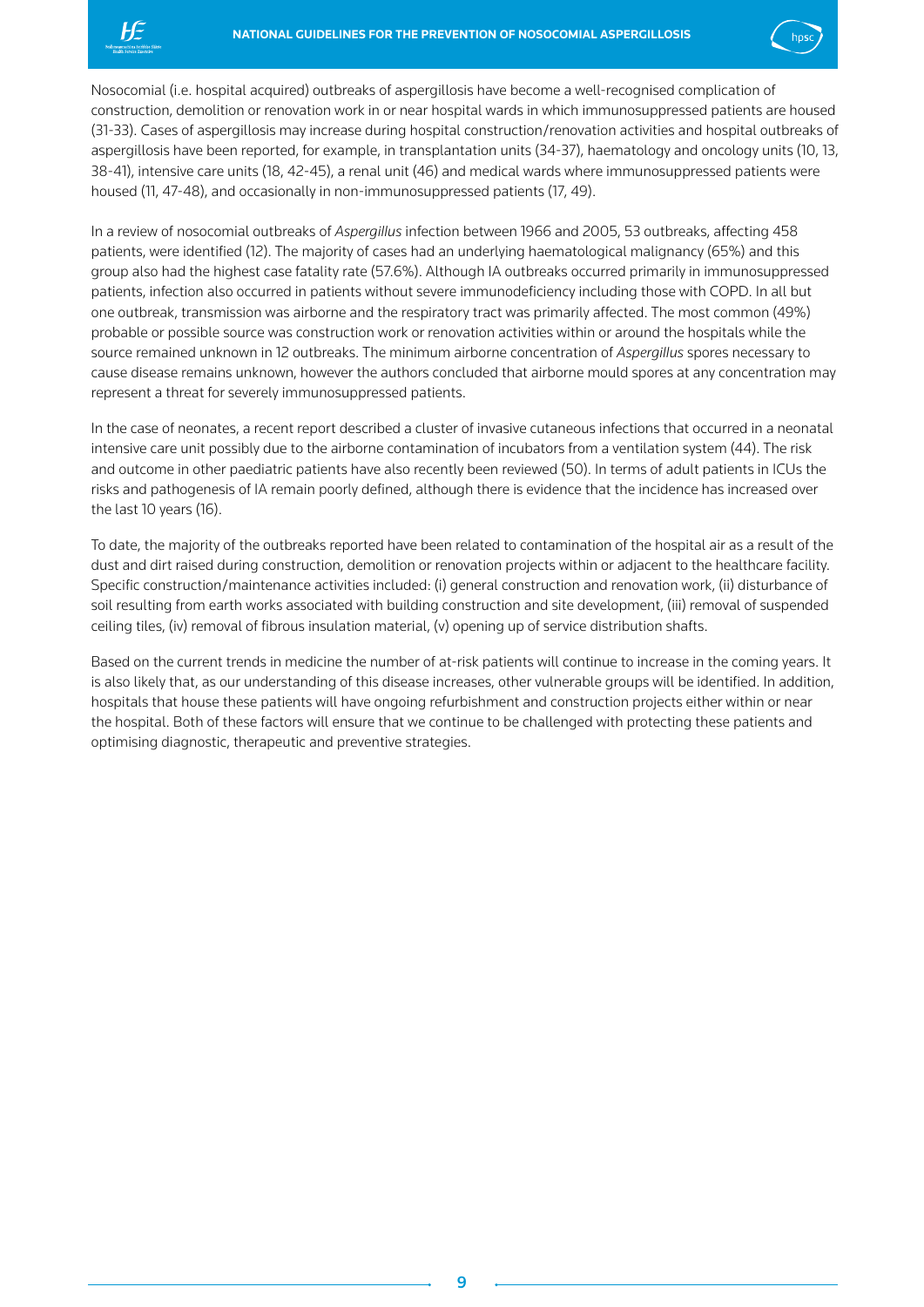<span id="page-10-0"></span>



## Chapter 2: At-Risk Patients and Risk Factors

## 2.1 Introduction

Factors that impact on the risk for developing an invasive fungal infection include the patient's environmental exposure and/or colonisation with potentially pathogenic fungi, use of antifungal prophylaxis, as well as the net state of immunosuppression (51). The latter refers to the combined impact of immune suppressing factors, such as haematological diseases, anti-rejection therapies post-transplant, oncology chemotherapies, inherited and acquired immunodeficiency and a rapidly expanding range of immunosuppressing therapies for inflammatory disorders. Host immunity plays a major role in determining who may be at risk of developing IA. When a patient with a normal immune system is exposed to *Aspergillus* spp., macrophages kill the conidia while neutrophils are a defence against the mycelia (52). When the host is immunocompromised, an increased likelihood of invasion of tissue by *Aspergillus* spp. can occur (53).

The major risk factor for IA is prolonged and severe neutropenia, both disease- and therapy-induced. The risk of IA correlates strongly with the duration and degree of neutropenia. The overall incidence of IA has been in decline in centres implementing preventive measures. In a German centre, rates dropped from 24 cases per 100,000 patient days in 2003 to 4 cases per 100,000 patient days in 2007 coinciding with changes in antifungal prophylaxis (2). Graf *et al.* (2) found that 44% of cases of IA were classified as nosocomial. Most of this is likely related to the patients' immunosuppression and underlying illness rather than poor infection control. A similar seven-year study in France found 30% of cases to be nosocomial, with 80% of these cases occurring in areas of the hospital lacking a specific air treatment facility (1). Indeed all of the nosocomial cases in the Garnaud study (1) occurred in the absence of air treatment and/or during construction works. These studies support the need to identify patients at risk and put in place appropriate preventive measures. The incidence of IA in at-risk groups is shown in Table 1. However, not all cases of *Aspergillus* infection that present clinically as IA in the hospital are nosocomially acquired as patients may already be colonised with *Aspergillus* spp. prior to starting immunosuppressive therapy (54).

Haematopoietic stem cell transplant (HSCT) recipients are the population at highest risk. Over the last five to ten years a decreased incidence of IA has been seen in this group, due to improved preventive measures of isolation and antifungal prophylaxis (2). Other immunosuppressive conditions have frequently been reported as risk factors for construction related nosocomial fungal infections: graft–versus-host disease requiring treatment, prolonged neutropenia following cytotoxic chemotherapy, prolonged use of antibiotics, steroid therapy, and tumour necrosis factor α antagonists (54). As the complexity of therapeutics increases and the survival rates from oncologic and haematologic conditions improves, it is likely that more patients will be at risk of IA.

More recently IA has been described in patients who do not have these traditional risk factors (3, 15-16). Nosocomial outbreaks have been reported amongst paediatric and adult patients in intensive care units (18, 50). IA is also increasingly being diagnosed in patients with COPD (55). COPD patients meeting stage III or IV of the Global Initiative for Chronic Obstructive Lung Disease (GOLD) criteria for severity of COPD were at higher risk of IA (56). Though many of these infections are likely to be community rather than healthcare in origin, COPD patients with GOLD stage III and IV are at greater risk of acquiring IA in the intensive care unit, especially once mechanically ventilated (16).

Patients with extensive burns are also at risk of cutaneous *Aspergillus* infection which may progress to invasive disease (57).

Table 2 is an extract from data published by the Prospective Antifungal Therapy (PATH) registry (14). Cases of proven and probable IA were recorded prospectively between 2004 and 2008 in 25 centres in the United States and Canada. The absence of denominator data means there is no calculated incidence but it offers meaningful observations on the broad variety of patients in whom IA has been diagnosed and the relative frequencies between groups.

The timing of IA varies between the risk groups. For patients with acute leukaemia, 68% of IA may occur in the induction phase of chemotherapy, 27% during consolidation (58). Of the patients with IA post-HSCT in the same study, IA occurred in 19% at <40 days; 13% 40-99 days; and 68% ≥100 days. The PATH Registry (14) showed the median day of diagnosis of IA post-HSCT was 97 days. IA post solid organ transplant tends to occur over a broader time distribution, the majority in heart transplants being within 12 weeks of transplantation and at least 100 days after surgery for other transplants (58).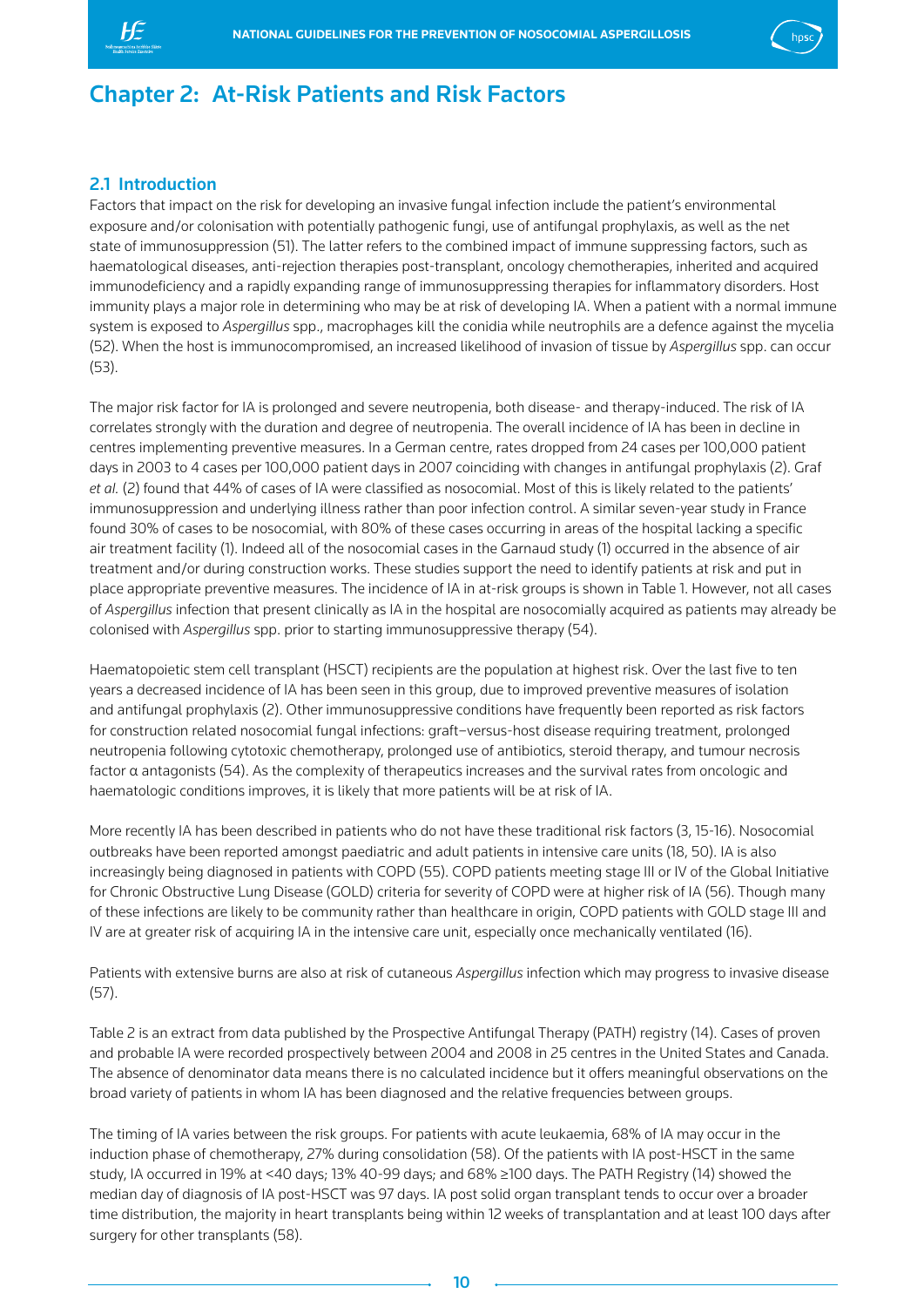<span id="page-11-0"></span>



| <b>Papie 1.</b> Including of invasive aspergntosis in at now groups | <b>Incidence of IA</b>                                       |                                                                              |                                                    |  |  |
|---------------------------------------------------------------------|--------------------------------------------------------------|------------------------------------------------------------------------------|----------------------------------------------------|--|--|
| <b>Category</b>                                                     | <b>Risk Group</b>                                            | $\%$                                                                         | <b>Reference number</b>                            |  |  |
| Haematopoietic<br>stem cell<br>transplantation                      | Allogeneic haematopoietic stem<br>cell transplant recipients | 2.5<br>8.1<br>8.8<br>3.5<br>15<br>3.0<br>11.4<br>$2.3 - 3.9$<br>$7.3 - 10.5$ | 59<br>58<br>60<br>61<br>62<br>63<br>64<br>65<br>66 |  |  |
|                                                                     | Autologous haematopoietic stem<br>cell transplant recipients | 0.9<br>1.3<br>1.2<br>0.5                                                     | 58<br>60<br>61<br>65                               |  |  |
| Solid organ<br>transplantation                                      | Lung transplant recipients                                   | 4.1<br>4.5<br>13.3<br>6.6<br>7.0<br>7.6<br>$6.2*$<br>12.8                    | $\,8\,$<br>67<br>68<br>69<br>37<br>70<br>71<br>72  |  |  |
|                                                                     | Liver transplant recipients                                  | 0.8<br>3.4<br>0.77<br>0.7                                                    | 58<br>73<br>74<br>72                               |  |  |
|                                                                     | Heart transplant recipients                                  | 4.8<br>0.4                                                                   | 58<br>72                                           |  |  |
|                                                                     | Renal transplant recipients                                  | 0.3<br>0.24<br>1.3<br>0.12<br>0.4                                            | 58<br>74<br>75<br>76<br>72                         |  |  |
| Other                                                               | Intensive care patients                                      | 0.02<br>0.52                                                                 | 20<br>18                                           |  |  |
|                                                                     | COPD patients                                                | 0.36                                                                         | 17                                                 |  |  |
|                                                                     | ECMO <sup>+</sup> patients                                   | 2.6                                                                          | $77\,$                                             |  |  |

## Table 1. Incidence of invasive aspergillosis in at-risk groups

\*Median incidence based on review of literature

†ECMO=Extracorporeal membrane oxygenation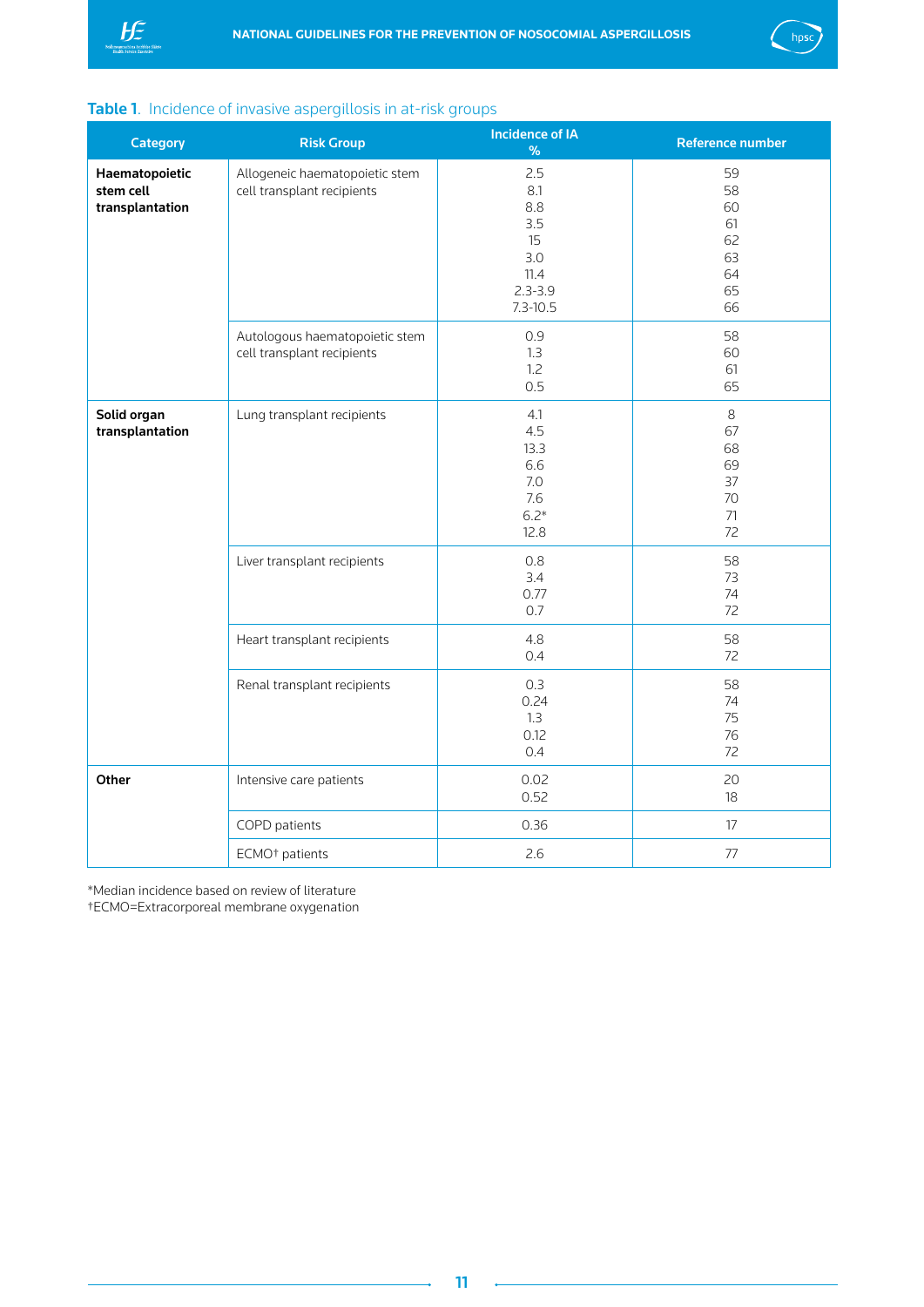<span id="page-12-0"></span>



## Table 2. Characteristics of 960 patients with invasive aspergillosis 2004-2008.

*This table was adapted from the Prospective Antifungal Therapy (PATH) Alliance registry data on the clinical epidemiology of IA (14)\**

| <b>Patient characteristics</b>                                                                                                                                                                                                                                                                                      | <b>No. of patients</b>                                    | %                                                                      |
|---------------------------------------------------------------------------------------------------------------------------------------------------------------------------------------------------------------------------------------------------------------------------------------------------------------------|-----------------------------------------------------------|------------------------------------------------------------------------|
| Age, mean years (range)                                                                                                                                                                                                                                                                                             | $51.5$ (<1-93)                                            | ä,                                                                     |
| Age group<br><18 years<br>$18-65$ years<br>>65 years                                                                                                                                                                                                                                                                | 35<br>763<br>162                                          | 3.6<br>79.5<br>16.9                                                    |
| Underlying disease/treatment <sup>a</sup><br>Haematological malignancy<br>Solid organ transplant<br>Haematopoietic stem cell transplant<br>Solid tumour<br>HIV/AIDS<br>Inherited immunodeficiency disorder<br>Otherb                                                                                                | 464<br>280<br>268<br>53<br>14<br>$\overline{4}$<br>22     | 48.3<br>29.2<br>27.9<br>5.5<br>1.5<br>0.4<br>2.3                       |
| Immunologic risk <sup>a</sup><br>ANC <500 cells/mm <sup>3</sup><br>Corticosteroid therapy<br>Immunosuppressive therapy                                                                                                                                                                                              | 324<br>708<br>468                                         | 33.8<br>73.8<br>48.8                                                   |
| Type of haematological malignancy/disease <sup>a</sup><br>Acute myelogenous leukaemia<br>Non-Hodgkin's lymphoma<br>Multiple myeloma<br>Acute lymphocytic leukaemia<br>Myelodysplastic syndrome<br>Chronic lymphocytic leukaemia<br>Hodgkin's lymphoma<br>Chronic myelogenous leukaemia<br>Aplastic anaemia<br>Other | 144<br>79<br>79<br>56<br>45<br>33<br>21<br>16<br>10<br>17 | 31.0<br>17.0<br>17.0<br>12.1<br>9.7<br>7.1<br>4.5<br>3.5<br>2.2<br>3.7 |
| Type of haematopoietic stem cell transplant<br>Allogeneic: HLA-matched related<br>Allogeneic: HLA-matched unrelated<br>Allogeneic: haploidentical<br>Allogeneic: HLA mismatched<br>Autologous                                                                                                                       | 86<br>66<br>13<br>30<br>73                                | 32.1<br>24.6<br>4.9<br>11.2<br>27.2                                    |
| Type of solid organ transplant <sup>a</sup><br>Lung<br>Kidney<br>Liver<br>Heart<br>Pancreas<br>Small bowel<br>Heart and lung                                                                                                                                                                                        | 185<br>40<br>39<br>22<br>14<br>13<br>$\overline{c}$       | 66.1<br>14.3<br>13.9<br>7.9<br>5.0<br>4.6<br>0.7                       |

\*Note, includes both nosocomially- and community-acquired invasive aspergillosis ANC = absolute neutrophil count

a Not mutually exclusive; patients could have >1 characteristics within a category.

b Contains non-transplant surgery and neonatal intensive care (NICU).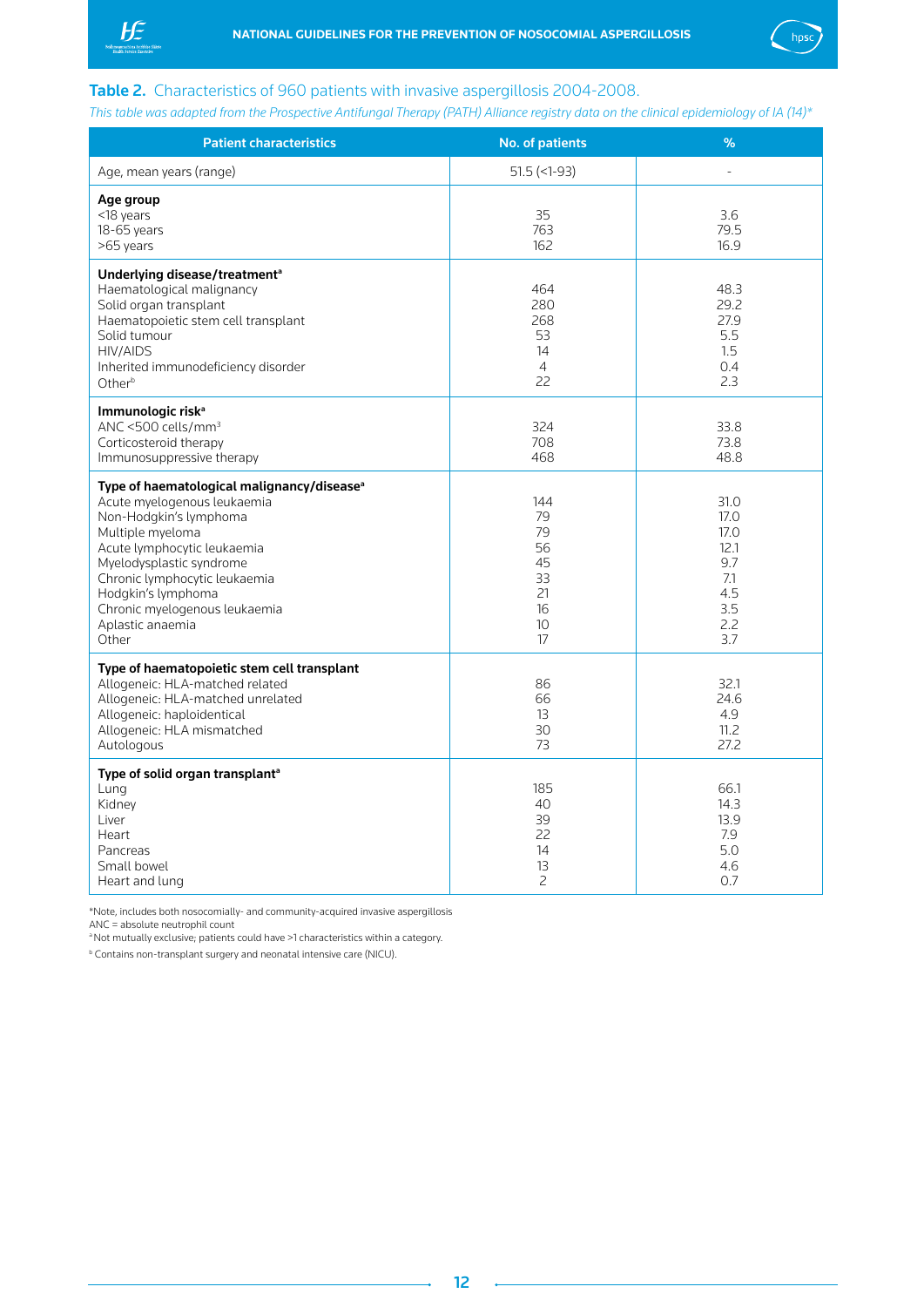<span id="page-13-0"></span>



## 2.2 Classification of At-Risk Patients

At-risk patients may be categorised as outlined below. However, this list is not exhaustive and all patients should be individually risk assessed to determine if they are at risk of developing IA.

## Group  $1$  - No evidence of risk<sup>1</sup>

- 1. Staff members<sup>2</sup>, service providers and contractors
- 2. All patients not listed in Groups 2-4 below

### Group 2 - Increased risk

- 1. Patients on prolonged courses of high dose steroids<sup>3</sup> or tumour necrosis factor α (TNF-α) antagonists, particularly those hospitalised for prolonged periods
- 2. Severely immunosuppressed AIDS patients
- 3. Patients undergoing mechanical ventilation
- 4. Non-neutropenic patients on chemotherapy<sup>4</sup>
- 5. Dialysis patients

## Group 3 - High risk

- 1. Patients with neutropenia for less than 14 days following chemotherapy
- 2. Adult acute lymphoblastic leukaemia patients on high dose steroid therapy<sup>3</sup>
- 3. Solid organ transplantation
- 4. Patients with Chronic Granulomatous Disorder (CGD)
- 5. Neonates in intensive care units
- 6. COPD patients meeting GOLD stage III and IV criteria<sup>5</sup> and in intensive care or high dependency units
- 7. Patients with extensive burns

## Group 4 - Very high risk

- 1. Allogeneic haematopoietic stem cell transplantation<sup>6</sup>
	- a. during the neutropenic period
	- b. with graft-versus-host disease requiring steroid  $\pm$  other immunosuppressive therapy
- 2. Autologous haematopoietic stem cell transplantation<sup>6</sup>, i.e. during the neutropenic period
- 3. Non-myeloablative transplantation
- 4. Children with severe combined immunodeficiency syndrome (SCID)
- 5. Prolonged neutropenia for greater than 14 days following chemotherapy or immunosuppressive therapy (including acute myeloid leukaemia)
- 6. Aplastic anaemia patients

Note: Cystic fibrosis patients should also be considered. Each cystic fibrosis patient is assigned to one of the above four categories depending on the stage of his/her illness.

<sup>1</sup> Assuming no known immunocompromise

<sup>2</sup> Staff should be informed of pending construction projects, and staff concerned re immunocompromise should be referred to Occupational Health

<sup>3</sup> Prolonged use of corticosteroids (excluding among patients with allergic bronchopulmonary aspergillosis) at a mean minimum dose of 0.3 mg/kg/ day of prednisone equivalent for >3 weeks (De Pauw *et al*, 2008) (78)

<sup>4</sup> ANC count >1 x 109 /l

<sup>5</sup> Furthermore, wards with a high occupancy of COPD patients (e.g. respiratory wards) meeting GOLD stage III and IV criteria should be risk assessed on the basis of the patients' levels of immunosuppression, and the threat posed to the patients by the construction activity. However, the guideline group recognise it is not possible to risk assess all COPD patients meeting GOLD stage III and IV criteria who are dispersed throughout the hospital

<sup>6</sup> Includes bone marrow transplantation patients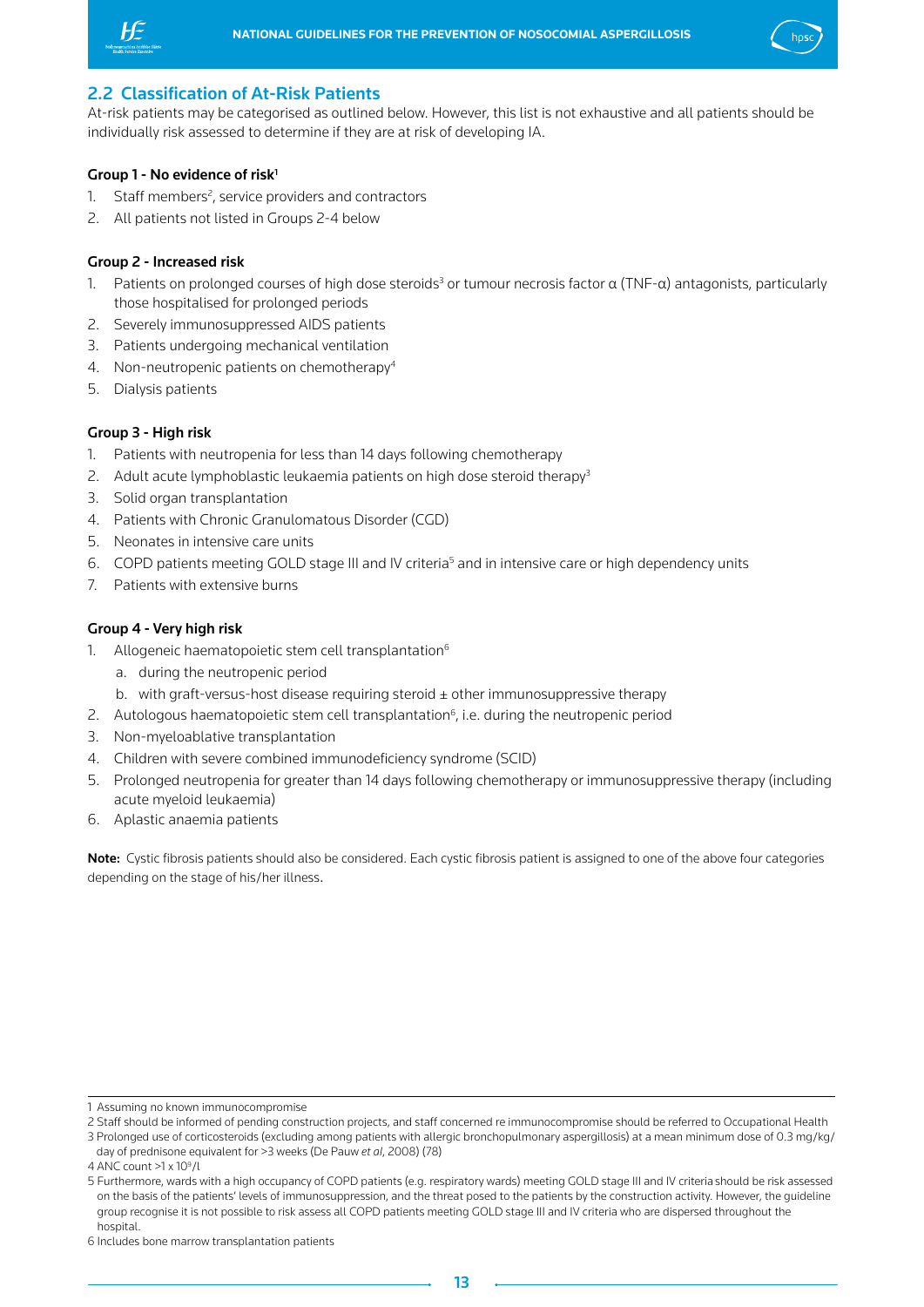<span id="page-14-0"></span>



## Chapter 3: Preventive Measures to Control Invasive Aspergillosis

## 3.1 Introduction

There is now an acceptance that IA can be linked to demolition, excavation, construction and refurbishment activities within or adjacent to the hospital site. Over the last decade the adoption of control measures by healthcare facilities has been successful and has facilitated extensive hospital building works without a significant increase in aspergillosis. Indeed a literature review identifies little that is new in relation to prevention of aspergillosis during building works.

However, the variety of patients susceptible to IA has expanded, and with advanced medical technology this will become more extensive. The imperative to plan and ensure that optimum protection is afforded to all patient groups, based on their perceived risk is becoming more complicated and challenging. The preventive measures implemented will depend on the type of construction/renovation being undertaken in the hospital and the proximity of the at-risk patients to this site. This will be based on the results of a risk assessment.

#### The key measures for prevention remain:

- **●** Risk assessment of patient susceptibility and the hazard posed by the construction/renovation activity
- **●** Measures to reduce dust emission from the construction site
- **●** Measures to protect at-risk patients.

## 3.2 Membership of the Multidisciplinary Team

Each project will require input from a multidisciplinary team (MDT). The membership will be determined by the size and scope of the works and should as a minimum include representation from the following:

- a. Management of the healthcare facility
- b. Project Team (HSE Estates, design team and hospital project team)
- c. Technical services/Maintenance/Site foreman
- d. Infection Prevention and Control Team (IPCT)
- e. Healthcare personnel from relevant clinical area(s)
- f. Health Business Services (HBS) Estates

#### 3.3. Invasive Aspergillosis Risk Assessment

To facilitate the process, a formal *Invasive Aspergillosis Risk Assessment* (IARA) has been introduced to these guidelines. The IARA involves a multidisciplinary approach whereby the scope and hazards inherent in the building project are identified, the patient groups 'at-risk' are reviewed, then stratified, and the necessary safeguards are agreed.

Following the risk assessment by the MDT, a document should be compiled outlining the measures required to reduce risk of IA for that specific project as agreed by the MDT. This document should be circulated to relevant stakeholders prior to the commencement of a project and it forms the basis for the methods statement produced by the contractor. The contractor should not be permitted to work on the site until the method statement is available. Implementation of the recommended preventive measures should be assigned to the appropriate groups which extend from ward level to the project manager.

Compliance with the agreed recommended measures should be monitored by the relevant departments e.g. technical services, Infection Prevention and Control Team (IPCT) and cleaning staff. Prior to commencement of the project there should be agreement regarding the monitoring procedures, reporting arrangements and on the utilisation of a Nosocomial Invasive Aspergillosis Preventive Measures Compliance Checklist (Appendix A). Additional materials to assist with the pre-project planning stage are provided in Appendices B, C and D.

Any breaches to the agreed measures should be notified immediately to the designated person for that project who will in turn notify relevant groups such as the IPCT. In such instances, if significant risks to patients have been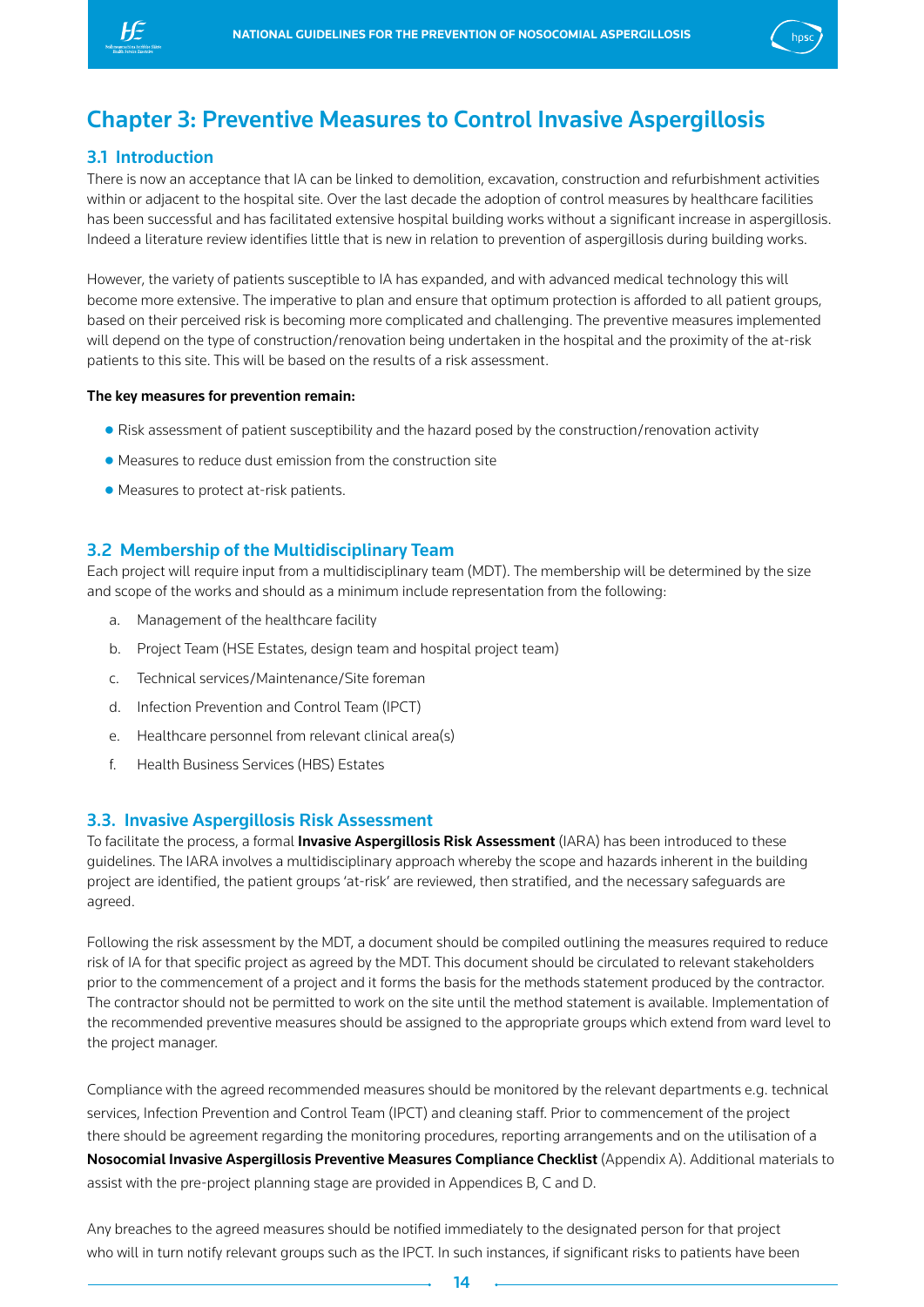<span id="page-15-0"></span>



identified, it may be deemed necessary to convene an emergency meeting of the MDT to consider the required action. This may include cessation of the building works until necessary corrective actions have been implemented. The process and procedures for all such cessation of works must be agreed in advance between the healthcare facility, the design team, and the IPCT, and be specified clearly in the contract documents. The instruction to cease must be implemented strictly in accordance with provisions of the contract. IPCTs and other stakeholders should be aware that all instructions to the contractor on site must be issued by the Employers' Representative under the public works contracts and by the architect under the Royal Institute of the Architects of Ireland (RIAI) contract.

A risk assessment of the patient population risk groups may need to be undertaken in consultation with the patients' primary care team and recommendations regarding further measures e.g. antifungal prophylaxis considered. An adverse incident form should be completed in the event of either a patient developing IA or a serious breach of safety precautions such that vulnerable patients required or were considered for antifungal prophylaxis.

## 3.4. Invasive Aspergillosis Risk Assessment Process

There are four steps to the risk assessment process.

**Step One:** Consider patient risk factors and assign to the correct at-risk group, Group 1-4 (see Section 2.2 for the classification of at-risk patients). If more than one risk group is identified within a specific cohort, select the higher risk group (Section 2.2).

*Step Two:* Detail the construction activity and assign type: A1, A2, B, C or D (Table 3).

## Table 3. Details of the type of construction project activity

| <b>Type</b>   | <b>Description of the activity</b>                                                                                                                                                                                                                                                                                                                                                                                                                                                                                                                                                                                                                                                                                                                                                                   |
|---------------|------------------------------------------------------------------------------------------------------------------------------------------------------------------------------------------------------------------------------------------------------------------------------------------------------------------------------------------------------------------------------------------------------------------------------------------------------------------------------------------------------------------------------------------------------------------------------------------------------------------------------------------------------------------------------------------------------------------------------------------------------------------------------------------------------|
| TYPE A1       | Minor internal containable activities with no/minimal dust generation<br>This includes, but is not limited to, inspection and non-invasive activities and small-scale activities that create<br>minimal dust. These include, but are not limited to, activities that require removal of ceiling tiles for preliminary<br>visual inspection (limited to 1 tile per 5m <sup>2</sup> ), painting (no sanding), wall covering, electrical trim work, minor<br>plumbing and other maintenance activities that do not generate dust or require cutting of walls or access to<br>ceilings other than for visual inspection.                                                                                                                                                                                 |
| TYPE A2       | Minor internal small-scale works with some dust generation that can be contained<br>This includes, but is not limited to, minor works on a small scale where dust containment is achieved by using<br>dust barriers and a HEPA-filtered vacuum.<br>Activities that require access to conduit spaces, cutting of walls, woodwork or ceilings where dust migration<br>can be controlled, for example installation or repair of minor electrical work, ventilation components, telephone<br>wires or computer cables. It also includes minor plumbing as well as minor drilling to allow for the erection of<br>brackets and shelving.                                                                                                                                                                  |
| <b>TYPE B</b> | Major internal containable activities<br>Any work that generates a moderate level of dust or requires demolition or removal of any fixed building<br>components or assemblies (e.g. counter tops, cupboards, sinks). These include, but are not limited to, activities<br>that require sanding of walls for painting or wall covering, removal of floor-covering, ceiling tiles and stud<br>work, new wall construction, minor duct work or electrical work above ceilings, major cabling activities, and any<br>activity that cannot be completed within a single work shift. This type of activity includes extensive plumbing<br>work. It also includes demolition or removal of a complete cabling system or plumbing and new construction<br>that requires consecutive work shifts to complete. |
| <b>TYPE C</b> | Minor external non-containable activities<br>External construction activities that generate moderate levels of dust or minor excavations. Such activities<br>include, but are not limited to, digging trial pits and minor foundations, trenching, landscaping, minor<br>construction and demolition work.                                                                                                                                                                                                                                                                                                                                                                                                                                                                                           |
| <b>TYPE D</b> | Major external non-containable activities<br>External construction activities that generate large levels of dust. Such activities would include, but are not<br>limited to, major soil excavation, demolition of buildings and any other construction activity not covered under<br>Type C.                                                                                                                                                                                                                                                                                                                                                                                                                                                                                                          |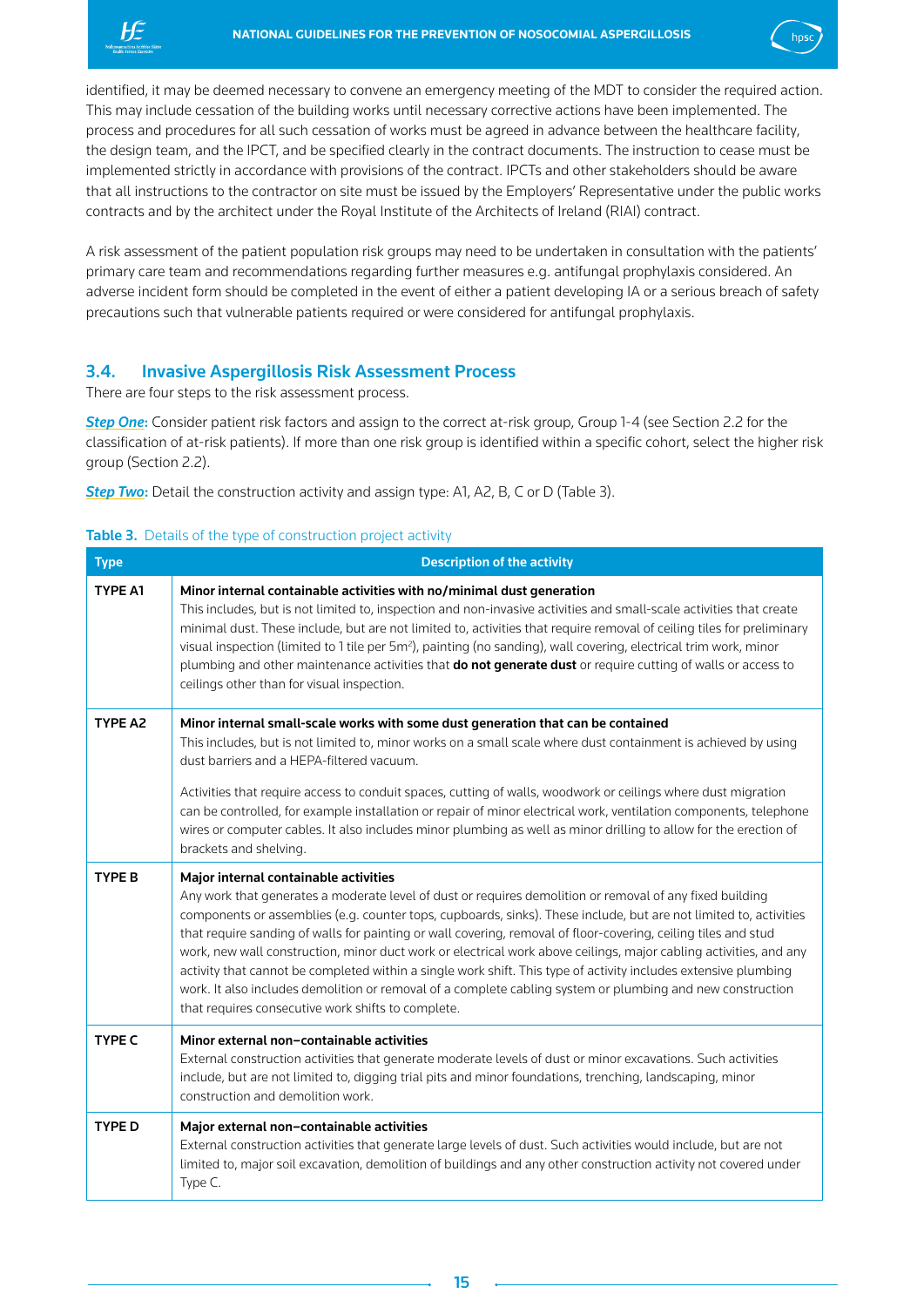<span id="page-16-0"></span>



**Step Three:** Determine the construction site preventive measures and assign class, 0-III (Table 4).

Table 4. Description of the required infection prevention and control precautions by class (Please refer to Table 5 for application of relevant Class of Preventive Measures required)

## Class 0 Preventive Measures

### Dust Control

● Immediately replace ceiling tiles displaced for preliminary visual inspection

#### Cleaning

- Wet mop and vacuum area as needed and when work is completed
- Wipe horizontal and vertical work surfaces with hot soapy water

#### Infection Prevention and Control Personnel

● Approval must be sought from IPCT for the construction activity

#### Patient Risk Reduction

- Minimise exposure of patients in at-risk Group 2 to the construction/renovation area
- Minimise dust and increase cleaning in patient area

Note: Class 0 preventive measures do not apply to Groups 3-4 at-risk patients. For further details, please see matrix presented in Table 5.

## Class I Preventive Measures

#### Dust Control

- Immediately replace ceiling tiles displaced for visual inspection
- Execute work by methods to minimise dust generation from construction or renovation activities
- Provide active means to minimise dust generation and migration into the atmosphere

#### Cleaning

- Wet mop and vacuum area as needed and when work is completed
- Wipe horizontal and vertical work surfaces with hot soapy water

#### Infection Prevention and Control Personnel

- Approval must be sought from IPCT for the construction activity and the permit to be issued
- In collaboration with cleaners and technical services, ensure that the construction zone remains sealed and that the cleaning is adequate at all times

#### Patient Risk Reduction

- Move at-risk patients (Groups 2-4) away from construction zone. If it is not possible to move, for example ICU patients, an impermeable dust barrier should be erected around the construction zone
- Minimise patients' exposure to the construction/renovation area
- Minimise dust and increase cleaning in patient area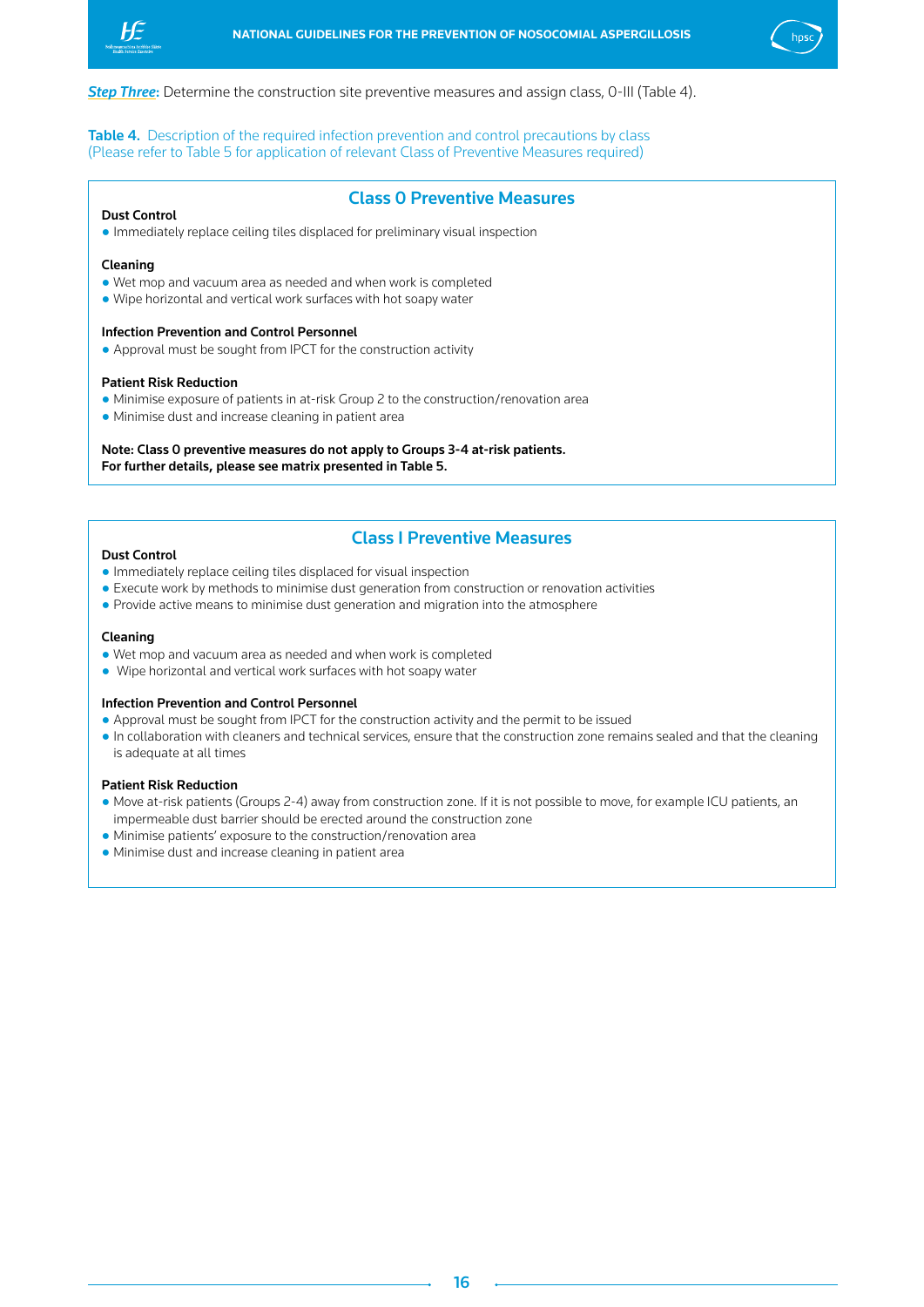



## Class II Preventive Measures

#### Dust Control

- Execute work by methods to minimise dust generation from construction or renovation activities
- Erect an impermeable dust barrier from floor to slab/floor
- Ensure windows and doors are sealed
- A separate entrance away from patient traffic should be created for use by construction workers
- Protective clothing should be worn by construction workers and removed when leaving the construction site
- Dust barrier should not be removed until the project is complete

#### Ventilation of Construction Zone

- Seal windows
- Maintain negative pressure within construction zone by using a portable extract fan
- Ensure air is exhausted directly to the outside where feasible and away from intake vents or filtered through a minimum of an F9 filter
- Ensure the ventilation system is functioning properly and is cleaned if contaminated by soil or dust after construction or renovation project is complete

#### Debris Removal and Cleaning

- Contain debris in covered containers or cover with either an impermeable or moistened sheet before transporting for disposal
- Remove debris at end of the work day
- An external chute will need to be erected if the construction is not taking place at ground level
- Vacuum work area with HEPA-filtered vacuums daily or more frequently if required

#### Infection Prevention and Control Personnel

- Approval must be sought from IPCT for the construction activity and the permit to be issued
- In collaboration with cleaners and technical services, ensure that the construction zone remains sealed and that the cleaning is adequate at all times

#### Patient Risk Reduction

- Move all patients from within the construction zone
- If possible move at-risk patients (Groups 2-4) who are adjacent or near to the construction zone
- Ensure that patients do not go near construction zone
- All windows, doors, air intake and exhaust vents should be sealed in areas of the hospital containing patients who are classified as at increased risk (Groups 2-4), if the construction or demolition work is considered likely to result in *Aspergillus*contaminated air entering these areas
- High and very high-risk patients (Groups 3-4) should preferably be treated in HEPA-filtered, positive pressure isolation rooms or facilities. Where such facilities are not available, the local IPCT should perform a risk assessment to identify alternative options. This may include neutral pressure isolation rooms (also referred to as a room with positive pressure ventilated lobby (PPVL)) (79, 80). Although these facilities have been validated from an engineering perspective they have not yet been clinically validated for the prevention of nosocomial aspergillosis among at-risk patients, see section 3.5.1 and 3.5.2 for more details.

#### Traffic Control

- In collaboration with the Technical Services Manager, designate a traffic pattern for construction workers that avoids patient care areas and a traffic pattern for clean or sterile supplies, equipment, patients, staff and visitors that avoids the construction zone
- A traffic path should be designated for the removal of rubble from the construction site which preferably is separate to and away from all hospital-related traffic.

17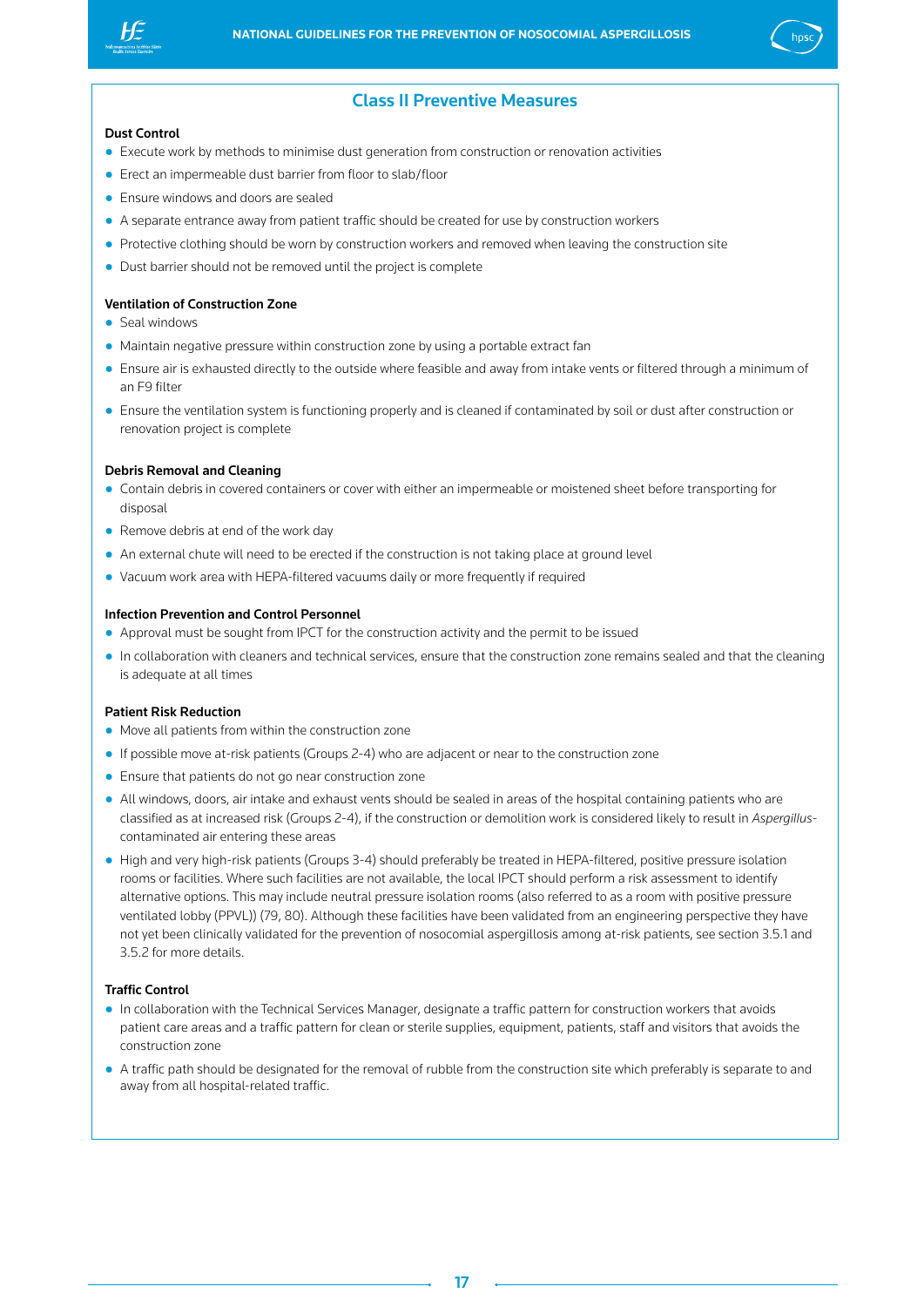<span id="page-18-0"></span>



## Class III Preventive Measures

#### Dust Control

- Execute work by methods to minimise dust generation from construction or renovation activities
- Provide active means to minimise dust generation and migration into the atmosphere. During dry weather soil must be regularly dampened for the period involving any ground works

#### Debris Removal and Cleaning

- Contain debris in covered containers or cover with an impermeable or moistened sheet before transporting for disposal
- Ensure no increased dust within hospital, increased cleaning may be necessary

#### Infection Prevention and Control Personnel

- Approval must be sought from IPCT for the construction activity and the permit to be issued
- In collaboration with technical services ensure that dust is minimised from the construction site and that the construction site measures are being adhered to
- Ensure that cleaning is adequate to minimise dust within the hospital

#### Patient Risk Reduction

- No specific requirement for Risk Group 1
- If possible move at-risk patients (Groups 2-4) who are adjacent or near to the construction zone
- Ensure that patients do not go near construction zone
- All windows, doors, air intake and exhaust vents should be sealed in areas of the hospital containing at-risk patients (Groups 2-4), if the construction or demolition work is considered likely to result in *Aspergillus*-contaminated air entering these areas
- High and very high-risk patients (Groups 3-4) should be preferably treated in HEPA-filtered, positive pressure isolation rooms or facilities. Where such facilities are not available the local IPCT should perform a risk assessment to identify alternative options. This may include neutral pressure isolation rooms (also referred to as a room with positive pressure ventilated lobby (PPVL)) (79, 80), although these facilities have been validated from an engineering perspective they have not yet been clinically validated for the prevention of nosocomial aspergillosis among at-risk patients, see section 3.5.1 and 3.5.2 for more details.

#### Traffic Control

- In collaboration with the Technical Services Manager, designate a traffic pattern for construction workers, that avoids patient care areas and a traffic pattern for clean or sterile supplies, equipment, patients, staff and visitors that avoids the construction zone
- A traffic path should be designated for the removal of rubble from the construction site which preferably is separate to and away from all hospital-related traffic.

**Step Four:** Verify risk assessment by checking the matrix in Table 5.

Table 5. Matrix of construction project activity type, patient risk group and class of required infection prevention and control precautions

*This matrix was adapted from Infection Control Risk Assessment Matrix of Precautions for Construction & Renovation from the Association of Professionals in Infection Control and Epidemiology (81)*

|                               | <b>Construction Activity Type</b> |                |               |               |               |  |
|-------------------------------|-----------------------------------|----------------|---------------|---------------|---------------|--|
| <b>Patient Risk Group</b>     | <b>TYPE A1</b>                    | <b>TYPE A2</b> | <b>TYPE B</b> | <b>TYPE C</b> | <b>TYPE D</b> |  |
| Group 1 – No evidence of risk | $\Omega$                          |                |               | Ш             | Ш             |  |
| Group 2 – Increased risk      | 0                                 |                | Ш             | Ш             | ш             |  |
| Group 3 – High risk           |                                   |                | Ш             | Ш             | Ш             |  |
| Group 4 – Very high risk      |                                   |                | Ш             | Ш             | Ш             |  |

Note 1: Engagement with the IPCT is required irrespective of type of construction activity.

Note 2: This is a quide and if specific risk issues are identified, an individual risk assessment of that issue may be required.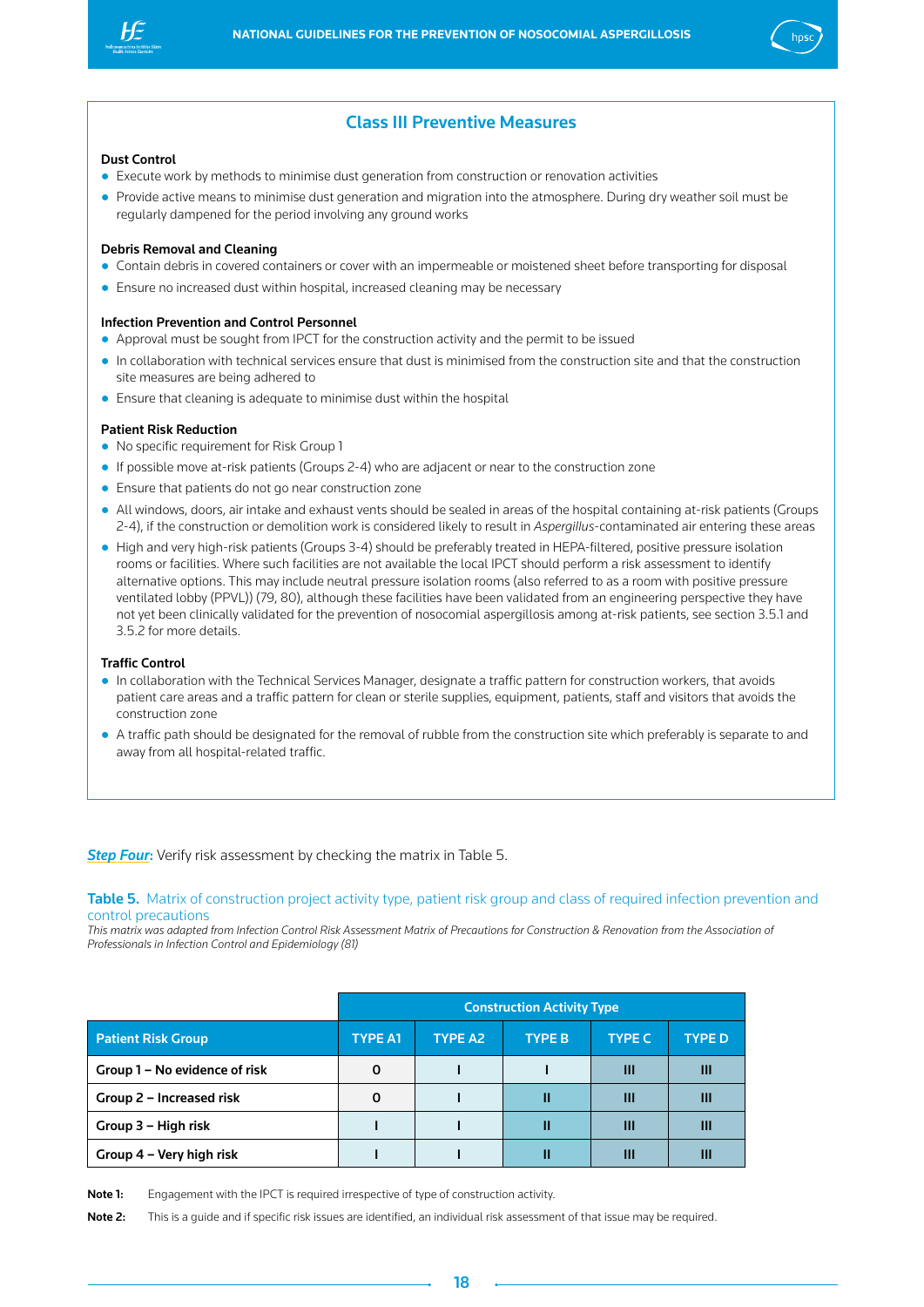<span id="page-19-0"></span>



## 3.5 Pressurised Ventilation Systems for Patient Isolation

The risk of serious *Aspergillus* infection is recognised for a number of patient cohorts, as outlined in Chapter 2. These patients will typically reside in haem-oncology, haematopoietic stem cell transplant (HSCT), solid-organ transplant units and intensive care units. Protective isolation is designed to protect these immunocompromised patients from exogenously acquired infection and positive pressure isolation rooms or facilities are recommended. Over the last decade neutral pressure rooms have been advocated as they provide both source and protective isolation (79, 82); however, their efficacy for prevention of nosocomial aspergillosis has yet to be documented in the published literature. All these rooms use positive pressure ventilation i.e. air flows from the patient room or isolation room lobby to provide a barrier to the ingress of pathogens from the hospital corridor.

A simplified description of the pressurised ventilation systems used for patient isolation is provided below and should be read in conjunction with Appendices E, F, G and H. All pressurised ventilation units provide an additional layer of protection, once they are used in an appropriate manner. Monitoring filter changes and re-validation, at appropriate time intervals, are all essential components of a maintenance schedule.

## 3.5.1 Positive pressure room

Positive pressure rooms are designed to protect an immunocompromised patient from infectious diseases particularly those spread by the airborne route. The room is at a positive or higher pressure than the hospital corridor. The pressure differential is maintained by supplying a greater volume of air than is extracted via the exhaust vent within an airtight room. Typically the intake air is HEPA filtered, to provide additional protection, and delivered through a diffuser which facilitates air mixing. The positive pressure of 10 Pa relative to the corridor is difficult to maintain unless all openings within the room are properly sealed to avoid air leaks. Doors are a particular challenge and specialised designs are available to ensure an airtight seal. An isolation room lobby and an en-suite bathroom are usually incorporated.

Positive pressure rooms are recommended as they have been proven to protect vulnerable HSCT patients from fungal infection acquired by the airborne route (83). However, should the patient develop an airborne infectious disease (e.g. influenza) while in the room, they may pose a risk to other patients or staff in that unit. Each time a positive pressure room door is opened air leaks into the hospital environment from the room. The isolation room lobby acts as a barrier but cannot totally prevent egress of air. Accordingly the immunosuppressed patient with an airborne infection must then be moved to minimise risk to other patients.

It can be a conundrum where to place an immunosuppressed patient with an infectious disease spread by the airborne route. This type of patient requires both protective and source isolation. Newer concepts have been explored to avoid compromising optimum care of the patient while protecting other patients within the unit, hence the introduction of the neutral pressure room. Although, neutral pressure rooms (also referred to as a room with PPVL) have been validated from an engineering perspective (84), insufficient time has elapsed since their introduction in Ireland to allow for clinical validation of these facilities for the prevention of IA among at-risk patients. Furthermore, in supplement 1 of the UK Health Building Note 4, 2005 (79), although these facilities are described as suitable for both source and protective isolation, it is stated that the supplement does not describe the specialist facilities required in infectious disease units or on wards where severely immunocompromised patients are nursed. However, without an alternative option being available neutral pressure rooms are used for patients requiring both protective and source isolation. If a neutral pressure facility is not available, a single room without specialised ventilation is the preferred option.

#### Reversible positive/negative pressure ventilation

Older isolation units were sometimes designed with a reversible positive or negative pressure switch mechanism, so that the room could operate under either positive or negative pressure. Lack of training may result in the wrong option being selected and consequently this design has become defunct and is no longer recommended. However, where such rooms exist, they may be used provided appropriate standard operating procedures are in place. Regular training, education and diagrams are useful to ensure that the correct operation mode is always selected.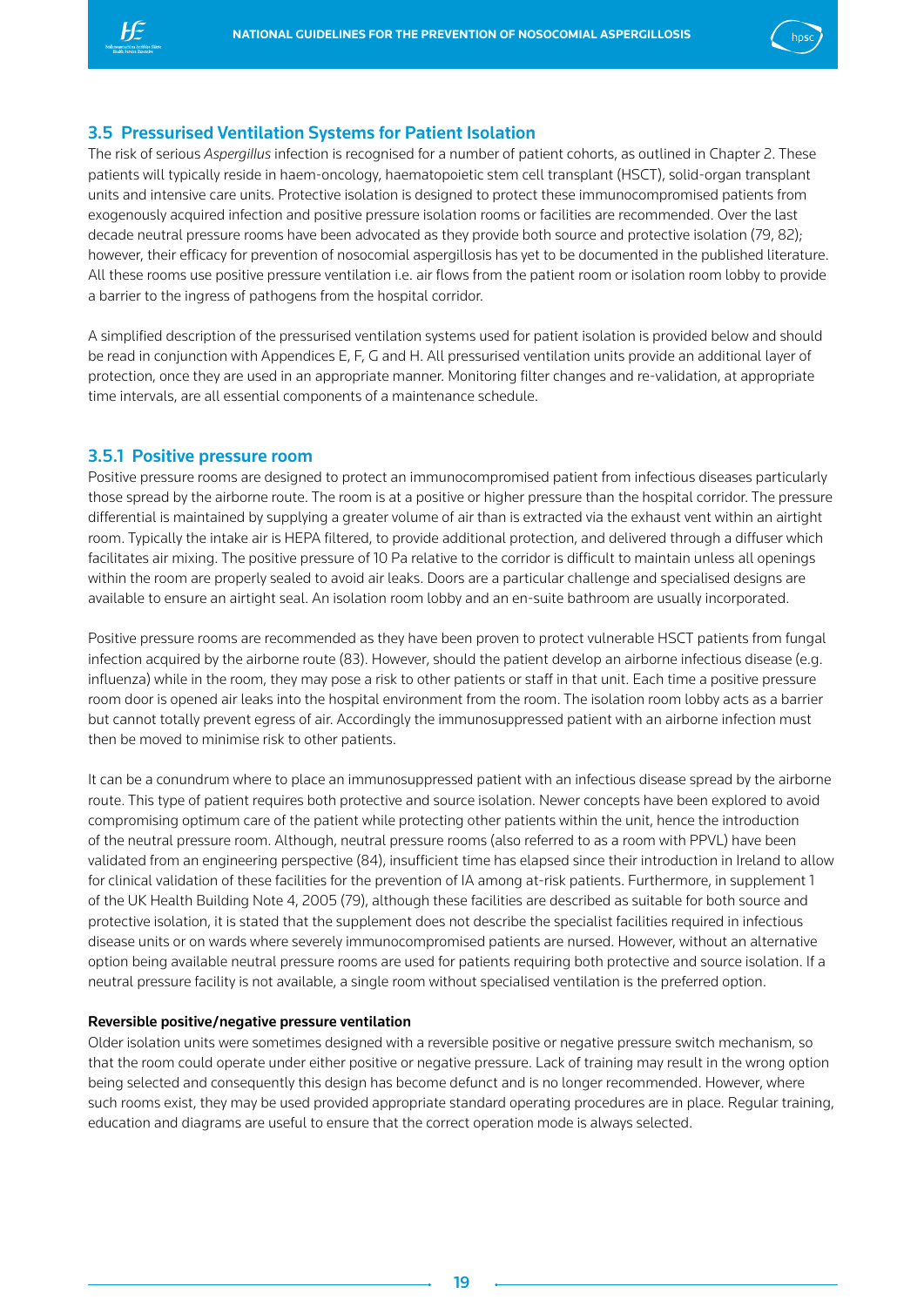<span id="page-20-0"></span>



## Positive Pressure Room



## Figure 1. Simplified schematic representation of a positive pressure isolation room

Protective positive pressure: The patient is in a positive pressurised room. The air moves away from the patient to the hospital corridor and exterior. The patient is protected from air ingress from either the corridor or the outside.

This simplified schematic representation should be reviewed in conjunction with the more detailed diagram in Appendix E.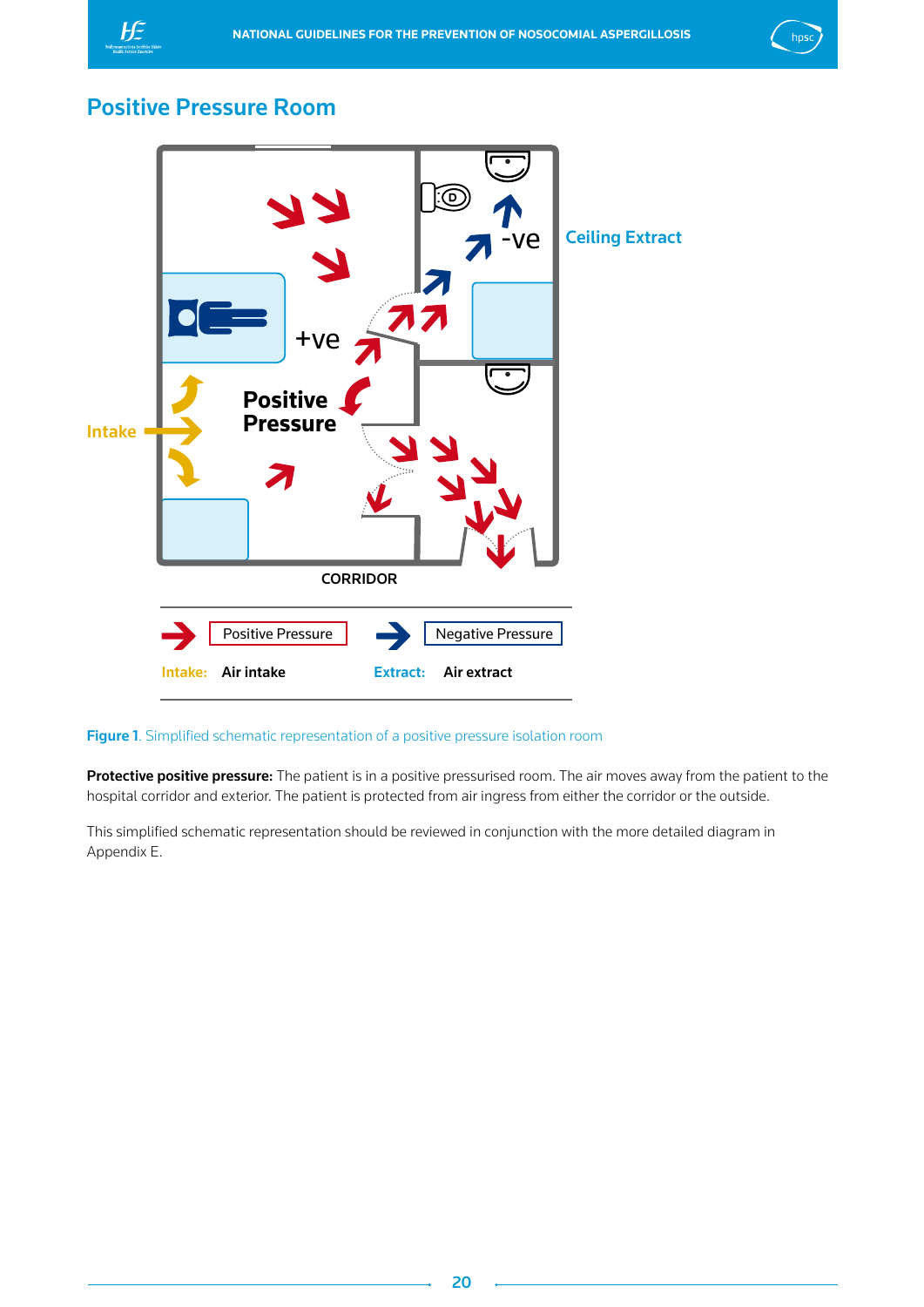<span id="page-21-0"></span>



#### 3.5.2 Neutral pressure room

The neutral pressure isolation room (i.e. a room with PPVL) has been designed to provide both protective and source isolation. The basic elements of the design are a positive pressure lobby with extensive air changes per hour (ACH), which prevents corridor air from entering the room. The patient room is at neutral pressure and there is a negative extract, typically via the bathroom. The air flows within a neutral pressure room are presented in Figure 2 and Appendix E, Figure A2. The essential elements of a neutral pressure room should be as per the UK Health Technical Memorandum (HTM) 03 and the Health Building Note (HBN) 04 requirements (79, 82, 85, 86):

- A neutral pressure room for the patient relative to the corridor
- A negative extract, typically via the en-suite bathroom
- The air flows, as illustrated in the diagram below (Figure 2)
- The positive pressure lobby has a positive pressure of +10 Pa relative to the corridor
- Air flows from the positive pressure anteroom via a pressure stabiliser to the room. The design must take account of highest and lowest ambient temperatures throughout the year to maintain a comfortable ambient temperature at all times
- HEPA-filtered intake and extract air required (subject to risk assessment); see Appendices E and F for further details
- The neutral pressure area which houses the patient must be well sealed. It is imperative that the side door, used to gain access with the bed, remains closed, except when the patient is being moved on the bed, and that it locks into position to maintain a seal
- The trunking in these rooms should include a scavenger device to remove noxious chemicals when medication is nebulised
- The intake and extract fans should be interlocked and both shut down, if one fails
- Alarms and pressure monitors should be visible and audible outside the room.

The engineering design and construction implementation is clearly of paramount importance to ensure specified function is achieved.

There have been anecdotal reports of organism entrapment within the neutral pressure rooms. This may reflect inefficient mixing of air within the patient room, leaving stagnant air pockets or insufficient extract. Neutral pressure rooms have only been introduced into the healthcare setting over the last decade; consequently long term "in use validation" of these rooms for all patient categories has not been established. The local IPCT is best placed to give advice regarding utilisation of neutral pressure rooms following individual patient assessments.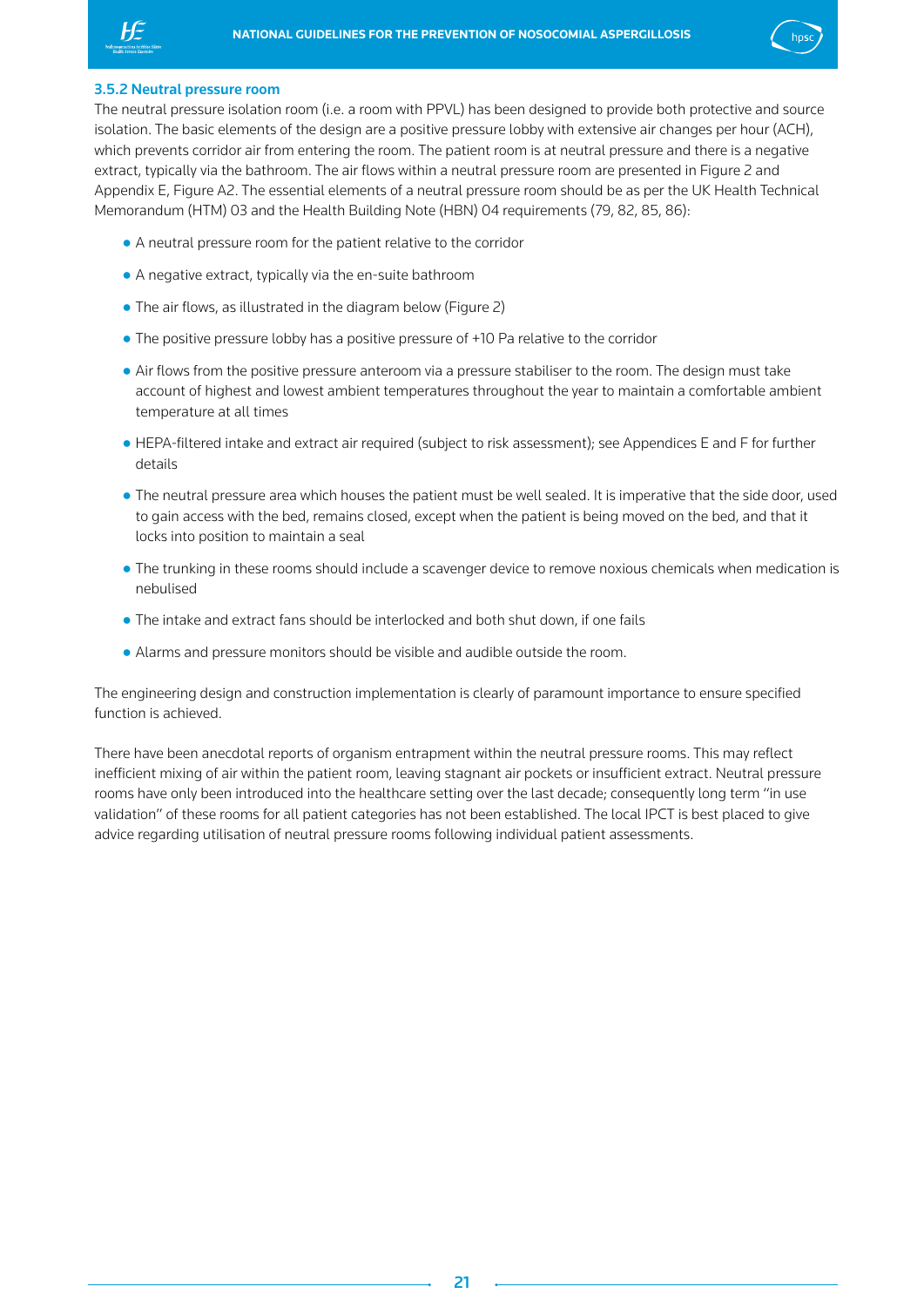<span id="page-22-0"></span>



## Neutral Pressure Room

i.e. a room with positive pressure ventilated lobby (PPVL)



## Figure 2. Simplified schematic representation of a neutral pressure isolation room.

Neutral pressure: The patient is in a neutral pressurised room as intake and extract are balanced. Engineering specification is vital, to ensure even mixing/dilution of air in the patient room.

The authors are not aware of clinical studies that confirm the efficacy of this type of isolation room (i.e. a room with PPVL) for the prevention of nosocomial aspergillosis, although they have been validated from an engineering perspective (84). Furthermore, in supplement 1 of the UK Health Building Note 4, 2005 (79), although these facilities are described as suitable for both source and protective isolation, it is stated that the supplement does not describe the specialist facilities required in infectious disease units or on wards where severely immunocompromised patients are nursed.

This simplified schematic representation should be reviewed in conjunction with the more detailed diagram in Appendix E.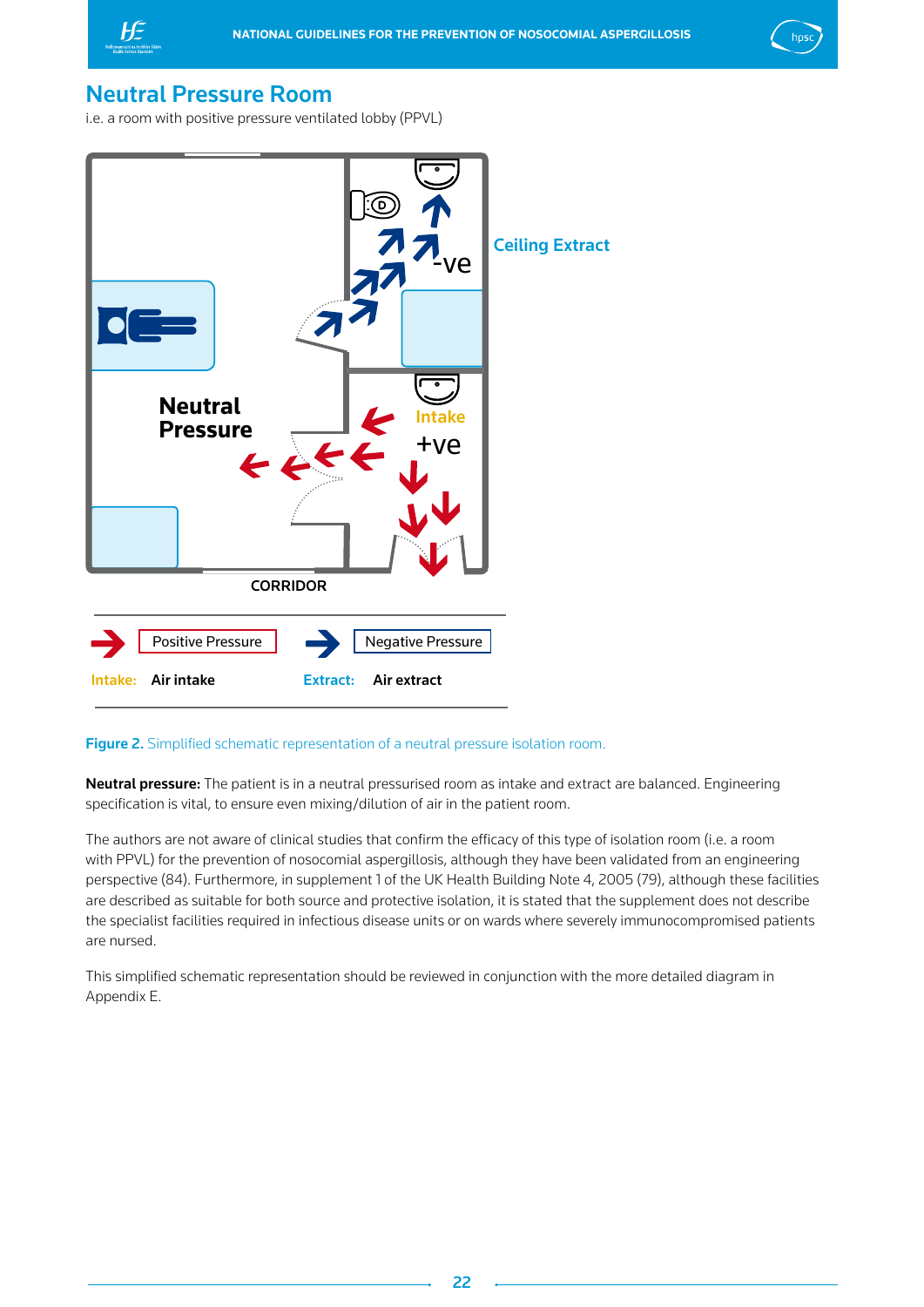<span id="page-23-0"></span>



#### 3.5.3 Negative pressure room

Negative pressure ventilated rooms form *no part* of the strategy for the prevention of IA. A description of negative pressure ventilated rooms is included in this section to reiterate that they are unsuitable for immunocompromised patients, and also to facilitate an understanding of the neutral pressure room or reversible positive/negative pressure room. This room is designed for source isolation for a patient with an infectious disease, e.g. pulmonary tuberculosis, which may be spread by the airborne route.

The negative pressure relative to the hospital corridor is generated by extracting more air than is replaced by the air intake vent. This arrangement ensures that infectious aerosols, contaminated dust or skin squames are pulled away from the hospital ward to the exterior, thus preventing airborne microbes from leaking into the hospital corridor. The air extract is typically filtered to safeguard spread of infectious organisms outside the building. However, air will be pulled into the room each time the room door is opened potentially exposing the patient to airborne organisms from the hospital environment.

Therefore, this negative pressure arrangement is unsuitable for the immunocompromised patient.



## Negative Pressure Room

**Figure 3.** Simplified schematic representation of a negative pressure isolation room.

Negative pressure: The patient is in a negative pressurised room. The air is pulled away from the hospital corridor, thus protecting the hospital environment from airborne pathogens from an infectious patient. This type of room is not suitable for protective isolation in an immunocompromised patient.

This simplified schematic representation should be reviewed in conjunction with the more detailed diagram in Appendix E.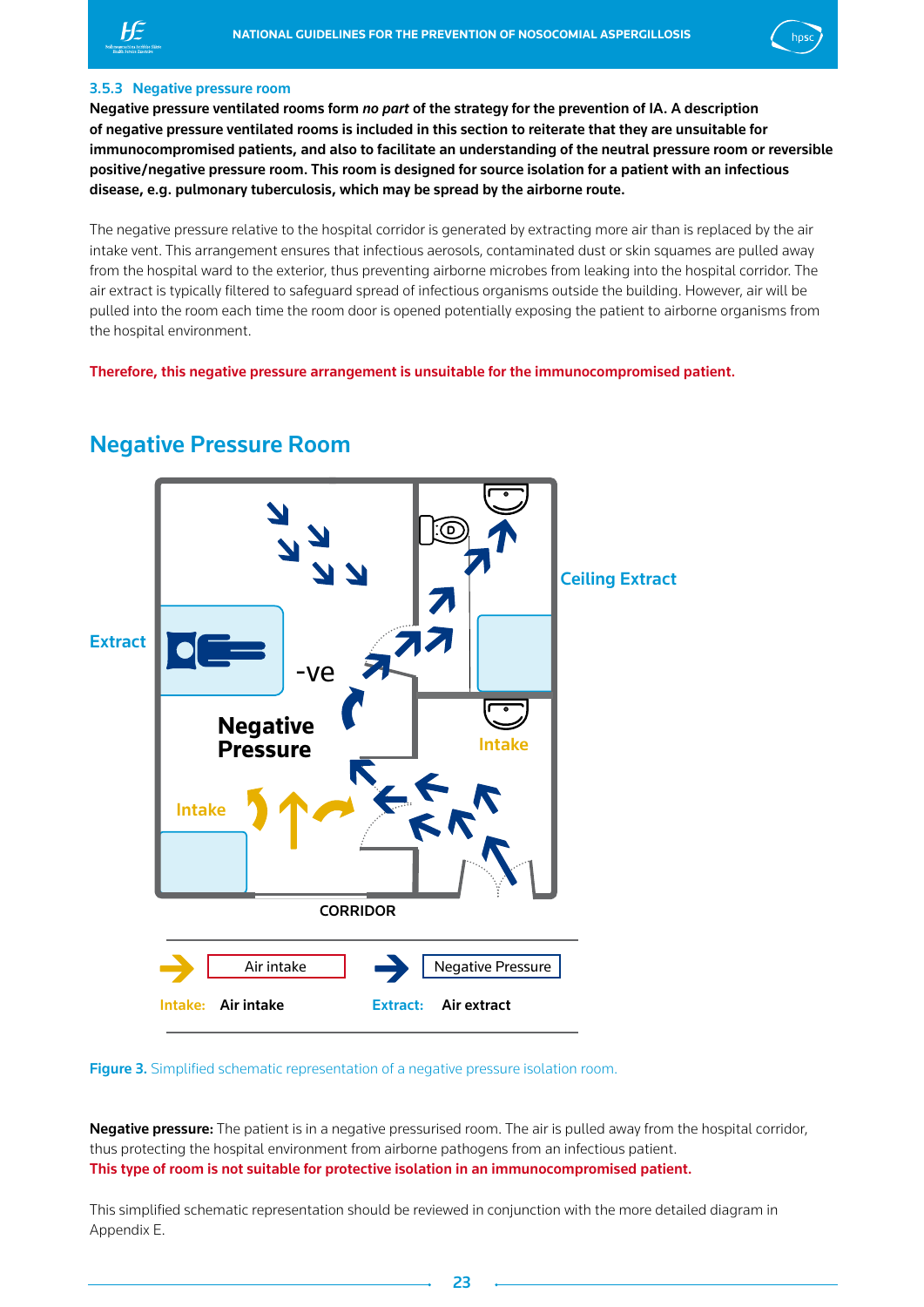<span id="page-24-0"></span>



#### 3.5.4 Management of existing ventilation systems

Many areas of the hospital may have ventilation systems already in use. The specification of these units will have been determined at the time of their original development. Therefore, some of these units may not be appropriate for certain categories of patient in the event that additional building works and/or refurbishment are to be undertaken. It is possible that upgrading may be required depending on the patient type to be housed in these units. It is important that at the time of planning all such units are reviewed, a risk assessment is undertaken and their appropriateness for the current situation assessed. Please refer to Appendix G, Table A3, for a review of the required filter type based on patient category.

#### 3.5.5 Room air filter units (fixed or portable)

Where windows are sealed as a consequence of construction activity in locations that were previously naturally ventilated there is a requirement to provide temporary mechanical ventilation for the duration of the construction activity. This requirement is driven primarily to comply with the Irish Building Control Regulations 2009, the Health and Safety Legislation 2005 and the Health and Safety Regulations 2007 (87-89). Room-air filter units (fixed or portable) can be installed where at-risk patients (Groups 1-2) are located while the windows remain sealed during construction. These units should only be provided as a temporary solution. Room-air HEPA-filtered units (fixed or portable) are generally not recommended for longer-term locations used for at-risk patients (Groups 3-4), but may be provided on a temporary basis. These room-air HEPA filter units may have potential uses in existing facilities as an interim, supplemental environmental control measure. Limitations in the design must be recognised. The design of such systems should also allow for easy access for scheduled preventive maintenance and cleaning.

For healthcare facilities, the HTM 03 guidelines must be referred to before designing the permanent correct technical solution (85, 86). System life cycle costs appraisal and an infection control risk assessment is required early in the design process to achieve the correct healthcare outcome. Maintenance costs, energy costs and noise levels when set at high speed need to be checked as part of this appraisal/risk assessment. It is essential that all of these systems are fail-safe and that the design is robust while complying with the engineering requirements of the relevant HTM/HBNs (79, 82, 85, 86).

Where a room's environmental control system is made up of multiple components such as room-air HEPA filter units, radiators, cooling units and toilet extract fans, indoor environmental conditions should be in accordance with HTM/ HBNs (79, 82, 85, 86). Synergy between the various environmental control systems is not easily achieved; this needs to be considered early in the design phase.

#### 3.5.6 Upgrade and refurbishment activities

The provision of additional isolation facilities should be considered when designing new healthcare buildings and renovating existing buildings. Long-term cost-benefit analysis should be factored into the infection prevention and control-related aspects of planning and design. Common pitfalls arise from a number of constraints e.g. the constraint to choose the cheapest products or design. The best products or designs may be more expensive initially but in the long term they will probably realise cost benefits as they may prevent outbreaks, last longer, require less maintenance and be more durable (90).

Refurbishment activities within existing hospital buildings are a particular challenge in relation to *Aspergillus* control. These works tend to release fungal spores from a variety of sources such as ceiling voids and ductwork. Partial refurbishments mean that ventilation filters and pipework may not be included within the scope of the project and are not a contractor's responsibility. It behoves the project team to realise that the area is not being returned in a 'turn key' state. The Contractor typically performs a builder's clean prior to hand-over. The project team should snag the area with technical services and the IPCT. The areas worthy of particular attention are outlined in Table 6.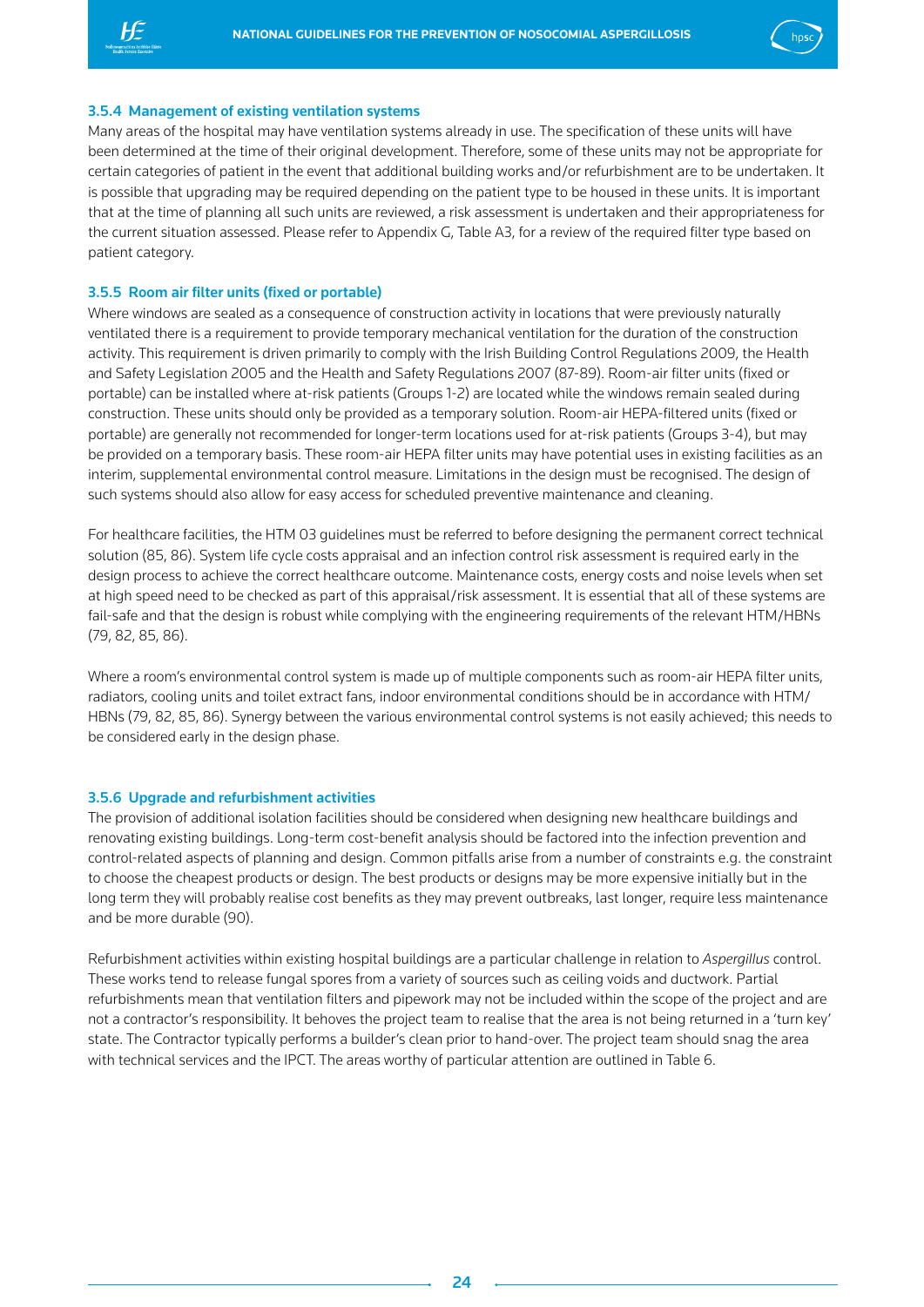<span id="page-25-0"></span>



## Table 6. Checklist prior to contractor handover following upgrade and refurbishment activities

| Area                                            | <b>Items to check</b>                                                                                                                                                                                                                                       |
|-------------------------------------------------|-------------------------------------------------------------------------------------------------------------------------------------------------------------------------------------------------------------------------------------------------------------|
| <b>Drains</b>                                   | Are filters/traps in situ?                                                                                                                                                                                                                                  |
| Plumbing                                        | Run water at all outlets and flush toilets. Ensure that any plumbed equipment is serviced and run<br>cycles are operated regularly.                                                                                                                         |
| <b>Sinks</b>                                    | Check tap handles are properly aligned. Ensure that water flow never runs directly into drains.                                                                                                                                                             |
| <b>Pipework</b>                                 | Redundant pipework should ideally be removed, but if this is not feasible then it must be capped off,<br>providing an adequate and robust seal.                                                                                                             |
| <b>Radiators</b>                                | Inspect radiators and area behind each radiator to ensure they are visibly clean.<br>Where radiator covers are used, ensure they are removed and area behind each radiator is visibly<br>clean.                                                             |
| <b>Ventilation units</b>                        | Check that filters and their housings are clean and intact. Ensure new air supplies operate<br>according to specification. For further details see Appendices E, F, G and H.                                                                                |
| <b>Rooms with</b><br>specialised<br>ventilation | Check that air flows are satisfactory and that there are no detectable leaks. Smoke tubes are useful<br>for this purpose. Before use of smoke tubes, ensure fire alarms are covered (a surgical glove usually<br>suffices) or inactivated prior to testing. |
| <b>Ceiling void</b>                             | Inspect and clean, as required.                                                                                                                                                                                                                             |
| <b>Electrical</b><br>cupboards                  | Open and inspect for cleanliness and incomplete seals around cables and ductwork.                                                                                                                                                                           |
| General                                         | Check that no raw wood is visible. If raw wood is detected arrange to varnish or paint.<br>Ensure areas around pipework/ductwork/cables are properly sealed.<br>Check gaps between floor and skirting-board, window ledges and windows, windows and walls.  |

The project team (hospital estates) should oversee the remedial works. A final clean should be organised when all works are completed. The first layer of plastic may be removed from the impermeable barrier prior to cleaning, but the area remains sealed off. It is vital that no further dust generating activity ensues after this point.

Commissioning by the IPCT should be conducted with air sampling and settle plates (see section 4.3). In the event of unsatisfactory results, re-cleaning is necessary and the use of portable ventilation units may be considered. These units must vent to the exterior of the building. Dry dusting several times a day may assist with ensuring that spores are airborne facilitating removal. Remember to run/flush water outlets and plumbed equipment on a regular basis. Hydrogen peroxide generating units have been utilised in some hospitals but are not validated in this context to remove *A. fumigatus* spores. Once the commissioning tests have been validated and passed, the hoarding may be removed and clinical activities resumed.

At-risk patients (Groups 2-4) should wear protective masks if it is necessary to transport them through or near to the construction zone. These masks should be capable of filtering *Aspergillus* spores such as particulate-filter respirators which give >95% filtration efficacy of 0.3 μm particle size. Masks should be used in association with the National Institute for Occupational Safety and Health (NIOSH) regulations.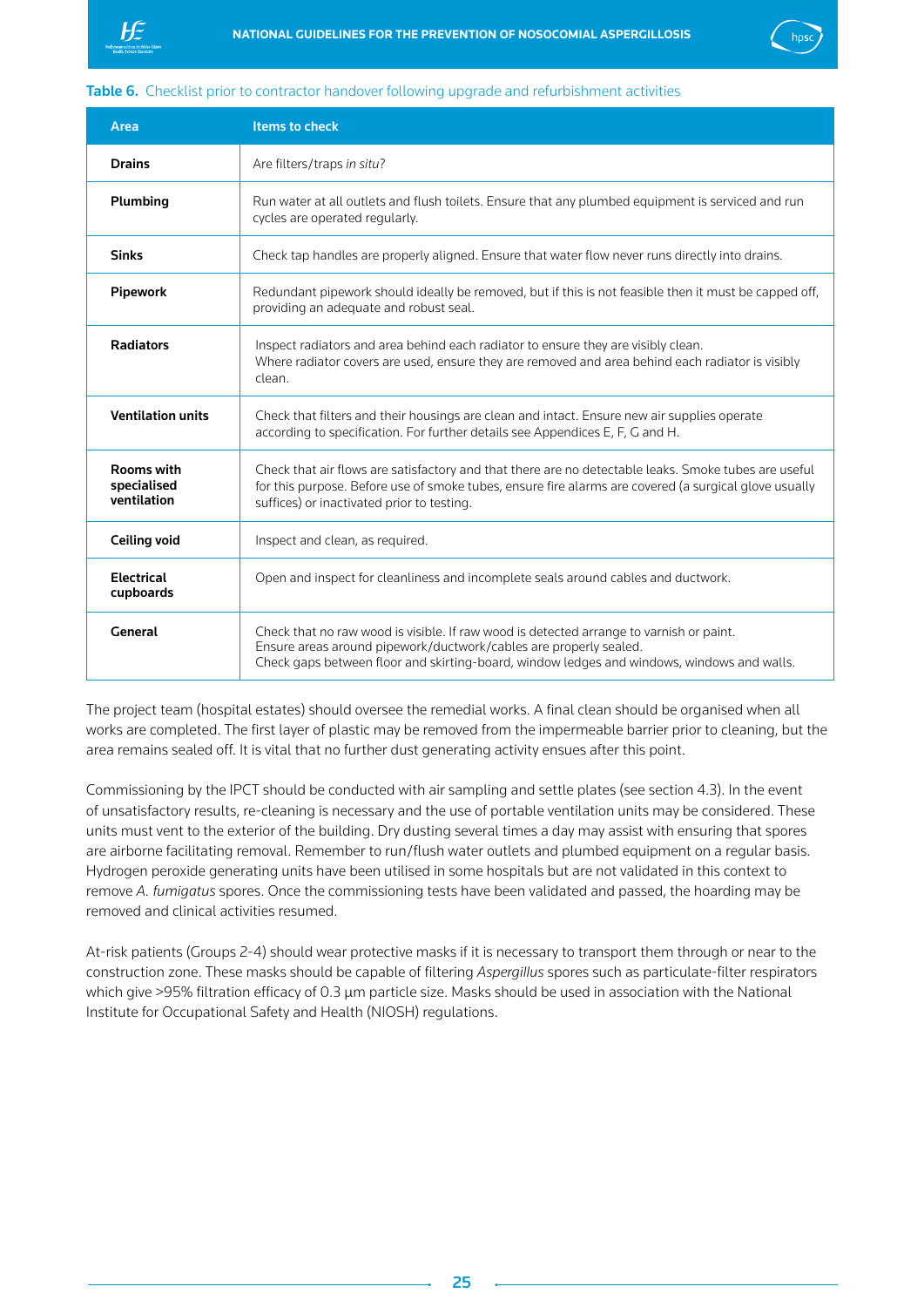<span id="page-26-0"></span>



## 3.6 Chemoprophylaxis and the Prevention of Invasive Aspergillosis

The practice of antifungal chemoprophylaxis is supported by several published reviews and meta-analyses of studies conducted in specific high-risk patient populations especially those receiving treatments for haematological malignancies (91, 92).

Since the first edition of the National Guidelines for the Prevention of Nosocomial Invasive Aspergillosis during Construction/Renovation Activities were published in 2002 (93), national and international consensus guidelines have been published on the role of antifungal chemoprophylaxis in high-risk patient populations. The Infectious Diseases Society of America (IDSA) states that chemoprophylaxis may have a role in patients at high risk of IA. They and others have identified the following groups:

- Patients undergoing intensive chemotherapy for acute myeloid leukaemia (AML) or myelodysplastic syndrome
- Patients with GVHD after allogeneic HSCT
- Patients with ≥2 weeks of neutropenia or with a history of IA pre-engraftment
- Selected solid organ transplant recipients (94, 95)
- Rare cases of inherited immunodeficiency such as CGD.

Below, the recommendations regarding prophylaxis of IA are summarised, based on guidelines published by IDSA (96, 97) and the European Conference on Infections in Leukaemia (ECIL 5) (98). Readers are advised to refer to the full guidelines for further information and guidance.

In their 2016 recommendations for the management of aspergillosis, IDSA adopted the Grading of Recommendations, Assessment, Development and Evaluation (GRADE) system, a systematic method of grading both the strength of the recommendation (weak or strong) and the quality of the evidence (very low, low, moderate and high) (96). In summary, IDSA recommends prophylaxis:

- For HSCT recipients with GVHD:
	- o Posaconazole (strong recommendation; high quality evidence)
	- o Itraconazole (strong recommendation; high quality evidence)
	- o Voriconazole (strong recommendation; moderate quality evidence)
- For those with prolonged neutropenia at high risk of IA (e.g. patients undergoing intensive treatment for acute myelogenous leukaemia or myelodysplastic syndrome)
	- o Posaconazole (strong recommendation; high quality evidence)
	- o Voriconazole (strong recommendation; moderate quality evidence)
	- o Micafungin (weak recommendation; low quality evidence)
- For lung transplant recipients:
	- o Voriconazole, itraconazole or inhaled amphotericin B for 3 to 4 months after transplant (strong recommendation; moderate-quality evidence)

Using a standard scoring system for rating recommendations, the ECIL 5 guidelines similarly recommend posaconazole prophylaxis during induction chemotherapy and during GVHD treatment after allogeneic HSCT (both given grade A-I) (98). Itraconazole and voriconazole have each a B-I grade for both the initial neutropenic phase after allogeneic HSCT and during the GVHD phase; grading of voriconazole was based on results of two randomised controlled studies where it was compared with other triazoles for chemoprophylaxis (99, 100). However, there was no statistically significant reduction in IA in these studies.

Evidence to support the prophylactic use of the new triazole posaconazole comes from two independent clinical trials, both of which were in the setting of high-risk haematological malignancy treatment (101, 102). In both studies the patients on posaconazole had a reduced incidence of IA when compared with the comparison group. In the study of patients with acute myelogenous leukaemia (AML)/myelodysplasia there was a significant reduction in mortality (101). Patients receiving triazole prophylaxis should have therapeutic drug monitoring of serum concentrations (103).

Some authorities recommend antifungal prophylaxis for selected solid organ transplant recipients (94, 95), commenting that studies in these settings have typically been from non-randomised comparative trials with small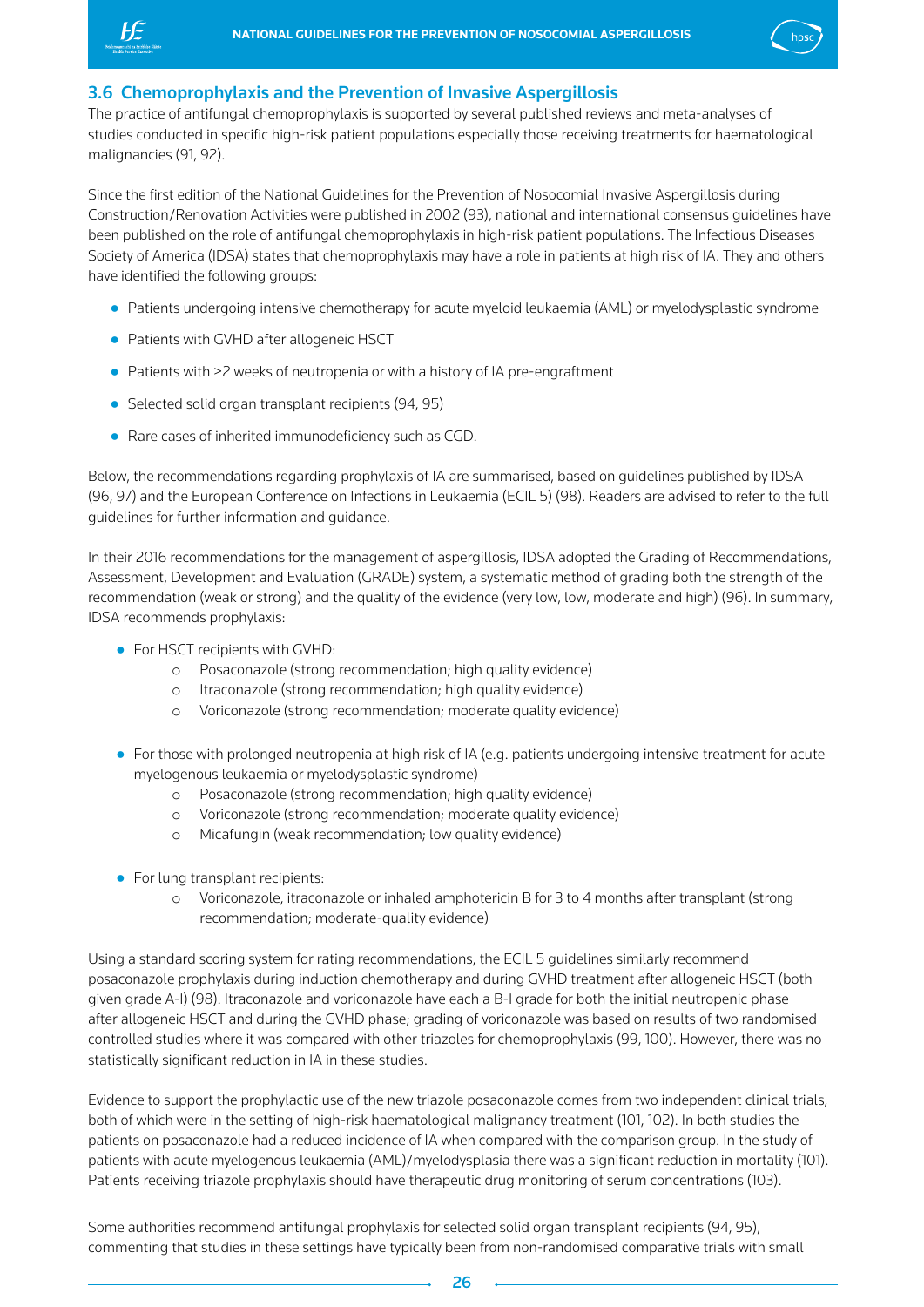<span id="page-27-0"></span>



Antifungal prophylaxis is not recommended for patients outside of those identified belonging to a high-risk group (96, 98). However, in the event of a possible outbreak of aspergillosis in a patient group not belonging to a high-risk group, e.g. cardiothoracic patients, antifungal prophylaxis should be considered and expert advice sought. It should be noted that the suspension formulation of oral posaconazole may take one week to achieve steady state serum concentrations. The recently licensed delayed release tablet formulation of posaconazole has improved bioavailability compared to the earlier suspension formulation and need only be administered once daily after a loading dose.

## Table 7. Consensus guidelines on antifungal prophylaxis against invasive aspergillosis (Grading of evidence is shown in the right hand column in brackets)

| <b>Guideline</b>                                                                  | <b>Patient group</b>                                          | <b>Antifungal agent(s)</b>                                                                                                                                                                             |
|-----------------------------------------------------------------------------------|---------------------------------------------------------------|--------------------------------------------------------------------------------------------------------------------------------------------------------------------------------------------------------|
| <b>Infectious Diseases Society of</b><br>America (IDSA, 2016) (96)                | HSCT patients* with GVHD                                      | Posaconazole (strong recommendation;<br>high quality evidence)<br>Itraconazole (strong recommendation; high<br>quality evidence)<br>Voriconazole (strong recommendation;<br>moderate quality evidence) |
|                                                                                   | For those with prolonged neutropenia                          | Posaconazole (strong recommendation;<br>high quality evidence)<br>Voriconazole (strong recommendation;<br>moderate quality evidence)<br>Micafungin (weak recommendation; low<br>quality evidence)      |
|                                                                                   | Lung transplant recipients                                    | Voriconazole, itraconazole or inhaled<br>amphotericin B for 3 to 4 months after<br>transplant (strong recommendation;<br>moderate quality evidence)                                                    |
| <b>European Conference on</b><br><b>Infections in Leukaemia ECIL 5</b><br>$(98)*$ | Induction chemotherapy in acute<br>myeloid leukaemia patients | Posaconazole (AI)<br>Itraconazole (BI)<br>Aerosolised liposomal amphotericin B<br>with fluconazole (BI)                                                                                                |
|                                                                                   | Allogeneic HSCT*<br>(Pre-engraftment)                         | Voriconazole (BI)<br>Itraconazole (BI)<br>Aerosolised liposomal amphotericin B<br>with fluconazole (BII)<br>Posaconazole oral (BII)<br>Micafungin (CI)<br>Intravenous polyene (CII)                    |
|                                                                                   | Allogeneic HSCT* with GVHD                                    | Posaconazole oral (AI)<br>Itraconazole (BI)<br>Voriconazole (BI)<br>Micafungin (CII)<br>Liposomal amphotericin (CII)                                                                                   |

\*Note: not all the recommendations in these guidelines are licenced indications/approvals for use

For the most up to date guidelines, please refer to the relevant websites of the Infectious Diseases Society of America (IDSA) and the European Conference on Infections in Leukaemia (ECIL)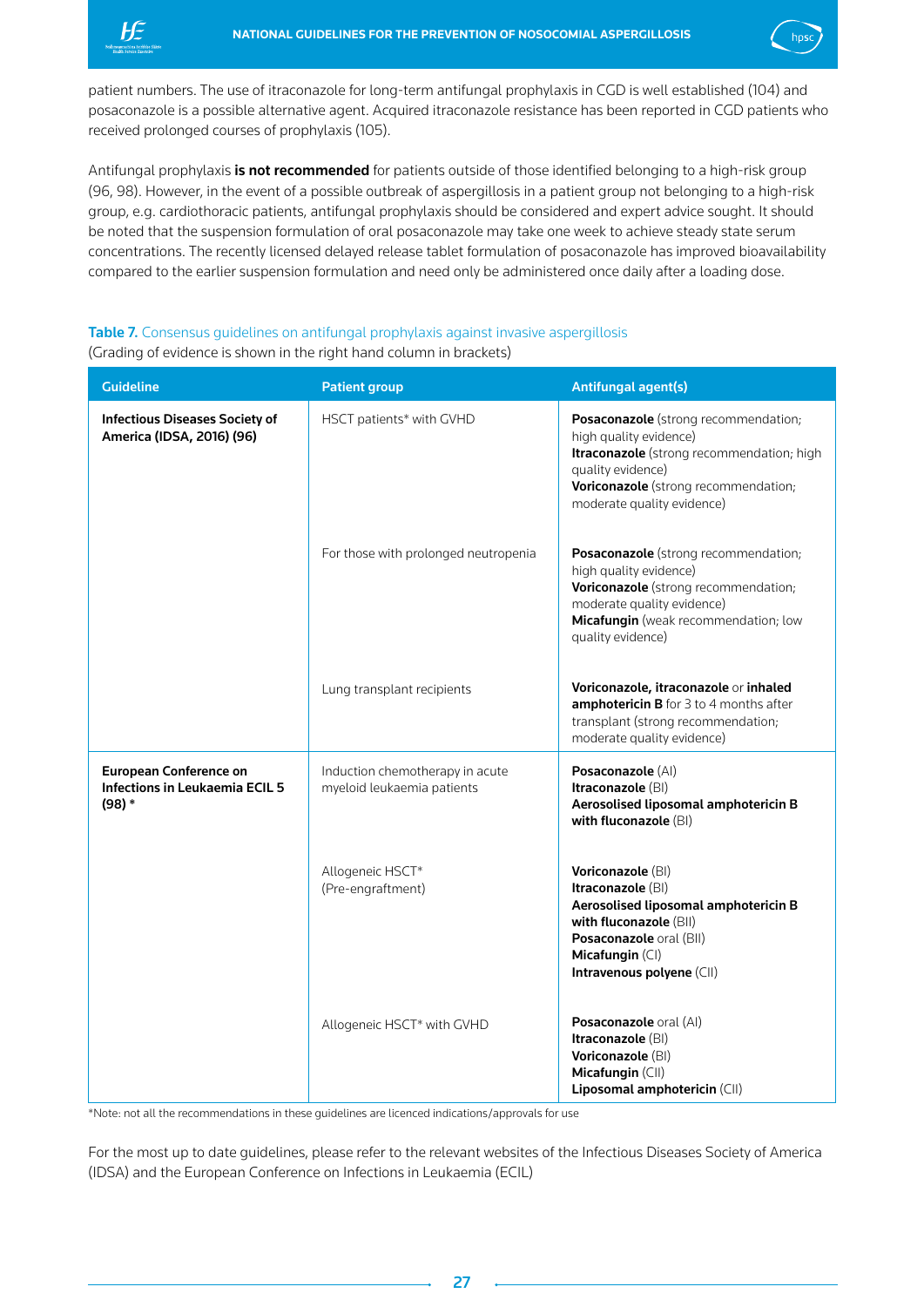<span id="page-28-0"></span>

## Chapter 4: Surveillance and Diagnostic Strategies

## 4.1 Surveillance of Invasive Aspergillosis

## 4.1.1 Introduction

Although many reports have been published on outbreaks of IA during building work (see Chapter 1), data on its true incidence in Ireland and worldwide are lacking. A number of multi-centre prospective surveillance studies in North America, Europe and the Asia-Pacific Region reviewing the epidemiology of IA in both immunocompromised and non-immunocompromised patients have been published recently. The PATH Alliance® conducted a prospective surveillance of invasive fungal infections among patients hospitalised in North America from 2004-2008 and reported an incidence of 13.3% (1,001/7,526) of IA (14, 106). In Europe, a prospective three-year surveillance study of IA in France reported a median incidence per hospital of 0.27 cases per 1,000 admissions (58) while an 18 month surveillance study in southern Italy on patients with haematologic malignancies reported an incidence of 2.1% (10/475) (107). Data on IA in the Asia-Pacific region is scant; however, a recent review revealed that IA is the most common mould infection in this region with cases of IA in patients with no known predisposing conditions for this infection (108). However, these reports used different criteria for diagnosis and different denominators for their incidence rates thus making it difficult to draw generalisations. In Ireland, while healthcare facilities conduct local surveillance on IA, national data on IA are not collated as it is not a notifiable disease, unless in an outbreak situation which is reported to the regional Department of Public Health.

It is imperative to maintain a high index of suspicion for the diagnosis of nosocomial aspergillosis in the at-risk patients (Groups 2-4). This surveillance should be achieved through a diagnostic driven system using the European Organisation for Research and Treatment of Cancer and Mycoses Study Group (EORTC/MSG) revised definitions as a model for defining infections in high-risk patients (78). Relevant clinical cases should be reviewed at ward level and relevant microbiological, histological and post-mortem data should be checked regularly.

The occurrence of two or more cases that are temporally related to each other or an incidence above the normal surveillance levels should prompt an investigation into the possibility of an environmental source (see Appendix I). Such an approach has led to the detection of cases of suspected nosocomial IA (14, 41). The occurrence of two or more cases that are temporally related to each other should be notified to the regional Department of Public Health.

## 4.1.2 EORTC/MSG case definitions for invasive fungal infection

The EORTC/MSG Consensus Group published revised definitions of invasive fungal disease (78). These definitions are primarily intended for use in research studies and are as follows:

#### Proven invasive fungal infection

Microscopic analysis in sterile material: histopathologic, cytopathologic, or direct microscopic examination of a specimen obtained by needle aspiration or biopsy in which hyphae are seen accompanied by evidence of associated tissue damage.

Culture on sterile material: recovery of *Aspergillus* by culture of a specimen obtained by a sterile procedure from a normally sterile and clinically abnormal site consistent with an infectious disease process, excluding bronchoalveolar lavage fluid, a cranial sinus cavity specimen and urine.

## Probable invasive fungal infection (all three criteria must be met)

## 1. Host factors (one of the following):

- Recent history of neutropenia (<0.5 x 10<sup>9</sup> neutrophils/l [<500 neutrophils/mm<sup>3</sup>] for >10 days) temporally related to the onset of the fungal disease
- Receipt of an allogeneic stem cell transplant
- Prolonged use of corticosteroids (excluding among patients with allergic bronchopulmonary aspergillosis) at a mean minimum dose of 0.3 mg/kg/day of prednisone equivalent for >3 weeks
- Treatment with other recognised T-cell immunosuppressants, such as cyclosporine, TNF-α blockers, specific monoclonal antibodies or recognised analogues during the past 90 days
- Inherited severe immunodeficiency (such as CGD or SCID)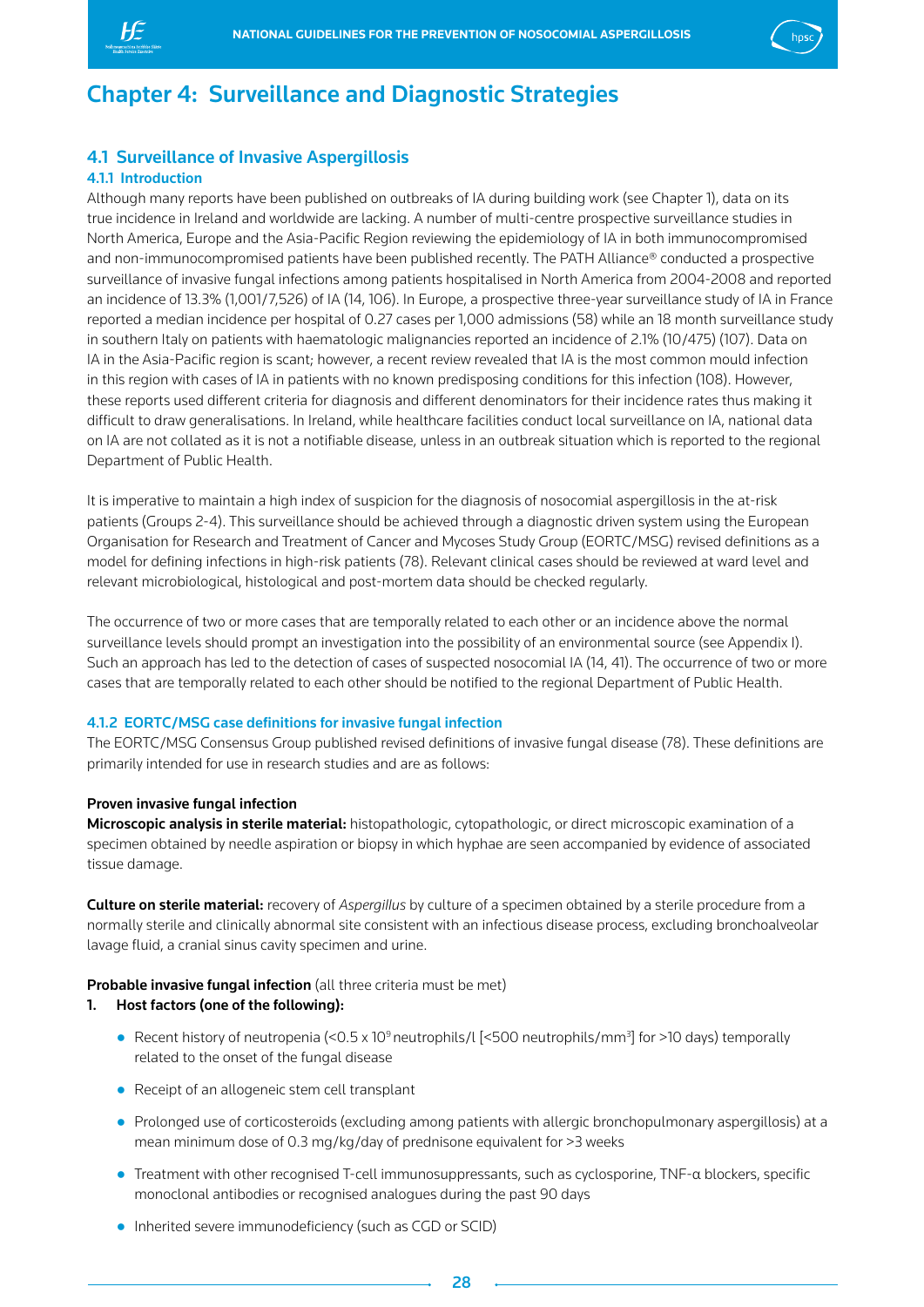<span id="page-29-0"></span>



### 2. Clinical criteria (one of the following)

- Lower respiratory tract fungal disease The presence of one of the following on CT: dense well circumscribed lesion(s) with or without a halo sign, air crescent sign, cavity
- **•** Tracheobronchitis Tracheobronchial ulceration, nodule, pseudomembrane, plaque or eschar seen on bronchoscopic analysis
- **•** Sinonasal infection Imaging showing sinusitis plus at least one of the following three signs: acute localised pain (including pain radiating to the eye), nasal ulcer with black eschar, extension from the paranasal sinus across bony barriers, including into the orbit.
- CNS infection One of the following two signs: focal lesions on imaging and meningeal enhancement on MRI or CT

## 3. Mycological criteria (one of the following)

- Direct test (cytology, direct microscopy, or culture) Mould in sputum, bronchoalveolar lavage fluid, bronchial brush or sinus aspirate samples, indicated by one of the following: presence of fungal elements indicating a mould and recovery by culture
- Indirect tests

 Galactomannan antigen detected in plasma, serum, bronchoalveolar lavage fluid, or CSF or β-D-glucan (BDG) detected in serum

#### Possible invasive fungal infection

Presence of host factors and clinical features but in the absence of or with negative mycological findings.

#### 4.1.3 Recommendations

It is recommended that healthcare facilities perform local active surveillance on patients at-risk (Groups 2- 4) for IA to establish baseline levels. If levels digress, then prompt investigation should be instigated. It is important to be vigilant when the following situations occur:

- 1. When renovation or construction works are ongoing in the healthcare facility
- 2. When defects/breaches in the hospital's ventilation system are suspected or identified;
- 3. When a suspected/confirmed outbreak of nosocomial aspergillosis occurs.

Once a case of probable/proven IA has been identified, it is imperative to assess if the infection was healthcare acquired or community acquired. When confirmed to be nosocomial aspergillosis, a complete epidemiological investigation should be carried out immediately by a multidisciplinary team. Genotypic analysis of *Aspergillus* spp. isolated from clinical and environmental samples should be considered to assist in identifying the possible source of the outbreak (109).

## 4.2 Clinical and Laboratory Diagnosis of Invasive Aspergillosis

Although the EORTC/MSG case definitions are a useful tool for surveillance and research studies, they are not recommended or intended for use in evaluating patients in clinical practice; a significant number of patients with eventually proven fungal infection may be excluded by these strict criteria. A systematic review of the clinical and laboratory diagnosis of IA is beyond the scope of this document, and there are, as yet, no published systematic reviews in the international literature.

The diagnosis of IA is fraught with difficulties. The gold standard, histopathological diagnosis, will not be performed in most cases and although *Aspergillus* spp. may be readily cultured on standard media, it frequently is not isolated from patients with disseminated IA. Conversely, the presence of *Aspergillus* spp. in cultures from the lung (sputum, bronchoalveolar lavage, biopsy) may represent airway colonisation and does not necessarily indicate disease.

Recently, Blot *et al.* (110) reported on a multi-centre observational histopathology controlled study to validate an alternative clinical algorithm to discriminate *Aspergillus* colonisation from what they termed putative IA in critically ill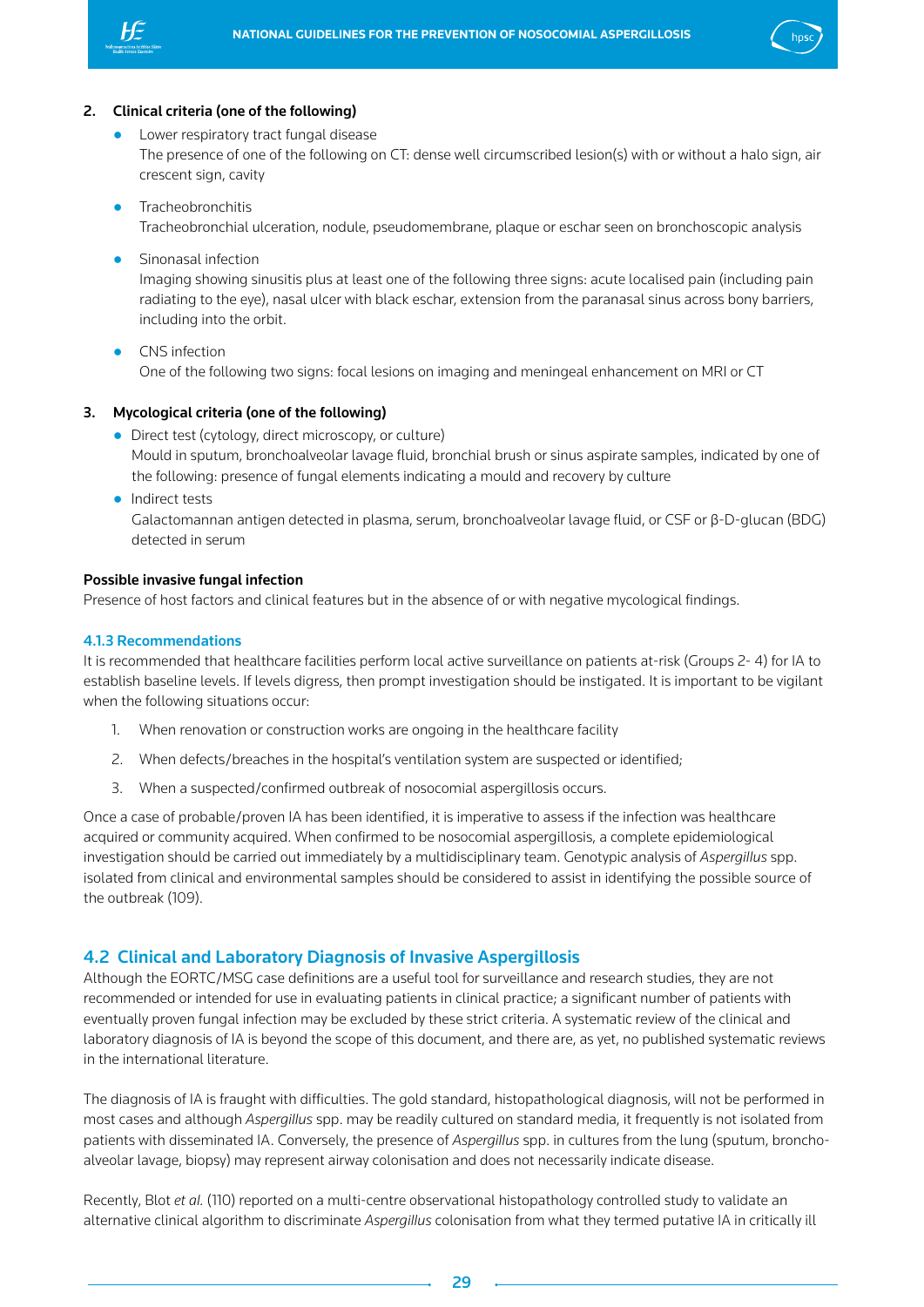



patients. The authors concluded that this algorithm may be useful to discriminate colonisation from putative IA and probably encompasses a larger proportion of the true burden of IA in intensive care patients. However, one major drawback is the requirement of an *Aspergillus*-positive culture as entry criterion whereas IA may develop in the absence of positive cultures (110).

The clinical algorithm developed by Blot *et al*. (110) is as follows:

## Proven IA

Idem EORTC/MSG criteria

Putative IA (all four criteria must be met):

1*. Aspergillus* positive lower respiratory tract specimen culture (= entry criterion)

- 2. Compatible signs and symptoms (one of the following):
	- Fever refractory to at least 3 days of appropriate antibiotic therapy
	- Recrudescent fever after a period of defervescence of at least 48 hours while still on antibiotics and without apparent cause
	- Pleuritic chest pain
	- Pleuritic rub
	- Dyspnoea
	- **•** Haemoptysis
	- Worsening respiratory insufficiency in spite of appropriate antibiotic therapy and ventilatory support
- 3. Abnormal medical imaging by portable chest X-ray or CT scan of the lungs
- 4. Either 4a or 4b
	- *4a.* Host risk factors (one of the following conditions)
		- Neutropenia (absolute neutrophil count <500/mm<sup>3</sup>) preceding or at the time of ICU admission
		- Underlying haematological or oncological malignancy treated with cytotoxic agents
		- Glucocorticoid treatment (prednisone equivalent, >20 mg/d)
		- Congenital or acquired immunodeficiency
	- *4b.* Semi-quantitative *Aspergillus*-positive culture of broncho-alveolar lavage fluid (+ or ++), without bacterial growth together with a positive cytological smear showing branching hyphae

## *Aspergillus* respiratory tract colonisation

When >1 criterion necessary for a diagnosis of putative IA is not met, the case is defined as *Aspergillus* colonisation.

Characteristic radiological features such as the halo or air crescent sign are not always diagnostic of IA. Surrogate markers of IA such as serum galactomannan and BDG may be useful. In a recent systematic review of the diagnostic utility of galactomannan used as a sole test, the reviewers found that the diagnostic utility of this test depended on the cut-off optical density index (ODI) used: varying the cut-off from 0.5 ODI to 1.5 resulted in sensitivities of 64-78%, and specificities of 81-95% (111). The authors noted that these numbers should be interpreted with caution as the results were heterogeneous.

Galactomannan antigen has also been detected in CSF samples from patients with CNS aspergillosis and in bronchoalveolar lavage fluid specimens from patients with invasive pulmonary aspergillosis (112-115). Serum galactomannan may also be used for therapeutic monitoring, however, its use in this context remains investigational (116, 117). PCR-based diagnosis may have some utility in the detection of amplified *Aspergillus* genetic material (118), this test has been the subject of a recent Cochrane review (119). Combining non-culture-based diagnostics (e.g. PCR and GM or GM and BDG) may improve the overall predictive value of these systems. A useful review of the diagnosis of aspergillosis is incorporated into the most recent IDSA Guidelines for the treatment of aspergillosis (96).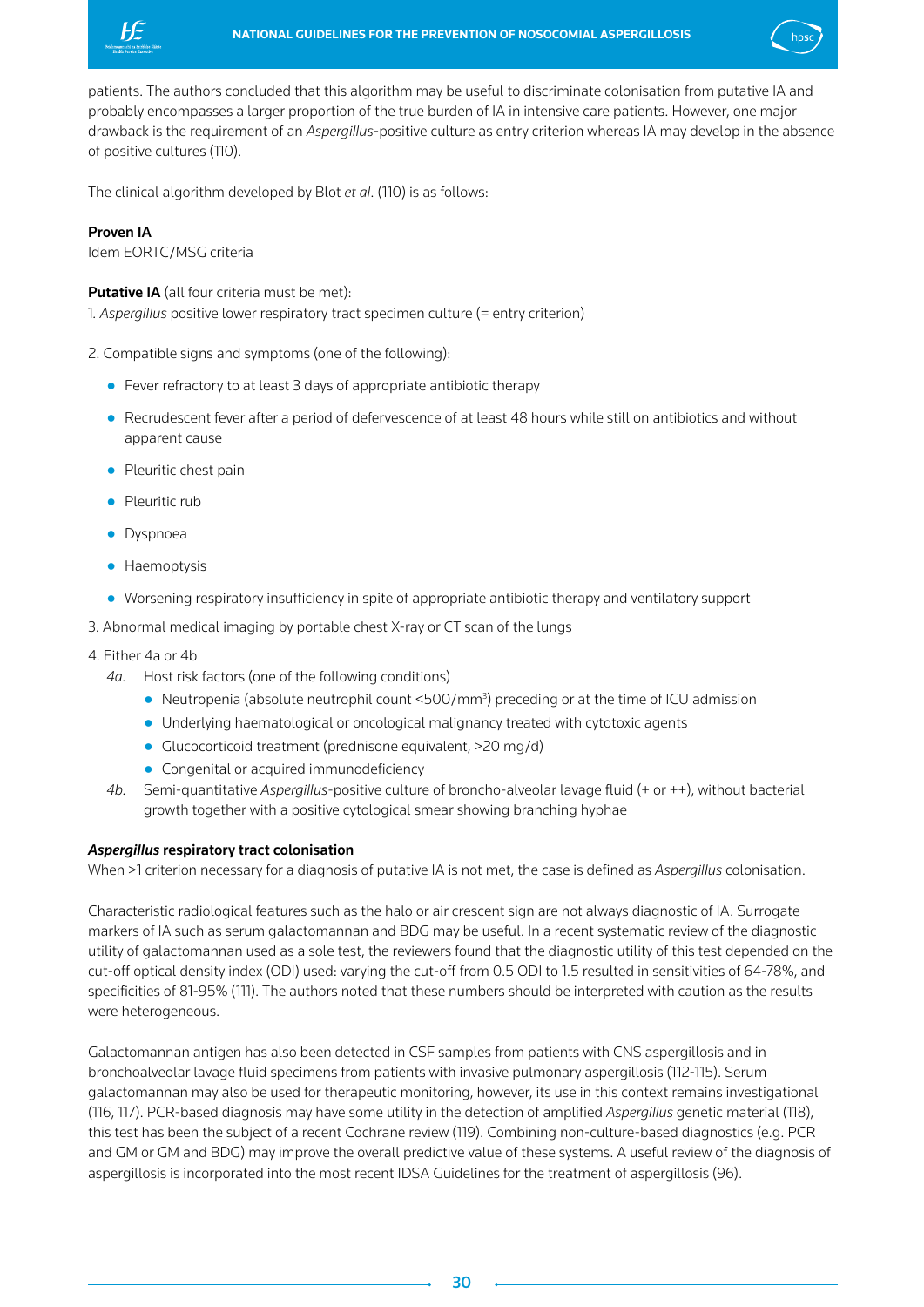<span id="page-31-0"></span>



## 4.3 Microbial Air Sampling

Environmental air sampling is recommended where major construction/refurbishment works are to be undertaken, so that baseline *Aspergillus* levels may be established for both the construction zone and other areas, which may be affected either by virtue of their proximity or the risk of airborne spread. Concern for a particularly high-risk patient cohort should prompt further screening. It is recognised that airborne microbial counts can vary dramatically over a short time span, thus multiple samples will be required weekly for a minimum of four weeks in order to establish a true *Aspergillus* baseline. In areas where air handling units (AHUs) are installed, these should be turned on for a sufficient time period prior to taking the air samples.

Detection of bacteria, fungi or their spores is usually performed by impaction on solid agar surfaces and sedimentation on settle plates. There are a variety of machines available for general bioaerosal sampling but slit or centrifugal samplers are most commonly employed within the healthcare setting. A calibration certificate is provided with the machine. The certificate must be renewed at least annually and bi-annually, if used daily. SAS hand-held air samplers are also commonly used for air sampling and have the convenience of ready portability.

The sampler may be set to sample a defined volume of air which is typically 1,000 litres within a clean zone or 200 litres within normal environmental areas. Calculations enable the organism counts to be expressed as colony forming units (CFU) per m $^3$  (1,000 litres = 1m $^3$ ). Conversion tables are provided with each machine to correct for the statistical probability of multiple particles passing through the same hole in the slit sample. The media may be changed depending on the organism sought, but Tryptone Soya agar is suitable for most purposes and Sabourauds agar may be utilised for fungi.

The operator must avoid contamination of the samples, during clean zone environmental screening by using the time delay switch and wearing a theatre scrub suit. The machine heads are sent for sterilisation to the hospital sterile supply department (HSSD) following use, but may be decontaminated using alcohol wipes and reused when screening within a single area.

The use of settle plates is not generally recommended if only fungal spores are being sought as they may remain airborne indefinitely. However, within a building project settle plates may be useful and do not require any specialised equipment. For example, comparing *Aspergillus* counts between a ward or unit with controlled ventilation to those in an area outside the controlled zone can help identify evidence of ingress of fungal spores. Results are expressed as CFU but this sampling method does not permit a quantification of air volume sampled. These results should be read in conjunction with airborne counts obtained from air sample testing.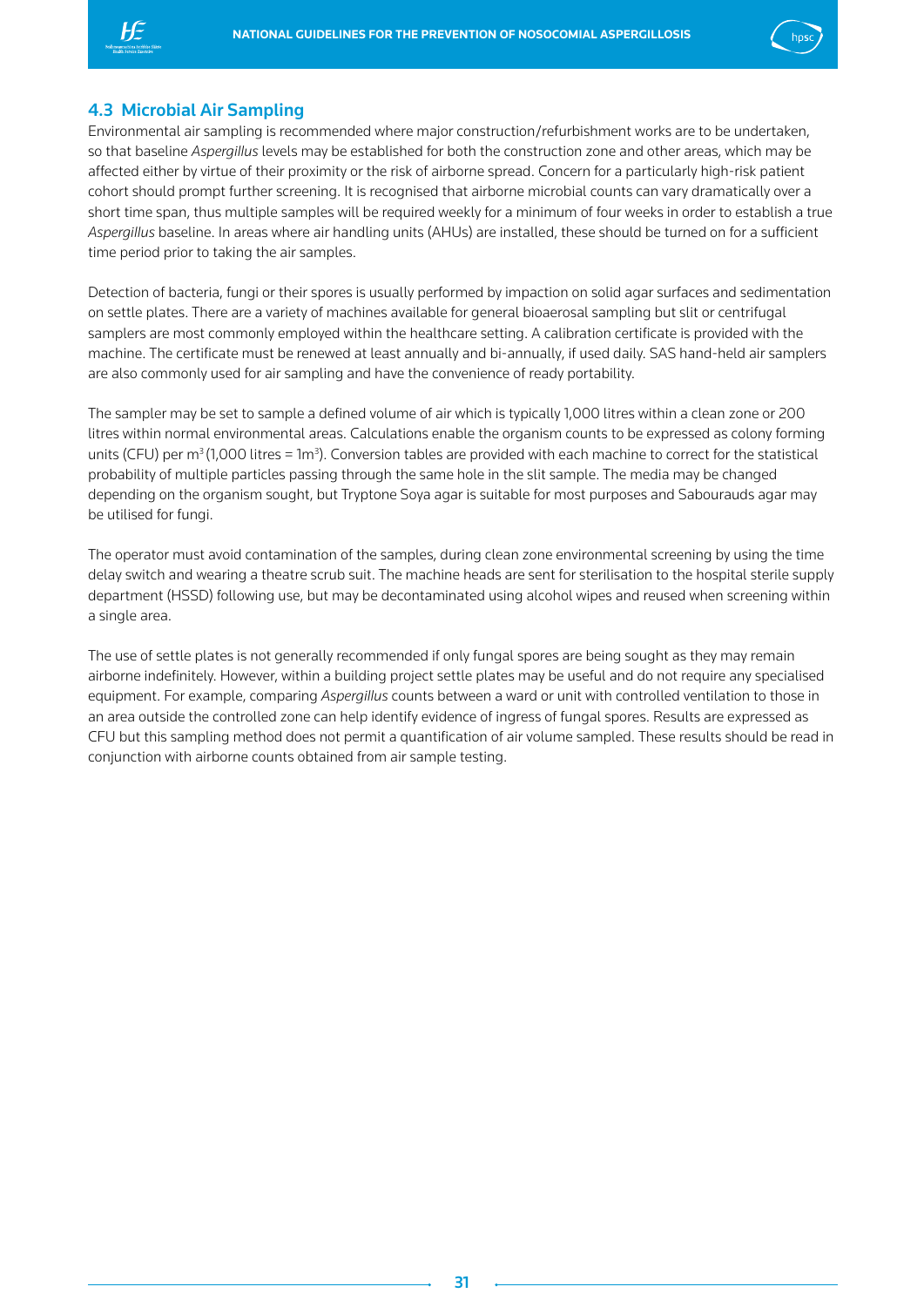<span id="page-32-0"></span>



#### Table 8. Interpretation of air sampling data and recommendations *Adapted and with modifications from publication by Morris et al. (120)*

Levels of fungal spores vary by several orders of magnitude during the course of a day due to:

- Activity levels in any one particular area
- Fluctuations in temperature
- Fluctuations in humidity
- Fluctuations in air flow
- Changes in light level

A single air sample will often underestimate the fungal contamination in the air and multiple air samples should be obtained.

No strict numerical guidelines are available for *Aspergillus* counts, which are appropriate for assessing whether the contamination in a particular location is acceptable or not but the following threshold levels have been recorded:

- Outdoor air (Note: seasonal variation recognised):
	- ○ *Aspergillus*: 5-10 CFU/m3
- $\bullet$  HEPA-filtered air (>99.95% efficiency and >10 ACH): <1 CFU/m<sup>3</sup>
- $\bullet$  In ward area with no air filtration: <5.0 CFU/m<sup>3</sup>

#### Other authorities (121) recommend for:

- Protected environments (including rooms or areas with HEPA filtration): no *Aspergillus* CFUs
- Other clinical areas: *Aspergillus* ≤2 CFU/m3

#### Further investigation of sources of contamination is warranted in the following circumstances:

- Total indoor counts are greater than outdoor counts
- Comparison of indoor and outdoor levels of fungal organisms show one of the following:
	- ○Organisms are present in the indoor sample and not in the outdoor sample
	- ○The predominant organisms found in the indoor sample is different from the predominant organism in the outdoor sample
	- ○A monoculture of an organism is found in the indoor sample. It may be absent from samples taken in other areas of the building
	- ○Persistently high counts

## If persistently high counts are recorded, or nosocomial invasive aspergillosis suspected or confirmed, identify source of contamination by sampling:

- Dust
- Fabrics
- Ventilation ducts/screens/fans
- Ceiling voids
- Kitchen areas
- Excreta of roosting birds in close proximity of windows

Action in the event of high *Aspergillus* air counts and or a higher than expected frequency of isolation of *Aspergillus*  spp. from respiratory specimens from patients in the same or adjacent clinical areas should prompt discussion and/ or a meeting with members of the MDT (see Section 3.2). It is essential to alert clinicians/wards and departments to the need for further investigations which should focus on the air handling systems in place, the possibility of ingress of outside air which may be contaminated as a result of ongoing construction/demolition or maintenance works. Preventive measures might include consideration of moving exposed patients to another part of the hospital and initiating antifungal prophylaxis based on a risk assesment (121-123). Also see Appendix I.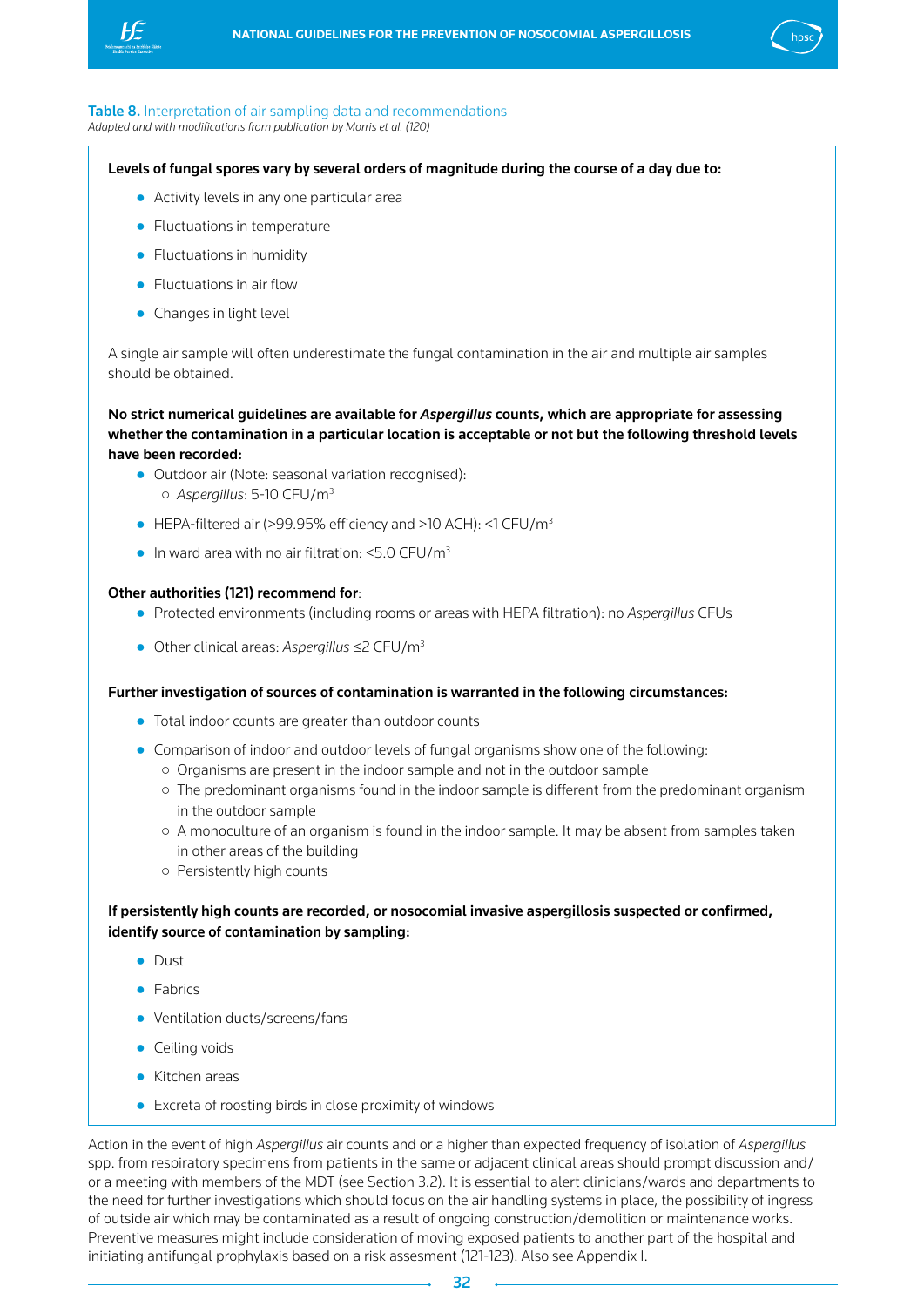<span id="page-33-0"></span>



## **References**

- 1. Garnaud C, Brenier-Pinchart MP, Thiebaut-Bertrand A, Hamidfar R, Quesada JL, Bosseray A, Lebeau B, Mallaret MR, Maubon D, Saint-Raymond C, Pinel C, Hincky V, Plantaz D, Cornet M, Pelloux H. Seven-year surveillance of nosocomial invasive aspergillosis in a French University Hospital. J Infect. 2012; 65(6): 559-67.
- 2. Graf K, Khani SM, Ott E, Mattner F, Gastmeier P, Sohr D, Ziesing S, Chaberny IF. Five-years surveillance of invasive aspergillosis in a university hospital. BMC Infect Dis. 2011; 11:163.
- 3. Stevens DA and Melikian GL. Aspergillosis in the 'nonimmunocompromised' host. Immunol Invest. 2011; 40(7-8): 751-66.
- 4. Tilton RC and McGinnis MR. Opportunistic fungi. In: Clinical and Pathogenic Microbiology. B. J.Howard, ed. St Louis, MO: C.V. Mosby Co. 1987; p609-623.
- 5. Samson RA, Varga J, Dyer PS. Morphology and reproductive mode of Aspergillus fumigatus. In: Aspergillus fumigatus Editors J-P Latge and WJ Steinbach ASM Press Washington DC. 2009; p7-13.
- 6. Hope WW, Walsh TJ, Denning DW. The invasive and saprophytic syndromes due to Aspergillus spp. Medical Mycology. 2005; 43(Suppl 1): S207-238.
- 7. Segal BH. Aspergillosis. N Engl J Med. 2009; 360(18): 1870-1884.
- 8. Rotstein C, Cummings KM, Tidings J, Killion K, Powell E, Gustafson TL, Higby D. An outbreak of invasive aspergillosis among allogeneic bone marrow transplants: a case-control study. Infect Control. 1985; 6: 347-355.
- 9. Perraud M, Piens MA, Nicoloyannis N, Girard P, Sepetjan M, Garin JP. Invasive nosocomial Pulmonary aspergillosis: risk factors and hospital building works. Epidemiol Infect. 1987; 99: 407-412.
- 10. Anderson K, Morris G, Kennedy H, Croall J, Michie J, Richardson MD, Gibson B. Aspergillosis in immunocompromised paediatric patients: associations with building hygiene, design, and indoor air. Thorax. 1996; 51: 256-261.
- 11. Oren I, Haddad N, Finkelstein R, Rowe JM. Invasive pulmonary aspergillosis in neutropenic patients during hospital construction: before and after chemoprophylaxis and institution of HEPA filters. Am J Haematol. 2001; 66: 257-262.
- 12. Vonberg RP, Gastmeier P. Nosocomial aspergillosis in outbreak settings. J Hosp Infect. 2006; 63(3): 246-54.
- 13. Chang CC, Cheng AC, Devitt B, Hughes AJ, Campbell P, Styles K, Low J, Athan E. Successful control of an outbreak of invasive aspergillosis in a regional haematology unit during hospital construction works. J Hosp Infect. 2008; 69(1): 33-8.
- 14. Steinbach WJ, Marr KA, Anaissie EJ, Azie N, Quan SP, Meier-Kriesche HU, Apewokin S, Horn DL. Clinical epidemiology of 960 patients with invasive aspergillosis from the PATH Alliance registry. J Infect. 2012; 65(5): 453-64.
- 15. Meersseman W, Vandecasteele SJ, Wilmer A, Verbeken E, Peetermans WE, Van Wijngaerden E. Invasive aspergillosis in critically ill patients without malignancy. Am J Respir Crit Care Med. 2004; 170(6): 621-5.
- 16. Meersseman W, Lagrou K, Maertens J, Van Wijngaerden E. Invasive aspergillosis in the intensive care unit. Clin Infect Dis. 2007; 45(2): 205-16.
- 17. Guinea J, Torres-Narbona M, Gijón P, Muñoz P, Pozo F, Peláez T, de Miguel J, Bouza E. Pulmonary aspergillosis in patients with chronic obstructive pulmonary disease: incidence, risk factors, and outcome. Clin Microbiol Infect. 2010; 16(7): 870-7.
- 18. Peláez T, Muñoz P, Guinea J, Valerio M, Giannella M, Klaassen CH, Bouza E. Outbreak of invasive aspergillosis after major heart surgery caused by spores in the air of the intensive care unit. Clin Infect Dis. 2012; 54(3): e24-31. doi: 10.1093/cid/cir771
- 19. Wessolossky M, Welch VL, Sen A, Babu TM, Luke DR. Invasive Aspergillus infections in hospitalized patients with chronic lung disease. Infect Drug Resist. 2013; 6: 33–39.
- 20. Baddley JW, Stephens JM, Ji X, Gao X, Schlamm HT, Tarallo M. Aspergillosis in intensive care unit (ICU) patients: epidemiology and economic outcomes. BMC Infect Dis. 2013; 13: 29. doi: 10.1186/1471-2334-13-29
- 21. Ader F, Bienvenu AL, Rammaert B, Nseir S. Management of invasive aspergillosis in patients with COPD: rational use of voriconazole. Int J Chron Obstruct Pulmon Dis. 2009; 4: 279-87.
- 22. Sherif R, Segal BH. Pulmonary aspergillosis: clinical presentation, diagnostic tests, management and complications. Curr Opin Pulm Med. 2010; 16(3): 242–250.
- 23. Upton A, Kirby KA, Carpenter P, Boeckh M, Marr KA. Invasive aspergillosis following hematopoietic cell transplantation: outcomes and prognostic factors associated with mortality. Clin Infect Dis. 2007; 44(4): 531-40.
- 24. Mayr A, Lass-Flörl C. Epidemiology and antifungal resistance in invasive aspergillosis according to primary disease: review of the literature. Eur J Med Res. 2011; 16(4): 153-7.
- 25. Anaissie EJ, Stratton SL, Dignani MC, Lee CK, Summerbell RC, Rex JH, Monson TP, Walsh TJ. Pathogenic moulds (including Aspergillus species) in hospital water distribution systems: a 3-year prospective study and clinical implications for patients with hematologic malignancies. Blood. 2003; 101: 2542-2546.
- 26. Stock C, Veyrier M, Raberin H, Fascia P, Rayet I, Lavocat MP, Teyssier G, Berthelot P. Severe cutaneous aspergillosis in a premature neonate linked to non sterile disposable glove contamination? Am J Infect Control. 2012; 40(5): 465-7.
- 27. Rhame FS. Prevention of nosocomial aspergillosis. J Hosp Infect 1991; 18 (Suppl. A): 466-472.
- 28. Hansen D, Blahout B, Benner D, Popp W. Environmental sampling of particulate matter and fungal spores during demolition of a building on a hospital area. J Hosp Infect. 2008; 70(3): 259-64.
- 29. Walsh TJ and Dixon DM. Nosocomial aspergillosis: environmental microbiology, hospital epidemiology, diagnosis and treatment. Eur J Epidemiol. 1989; 5: 131-142.
- 30. Rhame FS, Streifel AJ, Kersey JH, McGlave PB. (1984) Extrinsic risk factors for pneumonia in the patient at high risk of infection. Am J Med. 1984; 76: 42-52.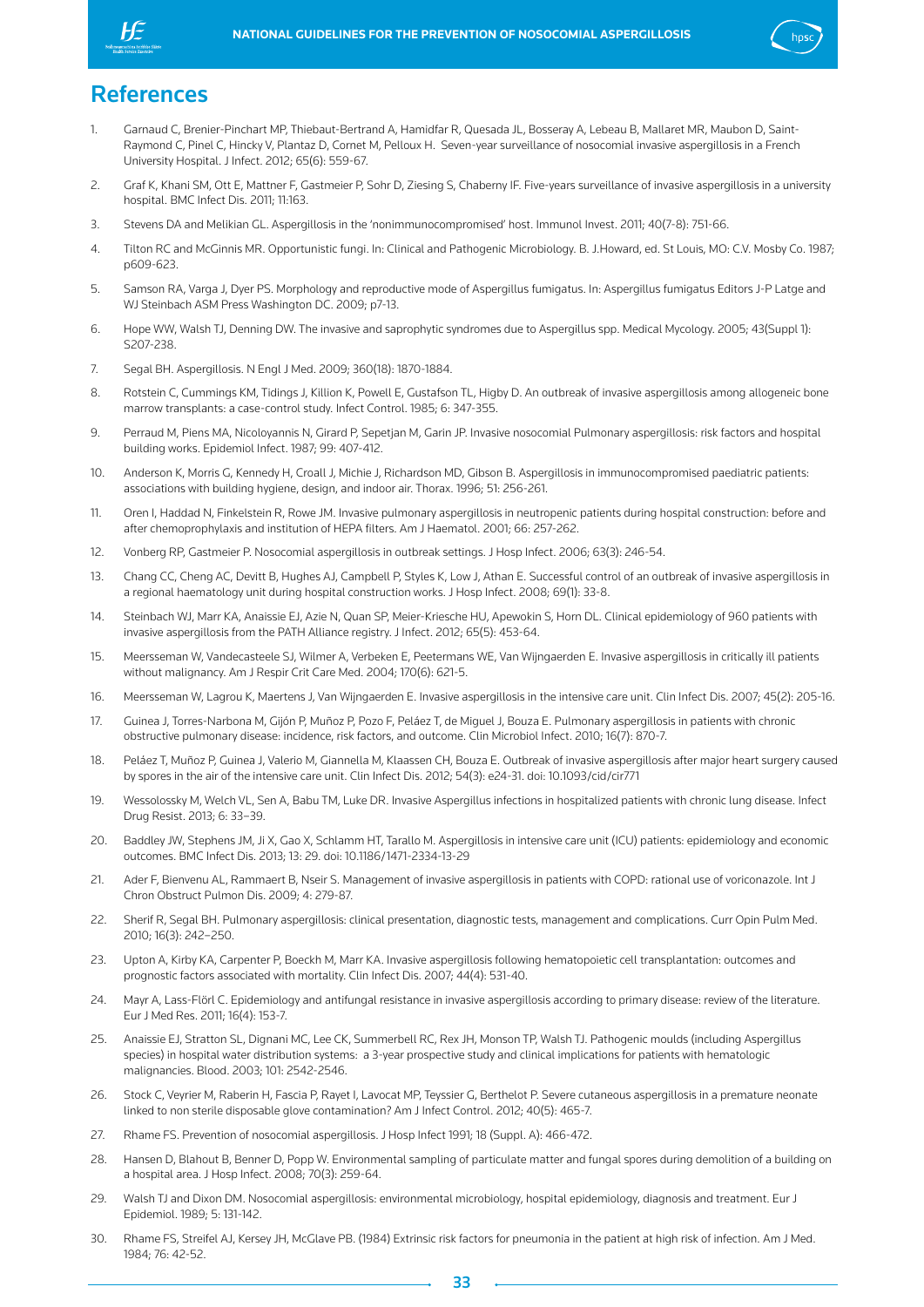



- 31. Haiduven D. Nosocomial aspergillosis and building construction. Med Mycol. 2009; 47(Suppl 1): S210-6.
- 32. Weber DJ, Peppercorn A, Miller MB, Sickbert-Benett E, Rutala WA. Preventing healthcare-associated Aspergillus infections: review of recent CDC/HICPAC recommendations. Med Mycol. 2009; 47 (Suppl 1): S199-209.
- 33. Kanamori H, Rutala WA, Sickbert-Bennett EE, Weber DJ. Review of fungal outbreaks and infection prevention in healthcare settings during construction and renovation. Clin Infect Dis. 2015; 61(3): 433-44.
- 34. Arnow PM, Andersen RL, Mainous PD, Smith EJ. Pulmonary aspergillosis during hospital renovation. Am Rev Respir Dis. 1978; 118: 49-53.
- 35. Lentino JR, Rosenkranz MA, Michaels JA,Kurup VP, Rose HD, Rytel MW. Nosocomial aspergillosis: a retrospective review of airborne disease secondary to road construction and contaminated air conditioners. Am J Epidemiol. 1982; 116: 430-437.
- 36. Barnes RA, Rogers TR. Control of an outbreak of nosocomial aspergillosis by laminar air-flow isolation. J Hosp Infect. 1989; 14: 899-894.
- 37. Raviv Y, Kramer MR, Amital A, Rubinovitch B, Bishara J, Shitrit D. Outbreak of aspergillosis infections among lung transplant recipients. Transpl Int. 2007; 20(2): 135-40.
- 38. Loo VG, Bertrand C, Dixon C, Vityé D, DeSalis B, McLean AP, Brox A,Robson HG. Control of construction-associated nosocomial aspergillosis in an antiquated hematology unit. Infect Control Hosp Epidemiol. 1996; 17: 360-364.
- 39. Iwen PC, Davis JC, Reed EC, Winfield BA, Hinrichs SH. Airborne fungal spore monitoring in a protective environment during hospital construction, and correlation with an outbreak of invasive aspergillosis. Infect Control Hosp Epidemiol. 1994; 15: 303-306.
- 40. Thio CL, Smith D, Merz WG, Streifel AJ, Bova G, Gay L, Miller CB, Perl TM. Refinements of environmental assessment during an outbreak investigation of invasive aspergillosis in a leukemia and bone marrow transplant unit. Infect Control Hosp Epidemiol. 2000; 21(1): 18-23.
- 41. Kidd SE, Ling LM, Meyer W, Orla Morrissey C, Chen SC, Slavin MA. Molecular epidemiology of invasive aspergillosis: lessons learned from an outbreak investigation in an Australian hematology unit. Infect Control Hosp Epidemiol. 2009; 30(12): 1223-6.
- 42. Humphreys H, Johnson EM, Warnock DW, Willatts SM, Winter RJ, Speller DCE. An outbreak of aspergillosis in a general ITU. J Hosp Infect. 1991; 18:167-177.
- 43. Flynn PM, Williams BG, Hetherington SV, Williams BF, Giannini MA, Pearson TA. Aspergillus terreus during hospital renovation. Infect Control Hosp Epidemiol. 1993; 14: 363-365.
- 44. Singer S, Singer D, Rüchel R, Mergeryan H, Schmidt U, Harms K. Outbreak of systemic aspergillosis in a neonatal intensive care unit. Mycoses. 1998; 41(5-6): 223-7.
- 45. Etienne KA, Subudhi CP, Chadwick PR, Settle P, Moise J, Magill SS, Chiller T, Balajee SA. Investigation of a cluster of cutaneous aspergillosis in a neonatal intensive care unit. J Hosp Infect. 2011; 79(4): 344-8.
- 46. Sessa A, Meroni M, Battini G, Pitingolo F, Giordano F, Marks M, Casella P. Nosocomial outbreak of Aspergillus fumigatus infection among patients in a renal unit? Nephrol Dial Transplant. 1996; 11: 1322-1324.
- 47. Aisner J, Schimpff SC, Bennett JE, Young VM, Wiernik PH. Aspergillus infections in cancer patients association with fireproofing materials in a new hospital. JAMA. 1976; 235: 411-412.
- 48. Dewhurst AG, Cooper MJ, Khan SM, Pallett AP, Dathan JRE. Invasive aspergillosis in immunosuppressed patients: potential hazard of hospital building work. BMJ. 1990; 301: 802-804.
- 49. Guarro J, Solé M, Castany R, Cano J, Teixidó A, Pujol I, Gené J, Castro A, Sarda P. Use of random amplified microsatellites to type isolates from an outbreak of nosocomial aspergillosis in a general medical war. Med Mycol. 2005; 43(4): 365-71.
- 50. Brissaud O, Guichoux J, Harambat J, Tandonnet O, Zaoutis T. Invasive fungal disease in PICU: epidemiology and risk factors. Ann Intensive Care. 2012; 2(1): 6. doi: 10.1186/2110-5820-2-6.
- 51. Shoham S, Marr KA. Invasive fungal infections in solid organ transplant recipients. Future Microbiol. 2012; 7(5): 639-55.
- 52. Morton CO, Bouzani M, Loeffler J, Rogers TR. Direct interaction studies between Aspergillus fumigatus and human immune cells; what have we learned about pathogenicity and host immunity? Frontiers in Immunology. 2012; 3: 413. doi: 10.3389/fmicb.2012.00413
- 53. Marr KA, Patterson T, Denning DW. Aspergillosis: pathogenesis clinical manifestations and therapy. Infect Dis Clin North Am. 2002; 16: 875- 894.
- 54. Pagano L, Akova M, Dimopoulos G, Herbrecht R, Drgona L, Blijlevens N. Risk assessment and prognostic factors for mould-related diseases in immunocompromised patients. J Antimicrob Chemother. 2011; 66(Suppl1): i5-i14
- 55. Xu H, Li L, Huang WJ, Wang LX, Li WF, Yuan WF. Invasive pulmonary aspergillosis in patients with chronic obstructive pulmonary disease: a case control study from China. Clin Microbiol Infect. 2012; 18(4): 403-8.
- 56. Ader F. Invasive pulmonary aspergillosis in patients with chronic obstructive pulmonary disease: an emerging fungal disease. Curr Infect Dis Rep. 2010; 12(6): 409-16.
- 57. Murray CK, Loo FL, Hospenthal DR, Cancio LC, Jones JA, Kim SH, Holcomb JB, Wade CE, Wolf SE. Incidence of systemic fungal infection and related mortality following severe burns. Burns. 2008; 34(8): 1108-12.
- 58. Lortholary O, Gangneux JP, Sitbon K, Lebeau B, de Monbrison F, Le Strat Y, Coignard B, Dromer F, Bretagne S; French Mycosis Study Group. Epidemiological trends in invasive aspergillosis in France: the SAIF network (2005-2007). Clin Microbiol Infect. 2011; 17(12): 1882-9.
- 59. Neofytos D, Treadway S, Ostrander D, Alonso CD, Dierberg KL, Nussenblatt V, Durand CM, Thompson CB, Marr KA. Epidemiology, outcomes, and mortality predictors of invasive mold infections among transplant recipients: a 10-year, single-center experience. Transpl Infect Dis. 2013; 15(3): 233-42.
- 60. Panackal AA, Li H, Kontoyiannis DP, Mori M, Perego CA, Boeckh M, Marr KA. Geoclimatic influences on invasive aspergillosis after hematopoietic stem cell transplantation. Clin Infect Dis. 2010; 50(12): 1588-97.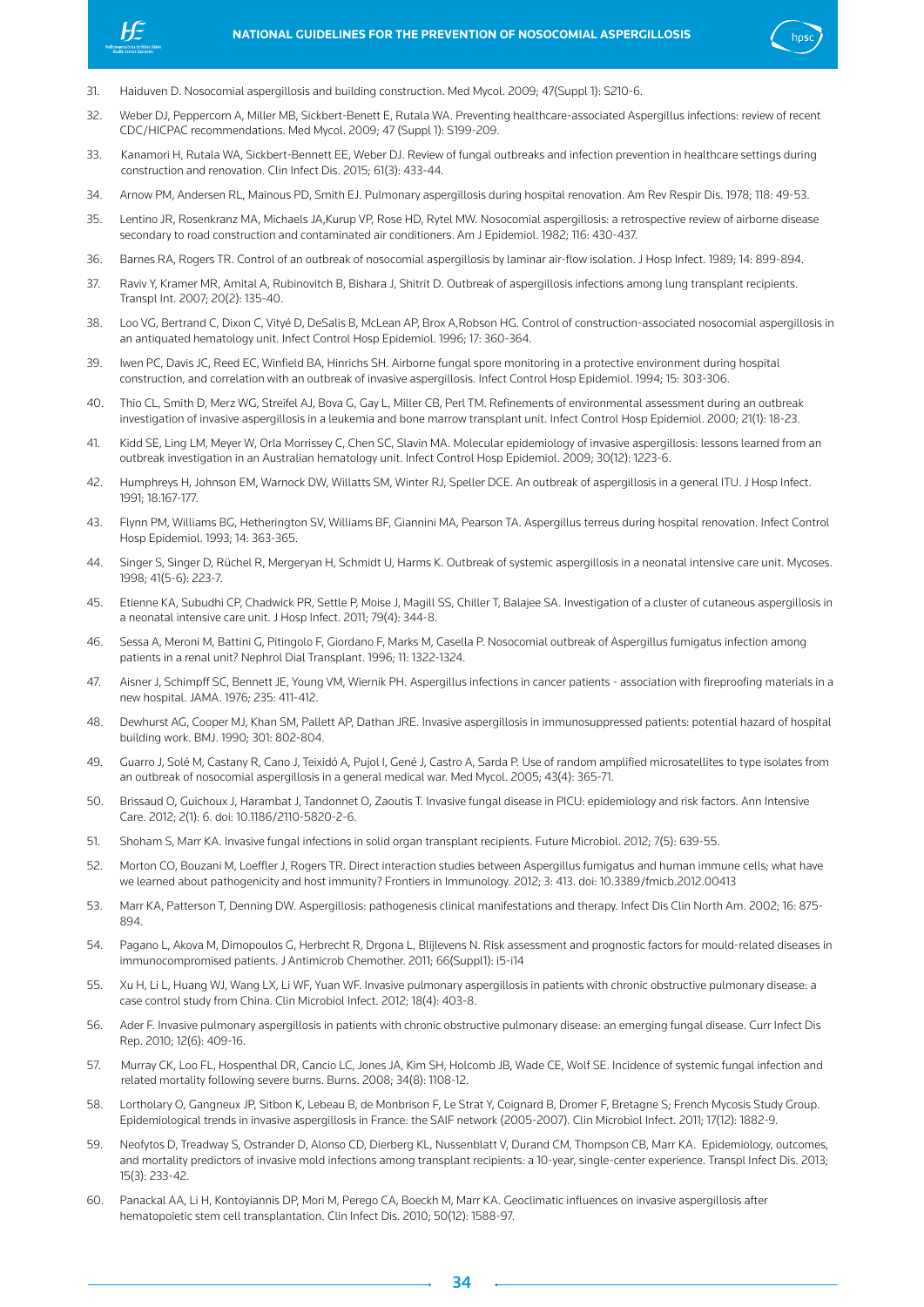



- 61. Rubio PM, Sevilla J, González-Vicent M, Lassaletta A, Cuenca-Estrella M, Díaz MA, Riesco S, Madero L. Increasing incidence of invasive aspergillosis in pediatric hematology oncology patients over the last decade: a retrospective single centre study. J Pediatr Hematol Oncol. 2009; 31(9): 642-6.
- 62. Mikulska M, Raiola AM, Bruno B, Furfaro E, Van Lint MT, Bregante S, Ibatici A, Del Bono V, Bacigalupo A, Viscoli C. Risk factors for invasive aspergillosis and related mortality in recipients of allogeneic SCT from alternative donors: an analysis of 306 patients. Bone Marrow Transplant. 2009; 44(6): 361-70.
- 63. Carvalho-Dias VM, Sola CB, Cunha CA, Shimakura SE, Pasquini R, Queiroz-Telles Fd. Invasive aspergillosis in hematopoietic stem cell transplant recipients: a retrospective analysis. Braz J Infect Dis. 2008; 12(5): 385-9
- 64. Garcia-Vidal C, Upton A, Kirby KA, Marr KA. Epidemiology of invasive mold infections in allogeneic stem cell transplant recipients: biological risk factors for infection according to time after transplantation. Clin Infect Dis. 2008; 47(8): 1041-50.
- 65. Morgan J, Wannemuehler KA, Marr KA, Hadley S, Kontoyiannis DP, Walsh TJ, Fridkin SK, Pappas PG, Warnock DW. Incidence of invasive aspergillosis following hematopoietic stem cell and solid organ transplantation: interim results of a prospective multicenter surveillance program. Med Mycol. 2005; 43(Suppl 1): S49-58.
- 66. Marr KA, Carter RA, Boeckh M, Martin P, Corey L. Invasive aspergillosis in allogeneic stem cell transplant recipients: changes in epidemiology and risk factors. Blood. 2002; 100(13): 4358-66.
- 67. Pinney MF, Rosenberg AF, Hampp C, Schain D, Akindipe O, Baz M. Invasive fungal infections in lung transplant recipients not receiving routine systemic antifungal prophylaxis: 12-year experience at a university lung transplant center. Pharmacotherapy. 2011; 31(6): 537-45.
- 68. Pasqualotto AC, Xavier MO, Sánchez LB, de Oliveira Costa CD, Schio SM, Camargo SM, Camargo JJ, Sukiennik TC, Severo LC. Diagnosis of invasive aspergillosis in lung transplant recipients by detection of galactomannan in the bronchoalveolar lavage fluid. Transplantation. 2010; 90(3): 306-11.
- 69. Iversen M, Burton CM, Vand S, Skovfoged L, Carlsen J, Milman N, Andersen CB, Rasmussen M, Tvede M. Aspergillus infection in lung transplant patients: incidence and prognosis. Eur J Clin Microbiol Infect Dis. 2007; 26(12): 879-86.
- 70. Solé A, Morant P, Salavert M, Pemán J, Morales P; Valencia Lung Transplant Group. Aspergillus infections in lung transplant recipients: risk factors and outcome. Clin Microbiol Infect. 2005; 11(5): 359-65.
- 71. Singh N, Husain S. Aspergillus infections after lung transplantation: clinical differences in type of transplant and implications for management. J Heart Lung Transplant. 2003; 22(3): 258-66.
- 72. Minari A, Husni R, Avery RK, Longworth DL, DeCamp M, Bertin M, Schilz R, Smedira N, Haug MT, Mehta A, Gordon SM. The incidence of invasive aspergillosis among solid organ transplant recipients and implications for prophylaxis in lung transplants. Transpl Infect Dis. 2002; 4(4): 195-200.
- 73. Pacholczyk M, Lagiewska B, Lisik W, Wasiak D, Chmura A. Invasive fungal infections following liver transplantation risk factors, incidence and outcome. Ann Transplant. 2011; 16(3): 14-6.
- 74. Ju MK, Joo DJ, Kim SJ, Chang HK, Kim MS, Kim SI, Kim YS. Invasive pulmonary aspergillosis after solid organ transplantation: diagnosis and treatment based on 28 years of transplantation experience. Transplant Proc. 2009; 41(1): 375-8.
- 75. Sharifipour F, Rezaeetalab F, Naghibi M. Pulmonary fungal infections in kidney transplant recipients: an 8-year study. Transplant Proc. 2009; 41(5): 1654-6.
- 76. Einollahi B, Lessan-Pezeshki M, Pourfarziani V, Nemati E, Nafar M, Pour-Reza-Gholi F, Hassan Ghadyani M, Samadian F, Ahmadpoor P, Aslani J. Invasive fungal infections following renal transplantation: a review of 2410 recipients. Ann Transplant. 2008; 13(4): 55-8.
- 77. Aubron C, Pilcher D, Leong T, Cooper DJ, Scheinkestel C, Pellegrino V, Cheng AC. Aspergillus spp. isolated in critically ill patients with extracorporeal membrane oxygenation support. Scand J Infect Dis. 2013; 45(9): 715-21.
- 78. De Pauw B, Walsh TJ, Donnelly JP, Stevens DA, Edwards JE, Calandra T, Pappas PG, Maertens J, Lortholary O, Kauffman CA, Denning DW, Patterson TF, Maschmeyer G, Bille J, Dismukes WE, Herbrecht R, Hope WW, Kibbler CC, Kullberg BJ, Marr KA, Muñoz P, Odds FC, Perfect JR, Restrepo A, Ruhnke M, Segal BH, Sobel JD, Sorrell TC, Viscoli C, Wingard JR, Zaoutis T, Bennett JE; European Organization for Research and Treatment of Cancer/Invasive Fungal Infections Cooperative Group; National Institute of Allergy and Infectious Diseases Mycoses Study Group (EORTC/MSG) Consensus Group. Revised definitions of invasive fungal disease from the European Organization for Research and Treatment of Cancer/Invasive Fungal Infections Cooperative Group and the National Institute of Allergy and Infectious Diseases Mycoses Study Group (EORTC/MSG) Consensus Group. Clin Infect Dis. 2008; 46(12): 1813-21.
- 79. Department of Health, United Kingdom. Health Building Note 04-01, Supplement 1 Isolation facilities in acute settings. 2005.
- 80. Partridge-Hinckley K, Liddell GM, Almyroudis NG, Segal BH. Infection control measures to prevent invasive mould diseases in hematopoietic stem cell transplant recipients. Mycopathologia. 2009; 168(6): 329-37.
- 81. Association for Professionals in Infection Control and Epidemiology (APIC). Infection Control Risk Assessment Matrix of Precautions for Construction & Renovation [updated 2005; cited 2 April 2014]. Available from: http://apicwv.org/docs/IARA-matrix.pdf
- 82. Department of Health, United Kingdom. Health Building Note 04-01, Supplement 1 Isolation facilities for infectious patients in acute settings. 2013. Available at https://www.gov.uk/government/uploads/system/uploads/attachment\_data/file/148503/HBN\_04-01\_Supp\_1\_Final.pdf
- 83. Tomblyn M, Chiller T, Einsele H, Gress R, Sepkowitz K, Storek J, Wingard JR, Young JA, Boeckh MJ; Center for International Blood and Marrow Research; National Marrow Donor program; European Blood and Marrow Transplant Group; American Society of Blood and Marrow Transplantation; Canadian Blood and Marrow Transplant Group; Infectious Diseases Society of America; Society for Healthcare Epidemiology of America; Association of Medical Microbiology and Infectious Disease Canada; Centers for Disease Control and Prevention. Guidelines for preventing infectious complications among hematopoietic cell transplantation recipients: a global perspective. Biol Blood Marrow Transplant. 2009; 15(10): 1143-238.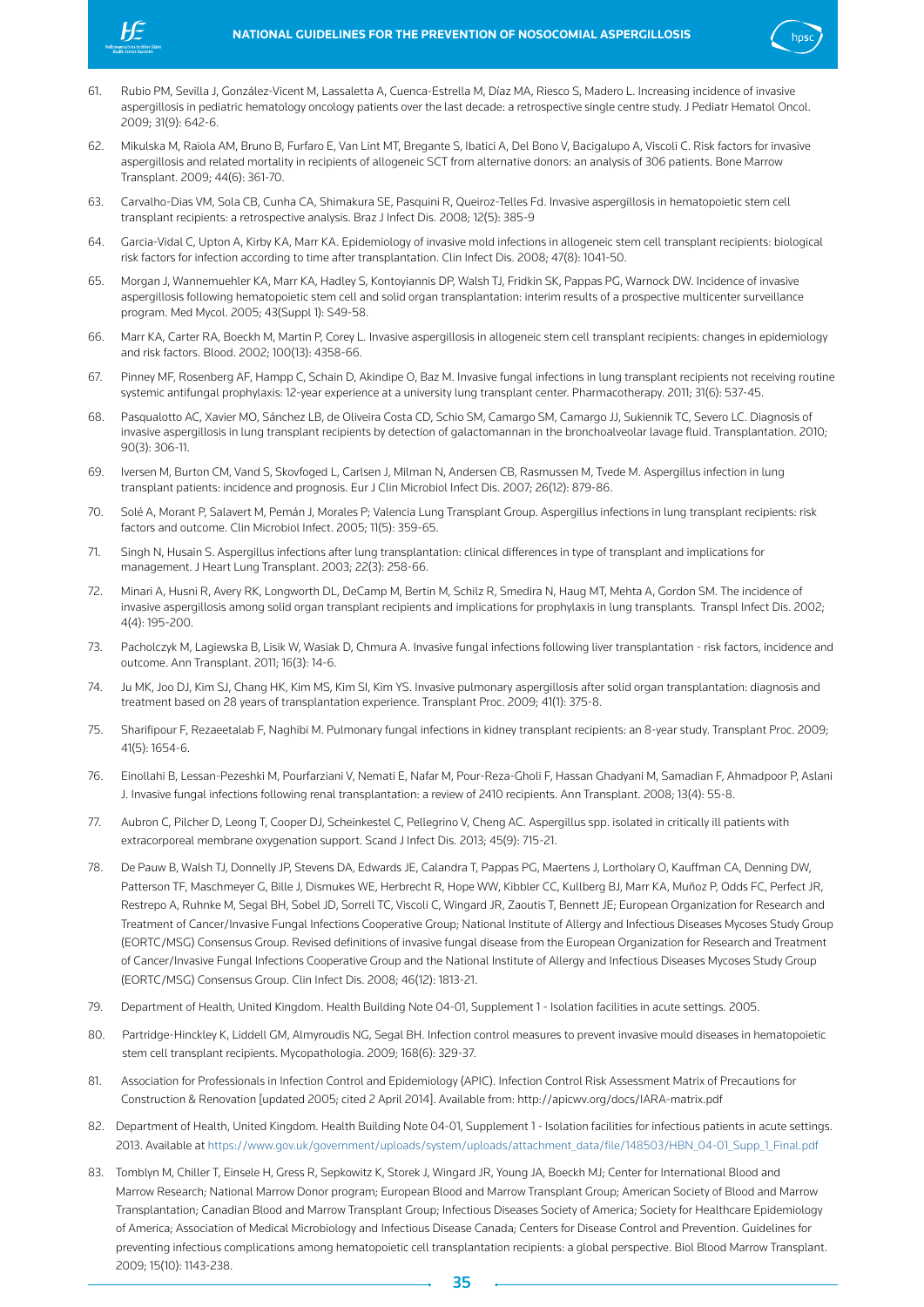



- 84. Fletcher A, Booth W, Arribas BB. Validation of a neutral pressure isolation room BSRIA Ltd., UK. 2007. Proceedings of Clima 2007 Wellbeing Indoors. Available at: http://www.inive.org/members\_area/medias/pdf/Inive%5Cclima2007%5CA09%5CA09I1375.pdf
- 85. Department of Health, United Kingdom. Health Technical Memorandum (HTM) 03-01: Specialist ventilation for healthcare premises: Part A Design and validation. 2007. Available at: https://www.gov.uk/government/uploads/system/uploads/attachment\_data/file/144029/HTM\_03-01\_Part\_A.pdf

86. Department of Health, United Kingdom. Health Technical Memorandum (HTM) 03-01: Specialist ventilation for healthcare premises: Part B – Operational management and performance verification. 2007. Available at: https://www.gov.uk/government/uploads/system/uploads/attachment\_data/file/144030/HTM\_03-01\_Part\_B.pdf

- 87. Environment, Heritage and Local Government. Building Regulations 2009. Technical Guidance Document F, Ventilation. Available at: http://www.environ.ie/en/Publications/DevelopmentandHousing/BuildingStandards/FileDownLoad,1647,en.pdf
- 88. Health and Safety Authority (HAS). Safety, Health and Welfare Act 2005 (No. 10 of 2005). Available at: http://www.hsa.ie/eng/Topics/Managing\_Health\_and\_Safety/Safety,\_Health\_and\_Welfare\_at\_Work\_Act\_2005/
- 89. Health and Safety Authority (HSA). Guide to the Safety, Health and Welfare at work (general application Regulations 2007, Regulation 6: Ventilation of Enclosed Places of Work. Available at: http://www.hsa.ie/eng/Publications\_and\_Forms/Publications/General\_Application\_Regulations/gen\_apps\_workplace.pdf
- 90. National Services Scotland. Scottish Health Facilities Note 30 (SHFN 30) Version 3. Infection Control in the Built Environment: Design and Planning. 2007. Available at: http://www.hfs.scot.nhs.uk/publications/shfn-30-v3.pdf
- 91. Rogers TR, Slavin MA, Donnelly JP. Antifungal prophylaxis for haematological malignancies: are we there yet? Br J Haem. 2011; 153: 681-697.
- 92. Ziakis P, Kourbeti I, Mylonakis E. Systemic antifungal prophylaxis after hematopoietic stem cell transplantation: a meta-analysis. Clinical Therapeutics. 2014; 36: 292-306.
- 93. Health Protection Surveillance Centre (HPSC) (formerly the National Disease Surveillance Centre; NDSC), Ireland. National guidelines for the prevention of nosocomial invasive aspergillosis during construction/renovation activities. 2002.
- 94. Singh NM, Husain S, and the AST Infectious Diseases Community of Practice. Aspergillosis in solid organ transplantation. American Journal of Transplantation. 2013; 13: 228-241.
- 95. Muñoz P, Valerio M, Palomo J, Giannella M, Yañez JF, Desco M, Bouza E. Targeted antifungal prophylaxis in heart transplant recipients. Transplantation. 2013; 96(7): 664-669.
- 96. Patterson TF, Thompson III GR, Denning DW, Fishman JA, Hadley S, Herbrecht R, Kontoyiannis DP, Marr KA, Morrison VA, Nguyen MH, Segal BH, Steinbach WJ, Stevens DA, Walsh TJ, Wingard JR, Young JH, Bennett JE. Practice Guidelines for the Diagnosis and Management of Aspergillosis: 2016 updated by the Infectious Diseases Society of America. Clin Infect Dis. 2016; 63 (4): e1-60
- 97. Freifeld A, Bow E, Sepkowitz K, Boeckh M, Ito J, Mullen C, Raad I, Rolston K, Young J-AH, Wingard J. Clinical practice guideline for the use of antimicrobial agents in neutropenic patients with cancer: 2010 update by the Infectious Diseases Society of America. Clin Infect Dis. 2011; 52(4): e56-93. doi: 10.1093/cid/cir073.
- 98. European Conference on Infections in Leukaemia (ECIL). Update of the ECIL guidelines for antifungal therapy in leukaemia and HSCT patients (ECIL-5), 2013. Available at: http://mikologija.org.rs/2014/wp-content/uploads/2016/06/ECIL5-Antifungal-Therapy.pdf and at https://www. ebmt.org/Contents/Resources/Library/ECIL/Pages/ECIL.aspx
- 99. Wingard JR, Carter SL, Walsh TJ, Kurtzberg J, Small TN, Baden LR, Gersten ID, Mendizabal AM, Leather HL, Confer DL, Maziarz RT, Stadtmauer EA, Bolaños-Meade J, Brown J, Dipersio JF, Boeckh M, Marr KA; Blood and Marrow Transplant Clinical Trials Network. Randomized, double blind trial of fluconazole versus voriconazole for prevention of invasive fungal infection after allogeneic hematopoietic cell transplantation. Blood. 2010; 116: 5111-5118.
- 100. Marks DI, Pagliuca A, Kibbler CC, Glasmacher A, Heussel CP, Kantecki M, Miller PJ, Ribaud P, Schlamm HT, Solano C, Cook G; IMPROVIT Study Group. Voriconazole versus itraconazole for antifungal prophylaxis following allogeneic haematopoietic stem cell transplantation. Br J Haematol. 2011; 155: 318-327.
- 101. Ullmann AJ, Lipton JH, Vesole DH, Chandrasekar P, Langston A, Tarantolo SR, Greinix H, Morais de Azevedo W, Reddy V, Boparai N, Pedicone L, Patino H, Durrant S. Posaconazole or fluconazole for prophylaxis in severe graft-versus-host disease. N Engl J Med. 2007; 356(4): 335-47.
- 102. Cornely OA, Maertens J, Winston DJ, Perfect J, Ullmann AJ, Walsh TJ, Helfgott D, Holowiecki J, Stockelberg D, Goh YT, Petrini M, Hardalo C, Suresh R, Angulo-Gonzalez D. Posaconazole vs. fluconazole or itraconazole prophylaxis in patients with neutropenia. N Engl J Med. 2007; 356(4): 348-59.
- 103. Ashbee HR, Barnes RA, Johnson EM, Richardson MD, Gorton R, Hope WW. Therapeutic drug monitoring of antifungal agents: guidelines from the British Society for Medical Mycology. J Antimicrob Chemother. 2013;doi:10.1093/jac/dkt508
- 104. Falcone EL, Holland SM. Invasive fungal infection in chronic granulomatous disease: insights into pathogenesis and management. Curr Opin Infect Dis. 2012; 25(6): 658-669.
- 105. Vermeulen E, Lagrou K, Verweij PE. Azole resistance in Aspergillus fumigatus: a growing public health concern. Curr Opin Infect Dis 2013; 26(6): 493-500.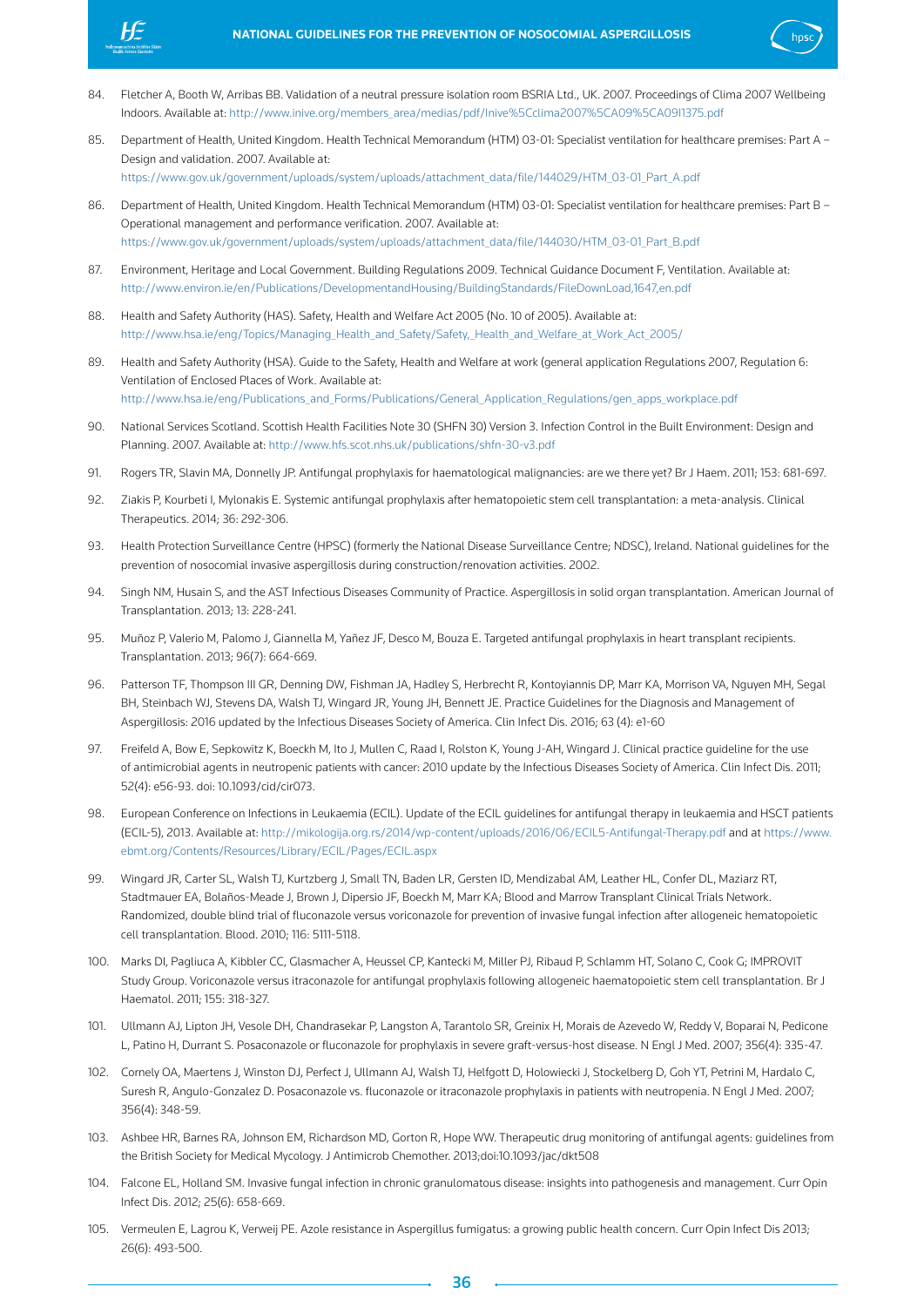



- 107. Montagna MT, De Giglio O, Napoli C, Lovero G, Caggiano G, Delia M, Pastore D, Santoro N, Specchia G. Invasive fungal infections in patients with hematologic malignancies (aurora project): lights and shadows during 18-months surveillance. Int J Mol Sci. 2012; 13(1): 774-87.
- 108. Slavin MA, Chakrabarti A. Opportunistic fungal infections in the Asia-Pacific region. Med Mycol. 2012; 50(1): 18-25.
- 109. Guinea J, Garcia de Viedma D, Pelaez T, Escribano P, Munoz P, Meis J, Klaassen CHW, Bouza E. Molecular epidemiology of Aspergillus fumigatus: an in-depth gentopytic analysis of isolates involved in an outbreak of invasive aspergillosis. J Clin Micro. 2011; 49(10): 3498–3503.
- 110. Blot SI, Taccone FS, Van den Abeele A, Bulpa P, Meersseman W, Brusselaers N, Dimopoulos G, Paiva JA, Misset B, Rello J, Vandewoude K, Vogelaers D and the AspICU Study investigators. A clinical algorithm to diagnose invasive pulmonary aspergillosis in critically ill patients, Am J Respir Crit Care Med. 2012; 186(1): 56-64.
- 111. Leeflang MM, Debets-Ossenkopp YJ, Visser CE, Scholten RJ, Hooft L, Bijlmer HA, Reitsma JB, Bossuyt PM, Vandenbroucke-Grauls CM. Galactomannan detection for invasive aspergillosis in immunocompromized patients. Cochrane Database Syst Rev. 2008; (4): CD007394. doi: 10.1002/14651858.CD007394.
- 112. Becker MJ, Lugtenburg EJ, Cornelissen JJ, Van Der Schee C, Hoog- steden HC, De Marie S. Galactomannan detection in computerized tomography–based broncho-alveolar lavage fluid and serum in haematological patients at risk for invasive pulmonary aspergillosis. Br J Haematol 2003; 121: 448–57.
- 113. Machetti M, Zotti M, Veroni L, Mordini N, Van Lint MT, Bacigalupo A, Paola D, Viscoli C. Antigen detection in the diagnosis and management of a patient with probable cerebral asper- gillosis treated with voriconazole. Transpl Infect Dis. 2000; 2: 140–4.
- 114. Musher B, Fredricks D, Leisenring W, Balajee SA, Smith C, Marr KA. Aspergillus galactomannan enzyme immunoassay and quantitative PCR for diagnosis of invasive aspergillosis with bronchoalveolar lavage fluid. J Clin Microbiol. 2004; 42: 5517–22.
- 115. Viscoli C, Machetti M, Gazzola P, De Maria A, Paola D, Van Lint MT, Gualandi F, Truini M, Bacigalupo A. Aspergillus galactomannan antigen in the cerebrospinal fluid of bone marrow transplant recipients with probable cerebral aspergillosis. J Clin Microbiol. 2002; 40: 1496–9.
- 116. Boutboul F, Alberti C, Leblanc T, Sulahian A, Gluckman E, Derouin F, Ribaud P. Invasive aspergillosis in allogeneic stem cell transplant recipients: Increasing antigenemia is associated with progressive disease. Clin Infect Dis. 2002; 34: 939–43.
- 117. Anaissie EJ. Trial design for mold-active agents: time to break the mold—aspergillosis in neutropenic adults. Clin Infect Dis. 2007; 44: 1298– 306.
- 118. Donnelly JP. Polymerase chain reaction for diagnosing invasive as- pergillosis: getting closer but still a ways to go. Clin Infect Dis. 2006; 42: 487–9.
- 119. Cruciani M, Mengoli C, Loeffler J, Donnelly P, Barnes R, Jones BL, Klingspor L, Morton O, Maertens J. Polymerase chain reaction blood tests for the diagnosis of invasive aspergillosis in immunocompromised people. Cochrane Database Syst Rev. 2015; 10: CD009551. doi: 10.1002/14651858.CD009551.pub3.
- 120. Morris G, Kokki MH, Anderson K, Richardson MD. Sampling of Aspergillus spores in air. J Hosp Infect. 2000; 44: 81-92.
- 121. SF2H-SFMM. Risk of fungal infections, and construction work in hospitals. Identification of risks and implementation of management precautions. 2011. Available at: https://sf2h.net/wp-content/uploads/2016/04/SF2H-SFMM\_fungal-infections-guidelines-2011.pdf
- 122. Reboux G, Gbaguidi-Haore H, Bellanger AP, Demonmerot F, Houdrouge K, Deconinck E, Bertrand X, Millon L. A 10-year survey of fungal aerocontamination in hospital corridors: a reliable sentinel to predict fungal exposure risk? J Hosp Infect. 2014; 87: 34-40.
- 123. Peláez T, Muñoz P, Guinea J, Valerio M, Giannella M, Klaassen CH, Bouza E. Outbreak of invasive aspergillosis after major heart surgery caused by spores in the air of the intensive care unit. Clin Infect Dis. 2012; 54(3): e24-31.
- 124. EN 1886:2007. Ventilation for buildings. Air handling units. Mechanical performance. Available at: https://standards.cen.eu/dyn/www/ f?p=204:110:0::::FSP\_PROJECT,FSP\_ORG\_ID:21763,6138&cs=1F3A95F1A7AEA000F529FC0463D7E7177
- 125. EN 13053:2006+A1:2011. Ventilation for buildings. Air handling units. Rating and performance for units, components and sections. Available at: https://standards.cen.eu/dyn/www/f?p=204:110:0::::FSP\_PROJECT,FSP\_ORG\_ID:36865,6138&cs=195B5AEFB475F05C00EECDC4483B32A50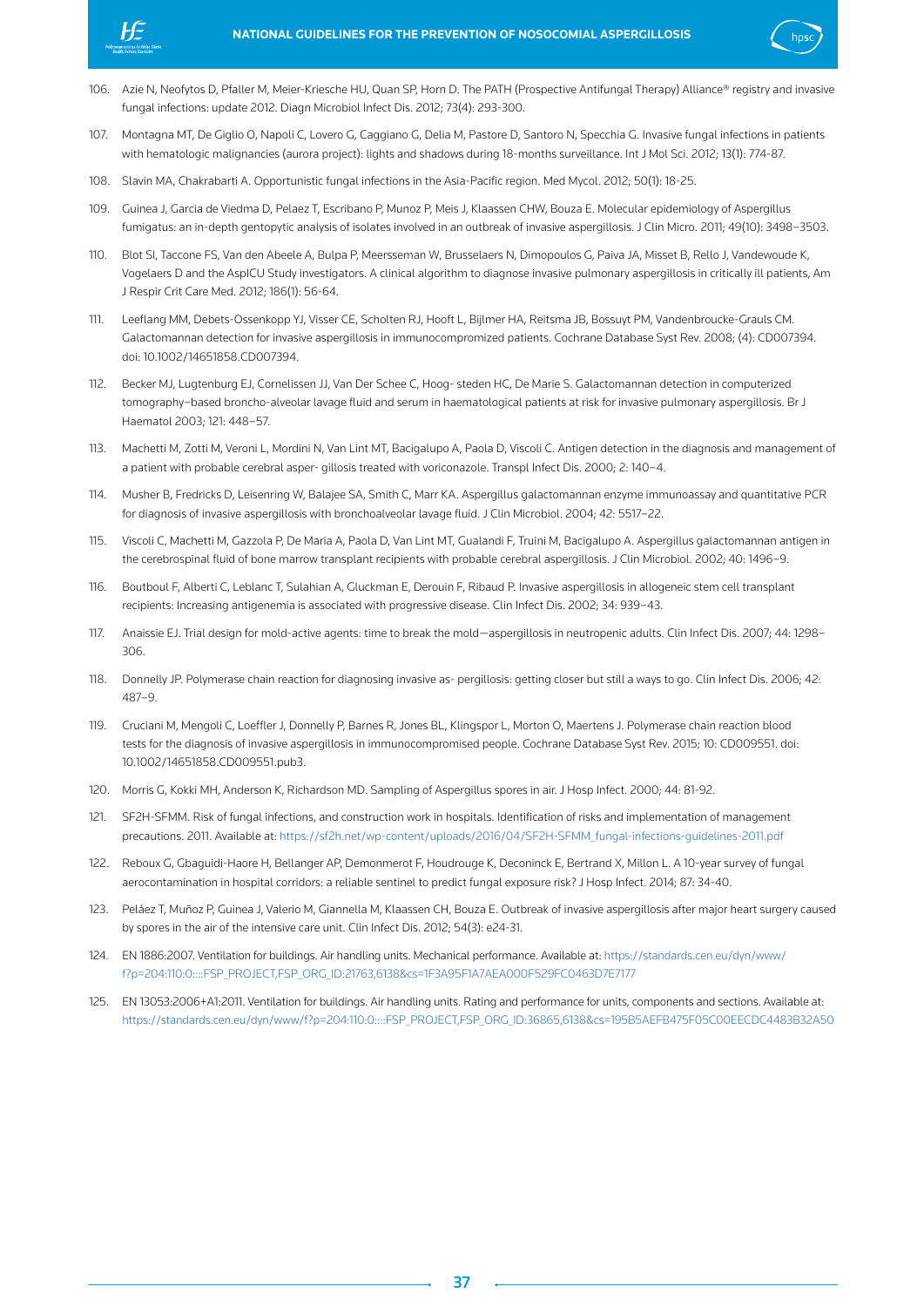<span id="page-38-0"></span>



## Appendix A: Nosocomial invasive aspergillosis preventive measures compliance checklist

| Name of ward/unit being monitored: |                           |            | Date project commenced: ______________ |  |                       |            |            |
|------------------------------------|---------------------------|------------|----------------------------------------|--|-----------------------|------------|------------|
|                                    |                           |            |                                        |  |                       |            |            |
| <b>Standard</b>                    | <b>Date of inspection</b> |            |                                        |  |                       |            |            |
|                                    | dd/mm/yyyy                | dd/mm/yyyy | dd/mm/yyyy                             |  | dd/mm/yyyy dd/mm/yyyy | dd/mm/yyyy | dd/mm/yyyy |
| <b>Patient risk reduction</b>      |                           |            |                                        |  |                       |            |            |
| Windows/vents sealed               |                           |            |                                        |  |                       |            |            |
| Restricted access to site          |                           |            |                                        |  |                       |            |            |
| No "at-risk" patients exposed      |                           |            |                                        |  |                       |            |            |
| FFP2 masks used, if required       |                           |            |                                        |  |                       |            |            |
| Other                              |                           |            |                                        |  |                       |            |            |
|                                    |                           |            |                                        |  |                       |            |            |
|                                    |                           |            |                                        |  |                       |            |            |
| Traffic control                    |                           |            |                                        |  |                       |            |            |
|                                    |                           |            |                                        |  |                       |            |            |
| Dust control                       |                           |            |                                        |  |                       |            |            |
|                                    |                           |            |                                        |  |                       |            |            |
|                                    |                           |            |                                        |  |                       |            |            |
| Ventilation                        |                           |            |                                        |  |                       |            |            |
|                                    |                           |            |                                        |  |                       |            |            |
| Debris removal                     |                           |            |                                        |  |                       |            |            |
|                                    |                           |            |                                        |  |                       |            |            |
|                                    |                           |            |                                        |  |                       |            |            |
| Cleaning                           |                           |            |                                        |  |                       |            |            |
|                                    |                           |            |                                        |  |                       |            |            |
|                                    |                           |            |                                        |  |                       |            |            |
| Comments                           |                           |            |                                        |  |                       |            |            |
|                                    |                           |            |                                        |  |                       |            |            |
| Signature                          |                           |            |                                        |  |                       |            |            |
|                                    |                           |            |                                        |  |                       |            |            |
|                                    |                           |            |                                        |  |                       |            |            |

\*Name of team or person assigned the responsibility to monitor compliance in a particular ward/unit, e.g. Infection Prevention and Control Nurse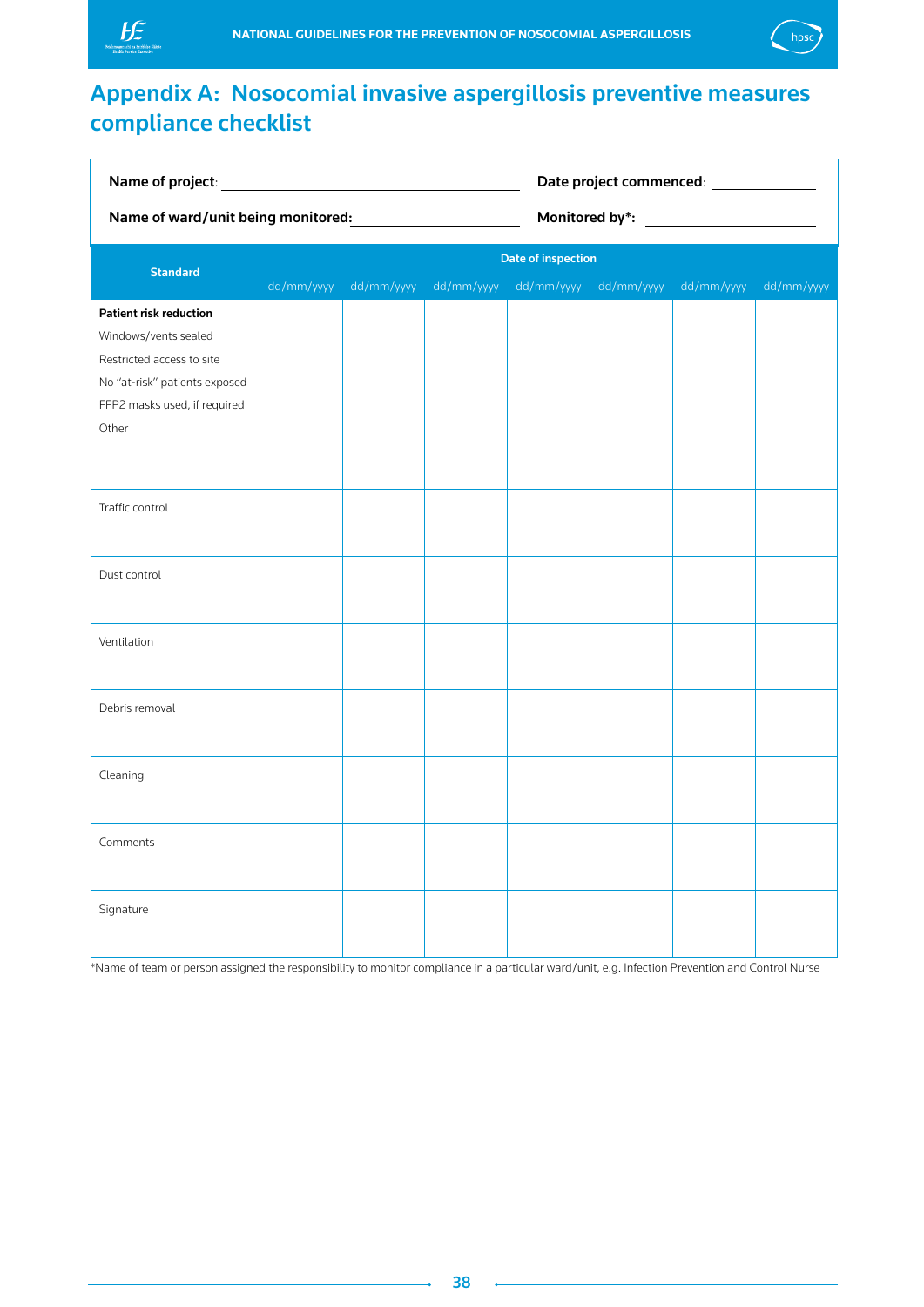<span id="page-39-0"></span>



## Appendix B: Pre-Project Planning and Contractor Advice

Invasive aspergillosis (IA) is linked to demolition, excavation, construction and refurbishment activities either within or adjacent to the hospital site. Meticulous planning can prevent a surge in IA among immunocompromised patients during these works. The local Infection Prevention and Control Team (IPCT) must be involved at all stages of new hospital builds, or hospital refurbishments, including preparing the brief, design, planning, construction and commissioning, and be represented on the Project Team coordinating the new build or refurbishment.

## Planning Stage

Outline the extent and scope of the activity or project. Obtain input from the Environmental Control Group or the IPCT, Health Business Services (HBS) Estates, as appropriate. The following points should be considered:

- Can immunocompromised patients be moved away from active site?
	- If not, will building works have to be completed in separate phases?
	- If yes, consider the time lag to allow for cleaning and microbiological surveillance
- Provisionally identify where hoarding might be erected for each phase
- Consider ventilation aspects:
	- Will intake ducts have to be inactivated, adapted, filtered or capped off?
	- Additional maintenance of ventilation system with more frequent changes of primary and secondary filters will be required
	- Are adequate positive or neutral pressure rooms available for all patients requiring protective isolation?
- Will patient services have to be curtailed?
- Consider potential sites for builder's compound
- Consider route for builder's supplies and removal of waste
- Determine builder's entry and exit points
- Identify patient/staff/public routes maintaining segregation from building site
- Consider additional cleaning required.

Any measures identified above should be incorporated into Preliminary Health and Safety Plan.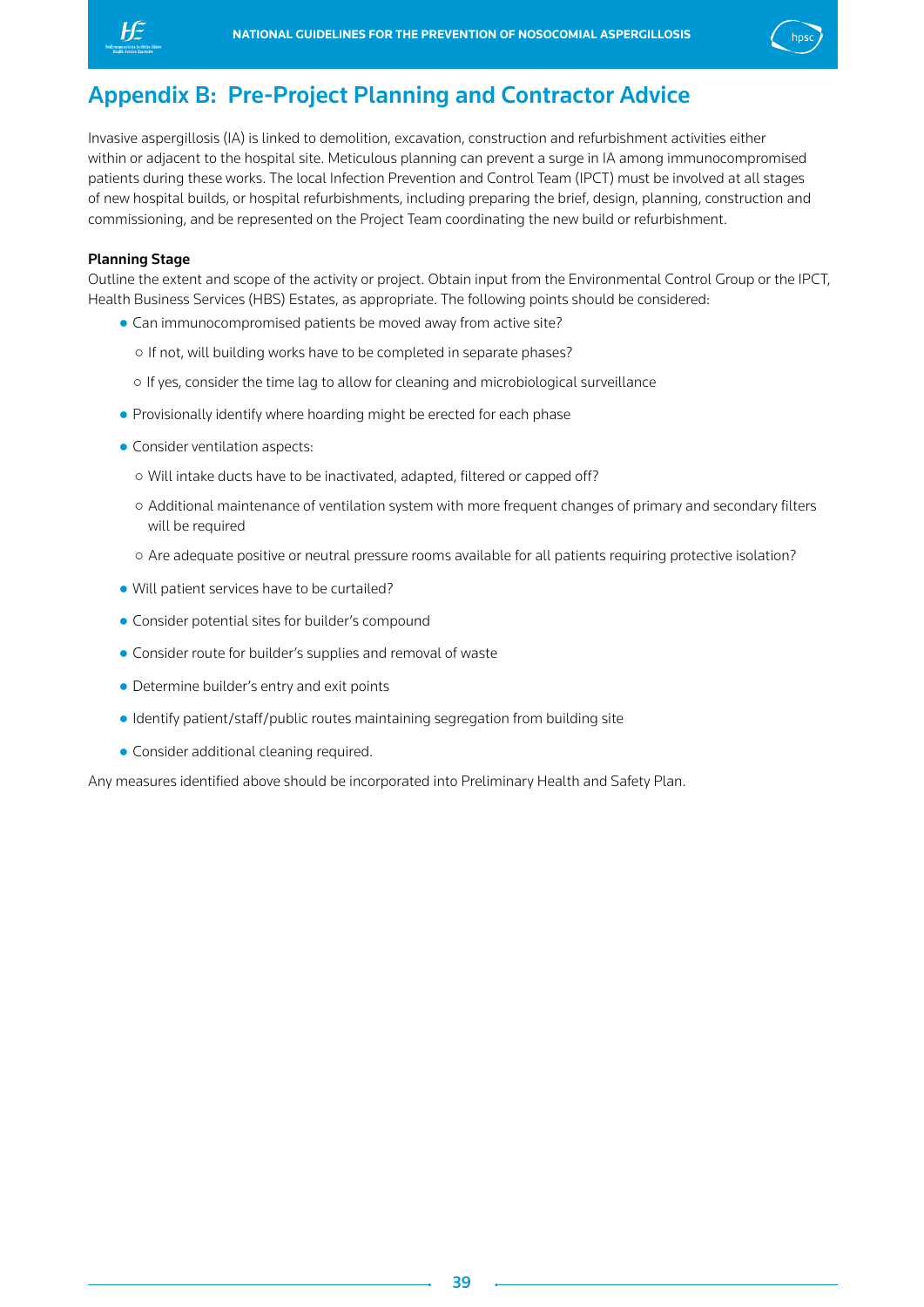



### Tender Process

Tender documents must specify compliance with:

- Aspergillosis guidelines and all contractual requirements
- Health and Safety Regulations
- Outline contractor responsibilities
- Mandated attendance at Aspergillosis/Infection Control, and Health and Safety induction sessions.

The main contractor is responsible for all subcontractors. The main contractor must ensure subcontractors' comprehension of *Aspergillus,* Health and Safety, and Fire regulations. Construction site personnel will not be permitted to enter the hospital or use the hospital facilities. When entry is essential then protective boiler suits and over-shoes must be worn.

The constraints of working on an active hospital site should be made clear. Activities include damping of site during high dust generating works, covering waste skips, maintaining a clean compound free of extraneous debris as per guidelines outlined in this document.

#### Construction Phase

#### General

*Aspergillu*s is transmitted as airborne fungal spores which originate in organic soil and decaying vegetation, and which are carried in air currents and on dust $^7$  particles as well as on persons or objects moving from one place to another.

The Contractor shall ensure that any person required to work in zones of the working hospital are provided with the following, in addition to basic personal protective equipment; clean disposable overalls, overshoes, electric vacuum with HEPA filter, fungicidal barrier sticky/tacky mats and proper washing facilities. The Contractor shall ensure that all persons are required, in the safety statement of each Employer, to change, wash and clean the soles of their shoes prior to carrying out any such work.

The Contractor shall ensure that dust levels do not exceed the maximum levels set out in the footnote and shall in all cases ensure that adequate retention measures are in place and maintained to ensure the minimum practicable dust transmission to areas retained in use by the Employer. In the event of dust transmission to areas retained in use by the Employer, the Contractor shall at no expense to the Employer take such action as the Employer's representative may consider reasonable in the circumstances to minimise the risk.

The Contractor shall maintain the site in a clean condition at all times, and shall not allow situations to arise in which cleaning will result in higher dust concentration than required for the proper execution of the works. Organic refuse and spoil shall be removed from the site where not required – and all top soil to be moved shall be dampened if necessary to minimise resulting dust generation.

The Contractor shall be obliged to conduct the works to minimise the risk of spread of *Aspergillus*, on the basis that this is a dust- and airborne spore which occurs naturally in organic materials and soils, and he shall do everything necessary to reduce the risk of its spread insofar as practicable throughout the period of the works, and especially during excavation, site works, demolition and cutting. Measures shall be based on dust control in this context and as otherwise required and on tactile barriers in general and on special procedures where direct intervention in hospital areas is required. The Contractor shall ensure that site staff do not use hospital facilities, save where necessary, and shall ensure that through Safety Statements, instruction, and general notices, all persons on-site are fully informed in relation to *Aspergillus* risk and are obliged to take all reasonably practicable measures to avoid such risk, and shall cooperate with the Hospital representatives on an on-going basis in respect of the same.

Method statements (permits to work or Infection Prevention and Control permit) will be required for each phase and additional safeguards may be requested by the hospital.

<sup>7</sup> Dust: means any product of a construction process which forms a powder or cloud and is injurious to health or is in a substantial concentration, including cement, wood, stone, silica, fillers and plastics.

Categories & Concentrations: Concentrations of dust in any particular category shall be limited to the concentrations set out in HSE (UK): EH 40/2005, Workplace Exposure Limits. "workplace exposure limits" in respect of the categories listed specify that no concentrations of inhalable dust shall exceed 10mg/m<sup>3</sup> of air averaged over 8 hours or any respirable dust in excess of 4mg/m<sup>3</sup> averaged over 8 hours.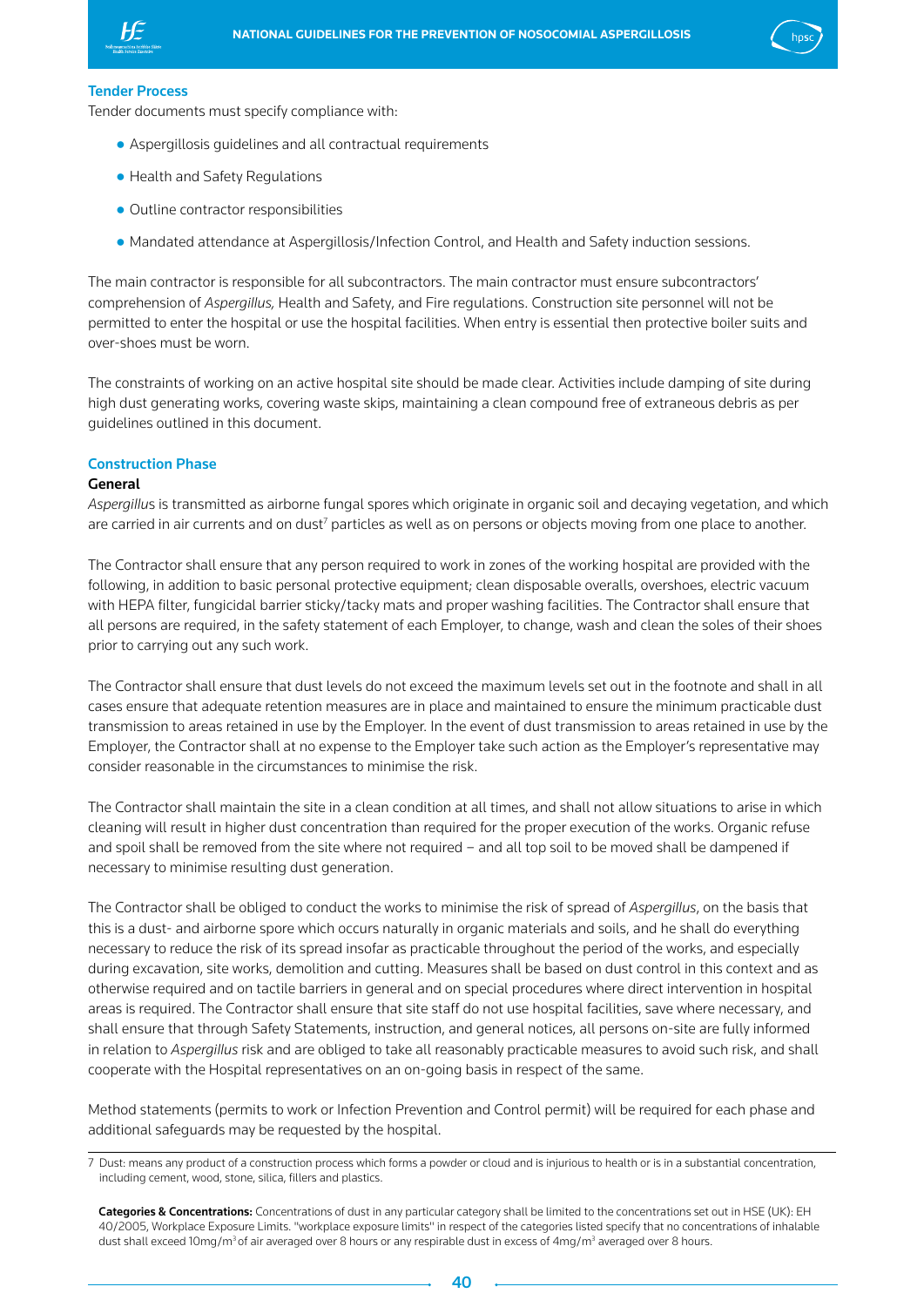



The following shall be considered as a general guideline for Contractors, in progressing any Minor Internal Containable Construction Activities:

#### Personal Hygiene and Work Organisation:

- Wear a clean change of clothing and shoes or overshoes and overalls when working in the clinical area.
- All equipment should be put in place before starting the job to avoid unnecessary exits through the ward corridor/clinical areas.
- Possess relevant signed permits and agreed method statements as specified above.

#### Dust Control:

- Disturbance of ceiling tiles carries a significant risk of generating a lot of dust that is difficult to control. If ceiling tiles must be disturbed in a clinical area (for visual inspection, feeding through cables or clipping cables), the room/area should if at all possible be vacated for the duration of the work and patients should not return to the area until the ceiling tiles are replaced and the area is cleaned.
- Immediately replace ceiling tiles displaced for visual inspection, feeding through cables or clipping cables.
- Execute work using methods to minimise dust generation from construction or renovation activities. When drilling or chasing walls, *'drills, chasing tools with optional attachment, for dust catching'* must be used and must be approved by 'Maintenance or Infection Control Personnel' in advance of works commencing.
- Cutting of items such as ceiling tiles must be done outside the clinical areas wherever possible, in designed compound or in location agreed with maintenance department.
- Cutting small openings i.e. <50 mm in plasterboards, ceilings, or walls shall where possible be done from the least risk, clinical side e.g. corridor. The higher risk side e.g. patient room, clean utility shall have local dust screen fitted prior to work commencing. Cleaning shall be as outlined. Use tools to minimise dust generation and have agreed method with infection control and maintenance staff.
- Works under the contract shall be completed under a daily work permit from the maintenance department. This shall assist in ensuring that the contractor is fully prepared to carry out daily schedules of work and provide for alternative arrangements as necessary to progress the contract in conjunction with scheduled and emergency clinical activity. Staff at local level shall also cooperate with the Contractor to progress works in conjunction with clinical activity. In the interests of infection prevention and control, patient privacy and speedy completion of the contract, the Contractor must liaise on an ongoing basis with staff locally.
- Debris leaving the building area must be completely enclosed and the outside of the bag/container must be free from dust.
- Debris must be removed from the building area without exposing staff or patients.

#### Cleaning:

- Vacuum cleaner must have a HEPA filter. The filter should be changed regularly.
- Change/empty the vacuum cleaner bag daily.
- Vacuum dry floors and wet mop as needed and promptly when work is completed
- Wipe dust from adjacent horizontal ledges and vertical edges promptly with soapy water and dry-off.
- Change mop-head daily and before working in a new area.
- Do not leave the mop in water, wring out after each use.
- The ward vacuum cleaner and mops *must not* be used as these are segregated for use in clinical or infectious areas.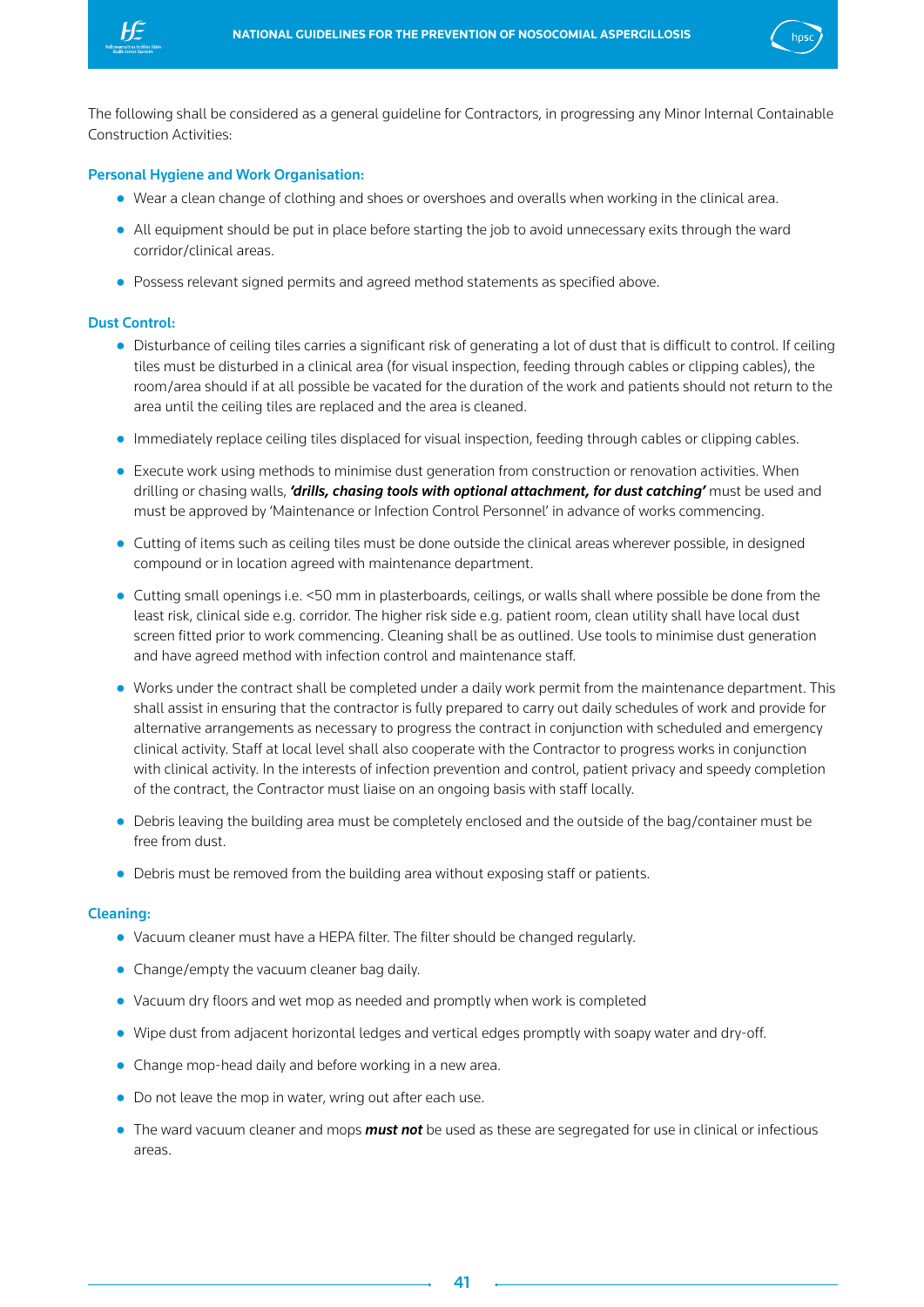



- Each area **must** be vacated before work commencing. Windows and doors must be closed and sealed. If the area for works cannot be sealed off by closing and sealing windows and doors, erect an impermeable dust barrier in the work area, and provide sticky/tacky mats.
- Remove furniture, equipment, and supplies before commencing work, if possible. Any equipment, furniture, or supplies that cannot be removed from the area must be protected from dust and debris. These will all have to be cleaned on completion of work.
- All areas will need to be cleaned and disinfected when work is finished.
- Patients must not return to the area vacated until the work is complete, all debris has been removed and the area has been cleaned.

### Major Internal Containable Activities – Type B

- If renovating a pre-existing building ensure full decant of all furniture, equipment and supplies prior to commencement.
- Hoarding to be provided in order to seal off all areas from the active construction site. Hoarding should be cut off site, so that only minor adjustments are required to fit it within the hospital. The hoarding should extend from floor to slab ceiling and provide one hour's fire resistance. The hospital side should have a wipe clean surface, which may be a painted or have a varnished finish, subject to fire safety requirements. All joints must be sealed. Place two separate layers of plastic sheeting on the builder's side. The first layer will be removed, following the builder's clean at the end of the project and the second, following the terminal clean.
- The Contractor shall generally provide fungicidal shoe cleaning sticky/tacky mats approved by the hospital Infection Control Officer, on a walk over access basis at all site exits to be maintained to a proper saturation level with an approved fungicide at all times.
- Pedestrian entry and exit to and from the site shall be separated. The foregoing provision is not deemed necessary in the case of contractors' dedicated routes which do not cross lands outside the construction zone at any particular stage of the works.
- Arrangements made to isolate ventilation, heating and waste shafts, as required.
- Seal windows.
- Negative pressure to be maintained where feasible within building site portable commercial extract units to be provided and at minimum F9 filter to be provided on extract ventilation.

#### Minor External Non-Containable Construction Activity – Type C

The Contractor shall be obliged to conduct the works to minimise the risk of spread of *Aspergillus.*

The Contractor shall ensure that site staff do not use hospital facilities, unless by prior arrangement, and shall ensure that through Safety Statements, instruction and general notices that all persons on site are fully informed in relation to *Aspergillus* risk and are obliged to take all reasonably practicable measures to avoid such risk and shall cooperate with the nominated Hospital contact and the Hospital Infection Control Officer on an on-going basis in respect of the same.

#### Major External Non-Containable Construction Activity – Type D

The Contractor shall ensure that all containers, skips or vehicles entering or leaving the site and containing soil, debris or any material which may generate dust, are enclosed on all sides and sprayed down with water or are covered with dampened dust proof sheets.

The Contractor shall in particular and without prejudice to the generality of this appendix:

- Ensure that site traffic and hospital traffic remain separated throughout the period of risk.
- Cover all vehicles carrying friable or granulated material, in order to contain dust.
- Carry out random particle counter dust level checks at agreed locations and report these to the Project Manager at regular intervals of one week or as otherwise directed. All such records shall be maintained by the Contractor for the purposes of inspection during the course of the works.
- Spray excavation works, demolished works or other dust generating works during dry weather or where dust is likely to be generated, to include works. The Contractor shall provide cold water, at regular intervals throughout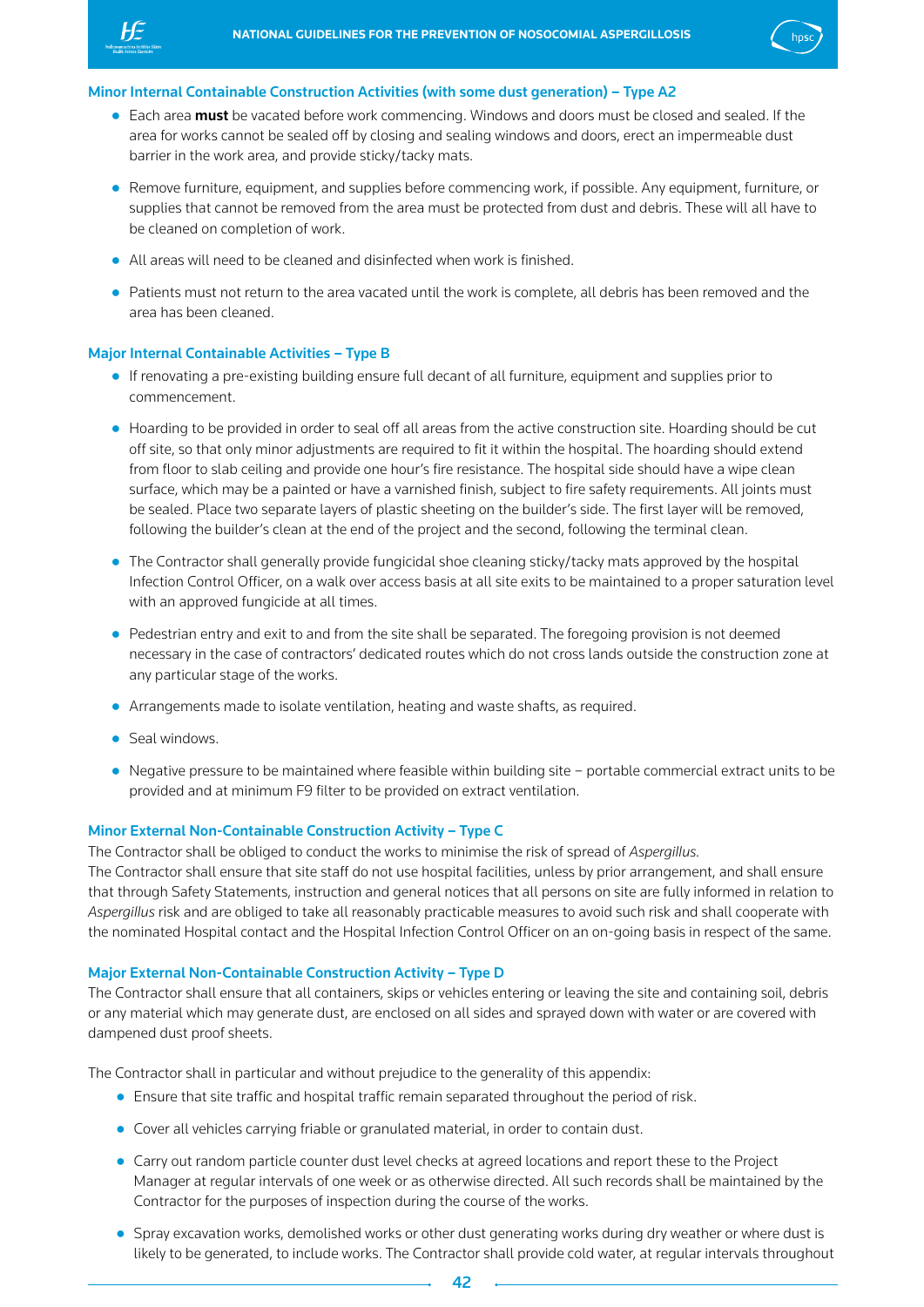

the site for local watering of the site to control dust transmission.

- Vehicular exits to non-dedicated routes shall provide a drain grid, over which all vehicles shall pass and shall be hosed by a person maintained for that purpose, to ensure that wheels are clean and dust is dampened in all cases.
- The Contractor shall manage the programme for the installation of all site services by specialist subcontractors to ensure that, where all such site services are to be installed in trenches formed by the Contractor, such works shall be carried out immediately on the forming of such trenches by the Contractor. The Contractor shall further ensure that all such site services trenches are temporarily covered with a concrete topping on completion of the services installation where such trenches would otherwise remain open for any duration during the course of the works.

The Contractor shall maintain the site in a clean condition at all times, and shall not allow situations to arise in which cleaning will result in higher dust concentration than required for the proper execution of the works. Organic refuse and spoil shall be removed from the site where not required – and all top soil to be moved shall be damped if necessary to minimise resulting dust generation.

The Contractor shall be obliged to conduct the works to minimise the risk of spread of *Aspergillus*, on the basis that this is a dust and airborne spore which occurs naturally in/on inorganic materials and soils and adheres to inorganic dust. It can also adhere to clothing, shoes and vehicles. The Contractor shall do everything necessary to reduce the risk of its spread insofar as practicable throughout the period of the works, and especially during excavation, site works, demolition and cutting. Measures shall be based on dust control in this context and as otherwise required and on tactile barriers in general and on special procedures where direct intervention in hospital areas is required.

The Contractor shall ensure that site staff do not use hospital facilities, unless by prior arrangement, and shall ensure that through Safety Statements, instruction and general notices that all persons on site are fully informed in relation to *Aspergillus* risk and are obliged to take all reasonably practicable measures to avoid such risk, and shall cooperate with the nominated Hospital contact and Hospital Infection Control Officer on an on-going basis in respect of the same.

The costs of general implementation of this Appendix shall be deemed to be included in the contract sum.

## Education

### Educate healthcare workers on:

- The risk of invasive aspergillosis in the categorised at-risk groups during construction work.
- The infection control measures to decrease its occurrence.

#### Educate project managers, contractors, design teams and health and safety supervisors on:

- The preventive measures that should be implemented during construction and renovation activities.
- The importance of ensuring that this information is given to the construction workers and its significance understood in order to aid with compliance.

#### Educate supervisors of cleaning staff/contract cleaners on:

- Basic principles of *Aspergillus* spore contamination of the environment.
- Cleaning measures to prevent environmental contamination.
- The importance of ensuring that this information is given to the operatives and its significance understood in order to aid with compliance.

#### Inform at-risk patients (Groups 2-4) and the relatives of these patients of:

● The risks of nosocomial aspergillosis infection.

An information leaflet on aspergillosis should be provided (Appendix J). The purpose of this leaflet is to inform patients, relatives of patients, healthcare workers and those involved in the activities of construction, of the risk of aspergillosis during construction work. This leaflet should be considered as introductory information only. It is also recommended that each hospital prepare an additional information leaflet for at-risk patients when leaving hospital, outlining the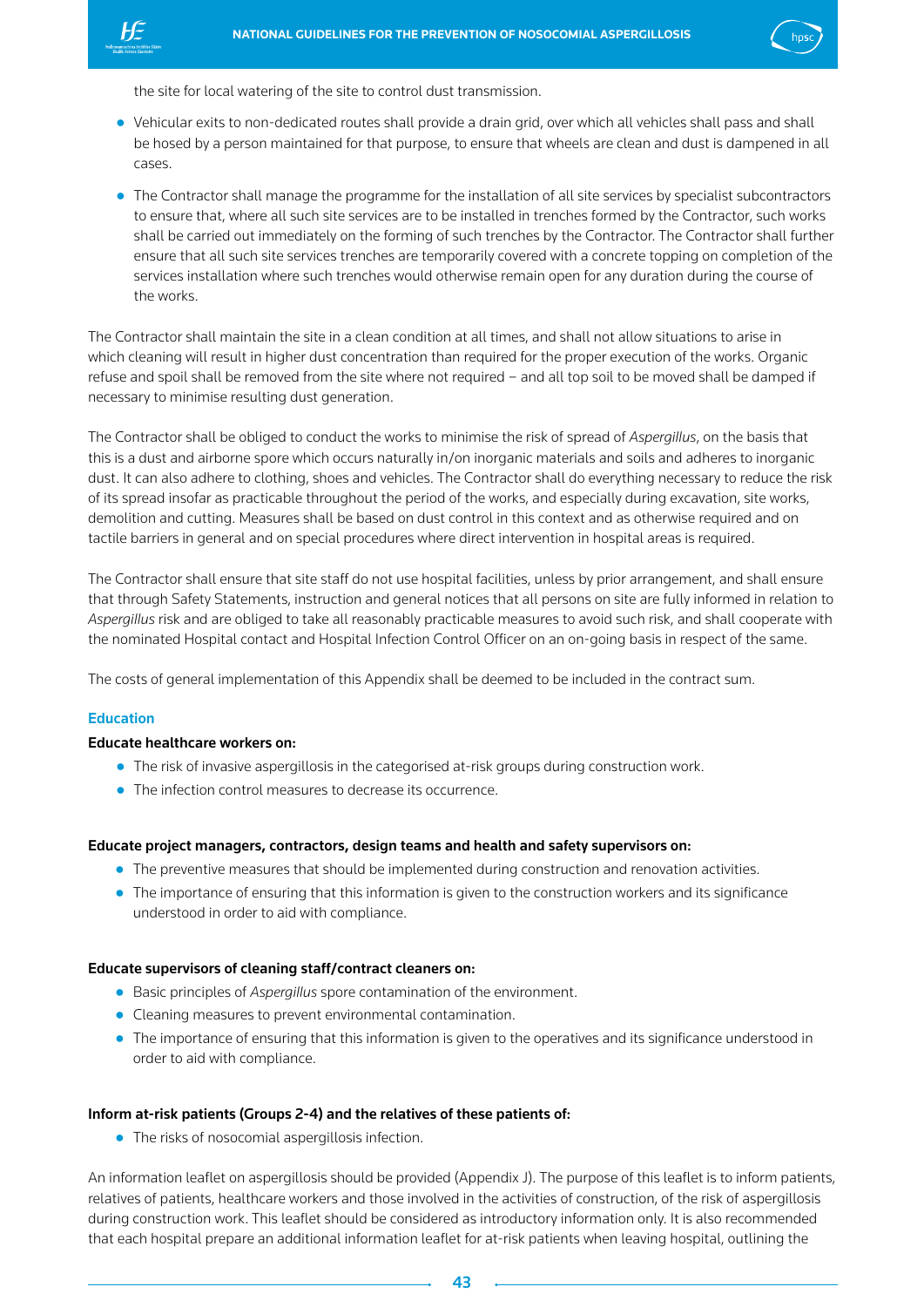



risks and the precautionary measures to be taken at home in order to prevent IA. This latter leaflet is supplementary to the one provided in Appendix J and should be tailored to the hospital's specific patient population.

### **General**

- Communication lines to be clearly designated for the Contractor and hospital on a twenty-four hour basis.
- Regular meetings to monitor progress and discuss problems.
- Initiate increased cleaning, ensuring use of HEPA-filtered vacuums, wet mops etc.
- Initiate increased vigilance of ventilation systems.
- Provide weekly progress reports for staff and public.
- When the construction and commissioning of a new hospital building or a major refurbishment project is completed, the work must be signed-off by the relevant Contractors, Design Team Project Team and the Hospital Manager/CEO.
- The final documentation should include evidence that advice was sought from the Infection Prevention and Control Team at all relevant stages of the project.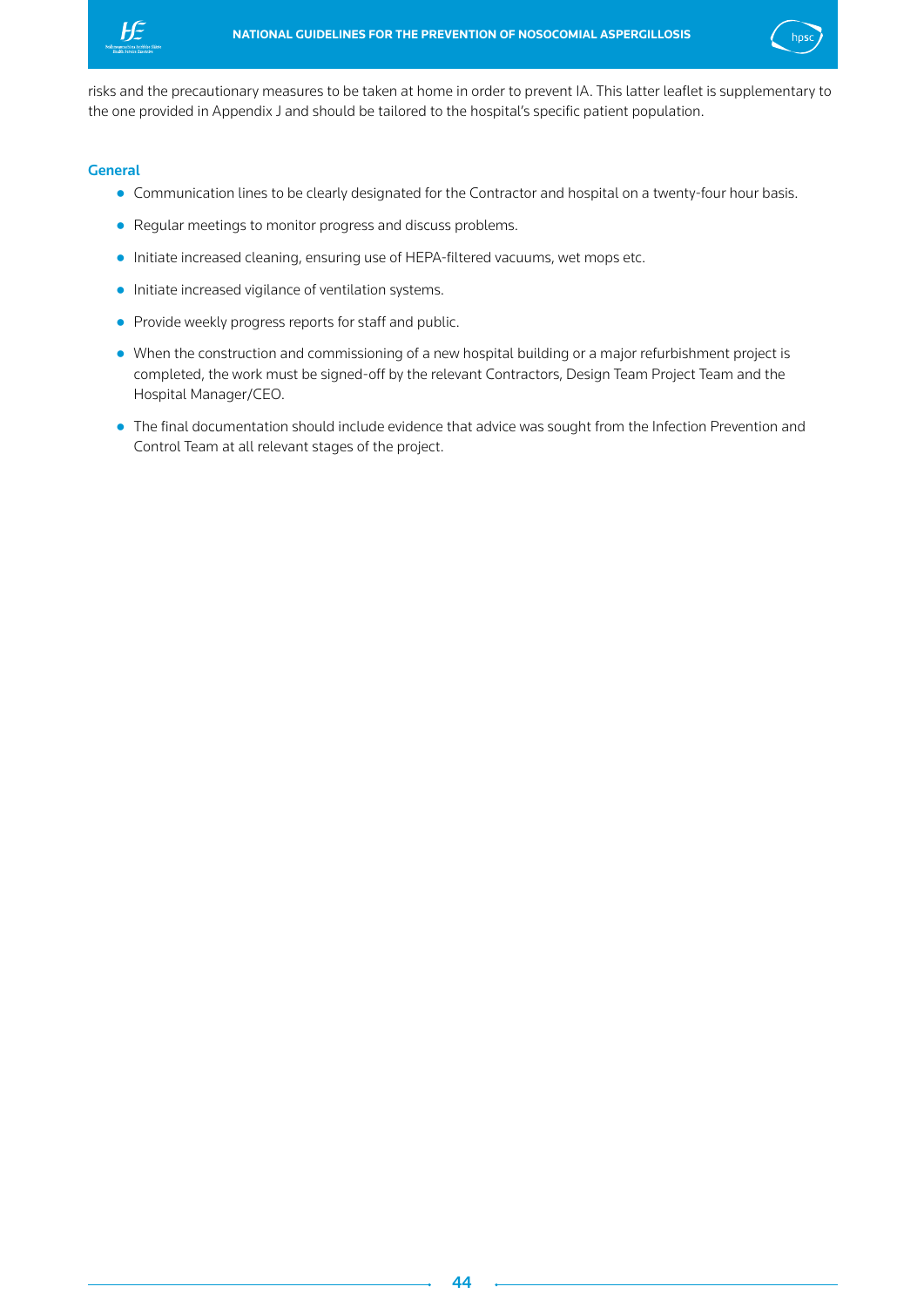<span id="page-45-0"></span>



## Appendix C: Sample Construction Permit

| <b>Construction Permit</b>                                  |                                |                            |  |  |  |  |
|-------------------------------------------------------------|--------------------------------|----------------------------|--|--|--|--|
| Permit No:                                                  | <b>Permit Expiration Date:</b> | <b>Project Start Date:</b> |  |  |  |  |
| <b>Location of Construction:</b>                            |                                | <b>Estimated Duration:</b> |  |  |  |  |
| Contractor:                                                 | <b>Contact Person:</b>         | Tel:                       |  |  |  |  |
| <b>CEO Approval:</b>                                        |                                |                            |  |  |  |  |
| Name:                                                       | Tel:<br>Signed:                |                            |  |  |  |  |
| <b>Hospital Technical Services Manager Approval:</b>        |                                |                            |  |  |  |  |
| Name:<br>Signed:<br>Tel:                                    |                                |                            |  |  |  |  |
| <b>Infection Prevention and Control Personnel Approval:</b> |                                |                            |  |  |  |  |
| Name:                                                       | Tel:                           |                            |  |  |  |  |

## Construction/Renovation Activity

#### Type A2 - Minor Internal Containable Activities

This includes, but is not limited to, minor works on a small scale where dust containment is achieved by using dust barriers and a HEPA-filtered vacuum. Activities that require access to conduit spaces, cutting of walls, woodwork or ceilings where dust migration can be controlled, for example installation or repair of minor electrical work, ventilation components, telephone wires or computer cables. It also includes minor plumbing as well as minor drilling to allow for the erection of brackets and shelving.

#### Type B - Major Internal Containable Activities

Any work that generates a moderate level of dust or requires demolition or removal of any fixed building components or assemblies (e.g. counter tops, cupboards, sinks). These include, but are not limited to, activities that require sanding of walls for painting or wall covering, removal of floorcovering, ceiling tiles and stud work, new wall construction, minor duct work or electrical work above ceilings, major cabling activities, and any activity that cannot be completed within a single work shift. This type of activity includes extensive plumbing work. It also includes demolition or removal of a complete cabling system or plumbing and new construction that requires consecutive work shifts to complete.

## Type C - Minor External Non-Containable Activities

External construction activities that generates moderate levels of dust or minor excavations. Such activities include, but are not limited to, digging trial pits and minor foundations, trenching, landscaping and minor construction and demolition work.

#### Type D - Major External Non-Containable Activities

External construction activities that generate large levels of dust. Such activities would include, but are not limited to, major soil excavation, demolition of buildings and any other construction activity not covered under Type C.

## Population Risk Groups

#### Group 1 - No Evidence of Risk

- Staff members/service providers/contractors
- All patients not listed in Groups 2-4 below

#### Group 2 - Increased Risk

- Patients on prolonged courses of high dose steroids or tumour necrosis factor α antagonists
- Severely immunosuppressed AIDS patients
- Patients undergoing mechanical ventilation
- Non-neutropenic patients on chemotherapy
- Dialysis patients

#### Group 3 - High Risk

- Neutropenia for less than 14 days following chemotherapy
- Adult acute lymphoblastic leukaemia on high dose steroid therapy
- Solid organ transplantation
- Chronic Granulomatous Disorder
- Neonates in intensive care units
- COPD patients meeting GOLD stage III and IV criteria and in intensive care or high dependency units
- Patients with extensive burns

#### Group 4 - Very High Risk

- Allogeneic haematopoietic stem cell transplantation:
	- o during the neutropenic period
	- o with graft-versus-host disease requiring steroid ± other immunosuppressive therapy
- Autologous haematopoietic stem cell
- transplantation, i.e. during the neutropenic period
- Non-myeloablative transplantation
- Children with severe combined immunodeficiency syndrome (SCID)
- Prolonged neutropenia for greater than 14 days following chemotherapy or immunosuppressive therapy (including acute myeloid leukaemia)
- Aplastic anaemia patients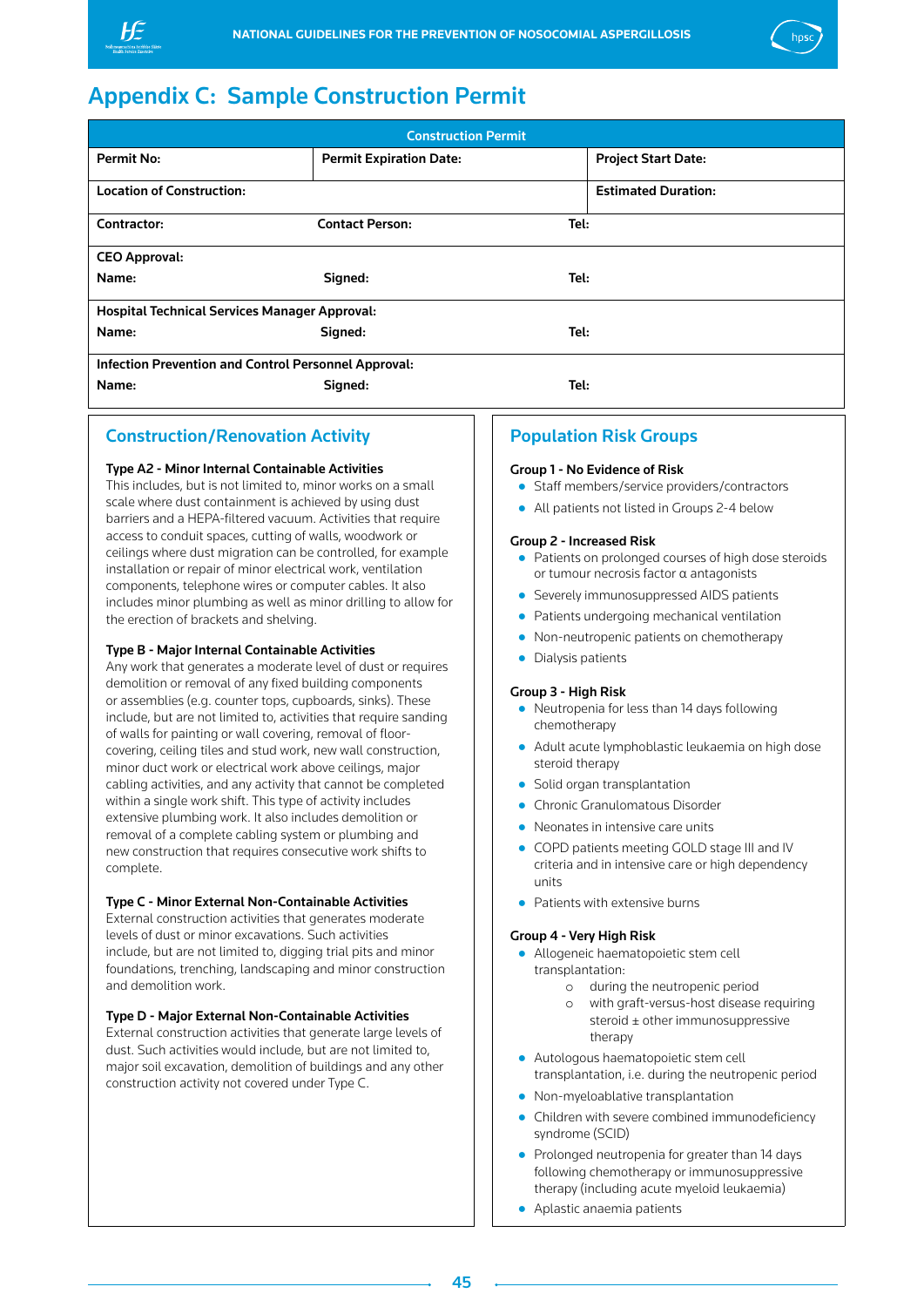



#### Recommendations for Infection Control Preventive Measures

#### Class I

#### Class I Preventive Measures are recommended for Minor Internal Containable Construction Activities (Type A2)

#### Dust Control

- Immediately replace ceiling tiles displaced for visual inspection
- Execute work by methods to minimise dust generation from construction or renovation activities
- Provide active means to minimise dust generation and migration into the atmosphere

#### Cleaning

- Wet mop and vacuum area as needed and when work is completed
- Wipe horizontal and vertical work surfaces with hot soapy water

#### Infection Prevention and Control Personnel

- Approval must be sought from IPCT for the construction activity and the permit to be issued
- In collaboration with cleaners and technical services, ensure that the construction zone remains sealed and that the cleaning is adequate at all times

#### Patient Risk Reduction

- Move at-risk patients (Groups 2-4) away from construction zone. If it is not possible to move, e.g. ICU patients, an impermeable dust barrier should be erected around the construction zone
- Minimise patients' exposure to the construction/renovation area
- Minimise dust and increase cleaning in patient area

#### Class II

#### Class II Preventive Measures are recommended for Major Internal Containable Construction Activities (Type B)

*In addition to the Class I measures outlined above, the following measures should be also implemented for Type B activities*

#### Dust Control

- Execute work by methods to minimise dust generation from construction or renovation activities
- Erect an impermeable dust barrier from floor to slab/floor
- Ensure windows and doors are sealed
- A separate entrance away from patient traffic should be created for use by construction workers
- Protective clothing should be worn by construction workers and removed when leaving the construction site
- Dust barrier should not be removed until the project is complete

#### Ventilation of Construction Zone

#### ● Seal windows

- Maintain negative pressure within construction zone by using a portable extract fan
- Ensure air is exhausted directly to the outside where feasible and away from intake vents or filtered through a minimum of an F9 filter
- Ensure the ventilation system is functioning properly and is cleaned if contaminated by soil or dust after construction or renovation project is complete

#### Debris Removal and Cleaning

- Contain debris in covered containers or cover with either an
- impermeable or moistened sheet before transporting for disposal Remove debris at end of the work day
- An external chute will need to be erected if the construction is not taking place at ground level
- Vacuum work area with HEPA-filtered vacuums daily or more frequently if required

#### Infection Prevention and Control Personnel

- Approval must be sought from IPCT for the construction activity and the permit to be issued
- In collaboration with cleaners and technical services, ensure that the construction zone remains sealed and that the cleaning is adequate at all times

## Class II cont'd

- Patient Risk Reduction
- Move all patients from within the construction zone ● If possible move at-risk patients (Groups 2-4) who are adjacent or near to the construction zone
- Ensure that patients do not go near construction zone
- All windows, doors, air intake and exhaust vents should be sealed in areas of the hospital containing patients who are classified as at increased risk (Groups 2-4), if the construction or demolition work is considered likely to result in *Aspergillus*-contaminated air entering these areas
- High and very high-risk patients (Groups 3-4) should preferably be treated in HEPA-filtered, positive pressure isolation rooms or facilities or if not available, do a risk assessment to identify alternative options (see Section 3.4 on Class II preventive measures)

#### Traffic Control

- In collaboration with the Technical Services Manager, designate a traffic pattern for construction workers that avoids patient care areas and a traffic pattern for clean or sterile supplies, equipment, patients, staff and visitors that avoids the construction zone
- A traffic path should be designated for the removal of rubble from the construction site which preferably is separate to and away from all hospital-related traffic.

#### Class III

#### Class III Preventive Measures are recommended for all External Non-Containable Construction Activities (Type C & D)

#### Dust Control

- Execute work by methods to minimise dust generation from construction or renovation activities
- Provide active means to minimise dust generation and migration into the atmosphere. During dry weather soil must be regularly dampened for the period involving any ground works

#### Debris Removal and Cleaning

- Contain debris in covered containers or cover with an impermeable or moistened sheet before transporting for disposal
- Ensure no increased dust within hospital, increased cleaning may be necessary

#### Infection Prevention and Control Personnel

- Approval must be sought from IPCT for the construction activity and the permit to be issued
- In collaboration with technical services ensure that dust is minimised from the construction site and that the construction site measures are being adhered to
- Ensure that cleaning is adequate to minimise dust within the hospital

#### Patient Risk Reduction

- No specific requirement for Risk Group 1 ● If possible move at-risk patients (Groups 2-4) who are adjacent or near to the construction zone
- Ensure that patients do not go near construction zone
- All windows, doors, air intake and exhaust vents should be sealed in areas of the hospital containing at-risk patients (Groups 2-4), if the construction or demolition work is considered likely to result in *Aspergillus*-contaminated air entering these areas
- High and very high-risk patients (Groups 3-4) should preferably be treated in HEPA-filtered, positive pressure isolation rooms or facilities or if not available, do a risk assessment to identify alternative options (see Section 3.4 on Class III preventive measures)

#### Traffic Control

- In collaboration with the Technical Services Manager, designate a traffic pattern for construction workers, that avoids patient care areas and a traffic pattern for clean or sterile supplies, equipment, patients, staff and visitors that avoids the construction zone.
- A traffic path should be designated for the removal of rubble from the construction site which preferably is separate to and away from all hospital-related traffic.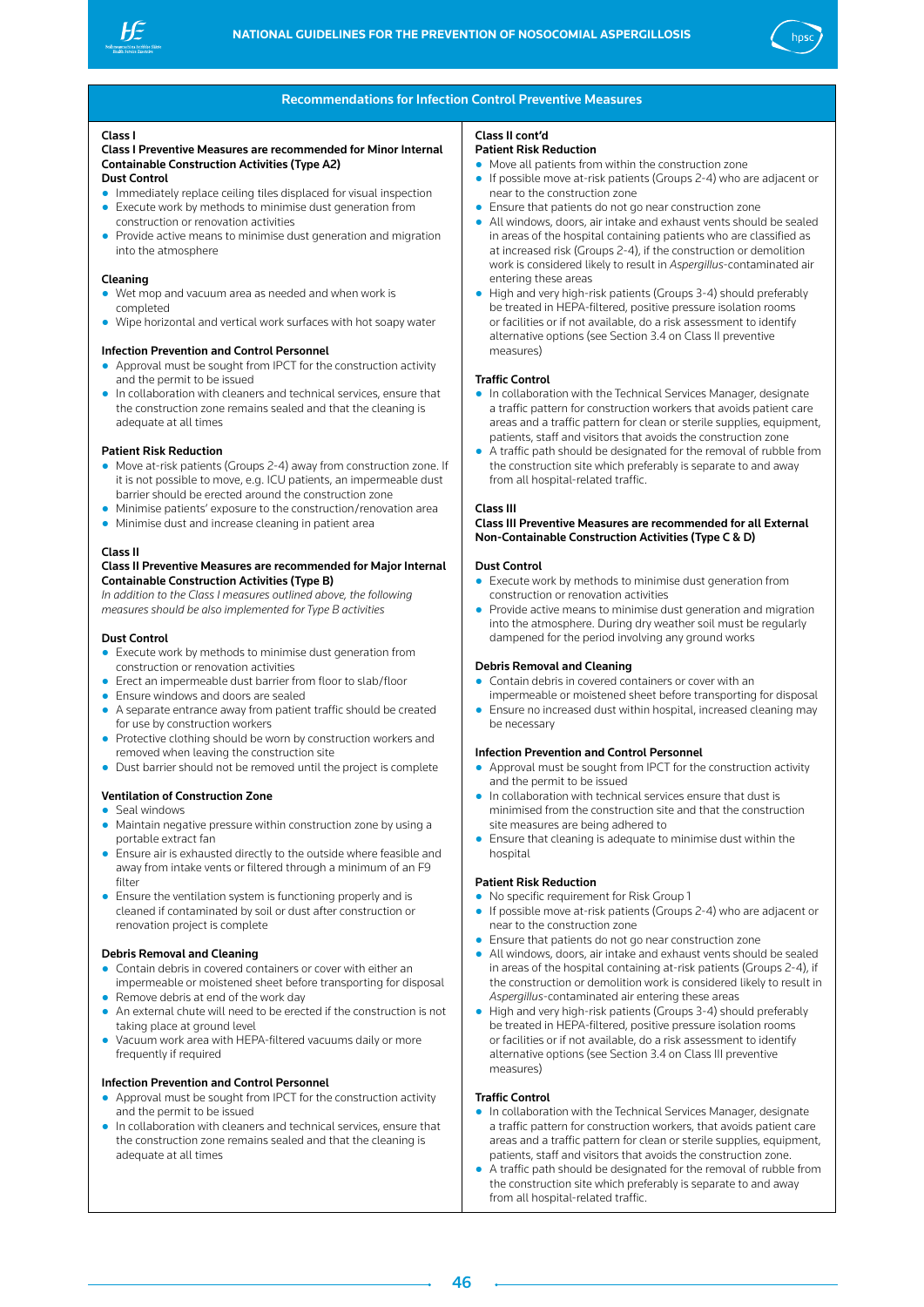<span id="page-47-0"></span>



## Appendix D: Sample Template of a Hospital Policy Document

A sample template policy document has been developed for use by hospitals (based on this guideline) and it is available for download from the HPSC website at: http://www.hpsc.ie/a-z/respiratory/aspergillosis/guidance/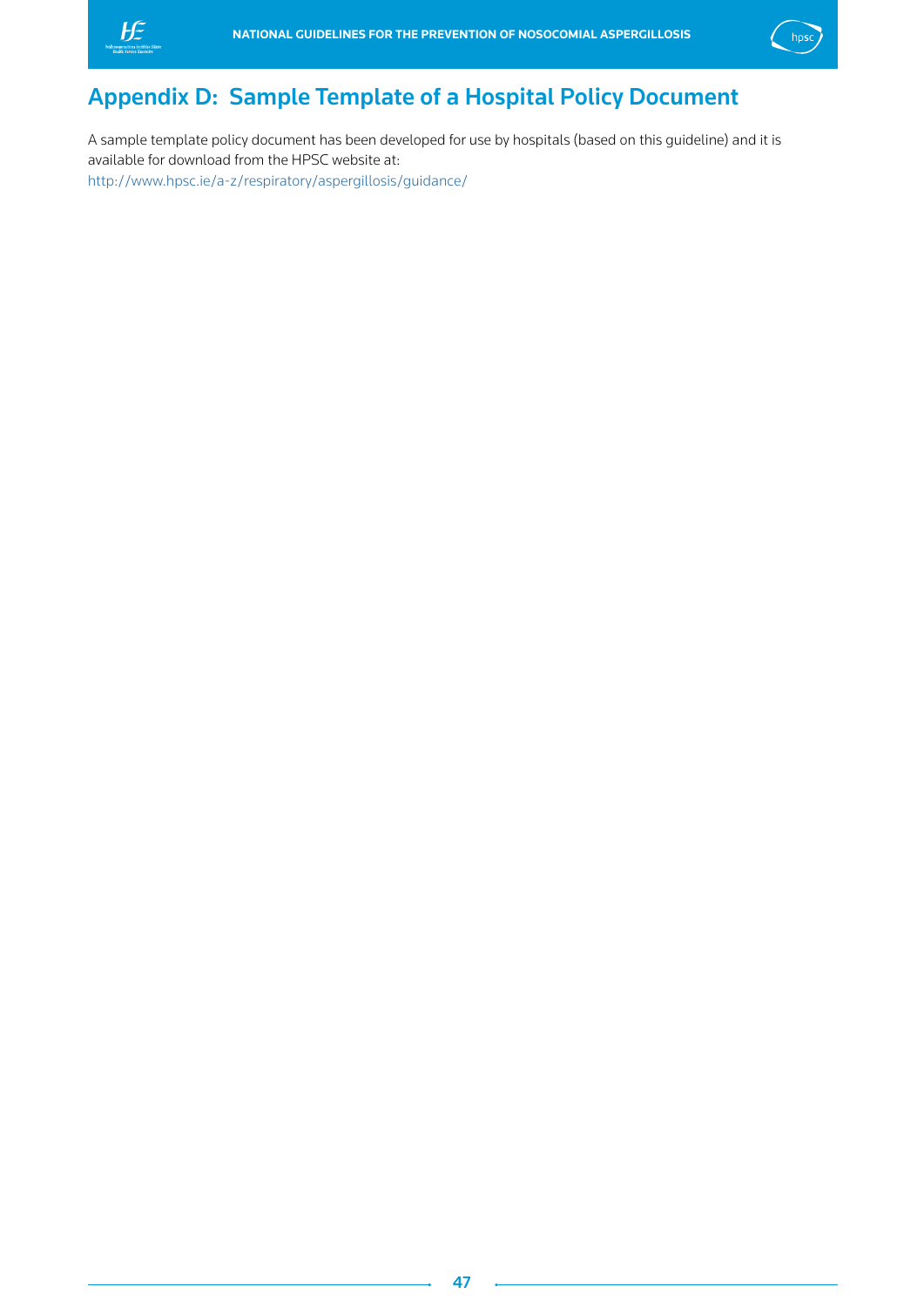<span id="page-48-0"></span>



## Appendix E: Ventilation and Environmental Control Measures for Isolation Rooms

Isolation is used to separate patients who pose an infection risk to others or for immunocompromised patients who are susceptible to infection from other sources. This is achieved by placing the patient in a single room with en-suite facilities. The pressure in the room is dependent on whether the patient needs source isolation or protective isolation. The majority of patients requiring isolation can be cared for in enhanced single rooms with en-suite facilities that have an extract system. Only a small number of patients will need an isolation suite. Source isolation is required when a patient can present as a risk of infection to others. Source isolation prevents the spread of microorganisms from an infected patient to others, by placing the infected patient in a negative pressure room relative to the corridor. These rooms should have a lobby and an en-suite facility.

Protective isolation is required when immunosuppressed patients are particularly susceptible to infection and therefore these patients should be placed in a room or facility with positive pressure ventilation relative to the corridor. These rooms should have a lobby and have an en-suite facility. The lobby provides an additional level of protection to the patient from the corridor environment. Alternatively, protective isolation may be achieved using a neutral pressure isolation room, although this type of isolation facility has not yet been clinically validated for protection of immunocompromised patients from nosocomial aspergillosis. The neutral pressure room with a positive pressure ventilated lobby (PPVL) is a relatively recent concept under HBN04-01 Supplement 1, 2005 (79) and it appears to have a wider application, offering protective and source isolation. However, careful consideration and risk assessment should be undertaken when using this facility in an immunocompromised patient with an infectious disease transmissible by aerosols. The authors are not aware of for example, of evidence of its clinical efficacy in protecting staff or nearby patients from acquiring tuberculosis from a source case. For patients with tuberculosis negative pressure isolation rooms are the preferred option.

It is essential that all isolation units are fail safe and that the design is robust while complying with the engineering requirements of HTM03, HBN04-01 Supplement 1 2005 and 2013 (79, 82, 85, 86). As a minimum requirement, the air permeability should be no worse than that required under the building regulations. This is a variable value with a minimum required air permeability of less than 10m<sup>3</sup>/hr/m<sup>2</sup> at a reference pressure of 50 Pa. Alternatively the suite will be considered fit for purpose if at a test pressure of +50 and –50 Pa, it has an average leakage rate of not more than one litre per second of air per m<sup>3</sup> of envelope volume. It is essential that the monitoring of these mechanical systems is implemented in accordance with HTM03 in that a mechanical device such as a magnehelic gauge and an electronic device such as a pressure transducer are installed and linked to the Building Energy Management System (BEMS).

#### Positive pressure isolation room

Positive pressure isolation rooms are for high-risk immunocompromised patients and are designed to minimise fungal spore counts by maintaining adequate filtration of the incoming air usually by a central air handling unit (AHU) filtration system which shall incorporate an HEPA filter for high-risk applications. The supply air to the room shall be on one side of the room, across the patient and exhausted on the opposite side of the room, preferably at low level. The room must be at least +10 Pa relative to the corridor and pressure tested to ±50 Pa and achieves 10-12 ACH.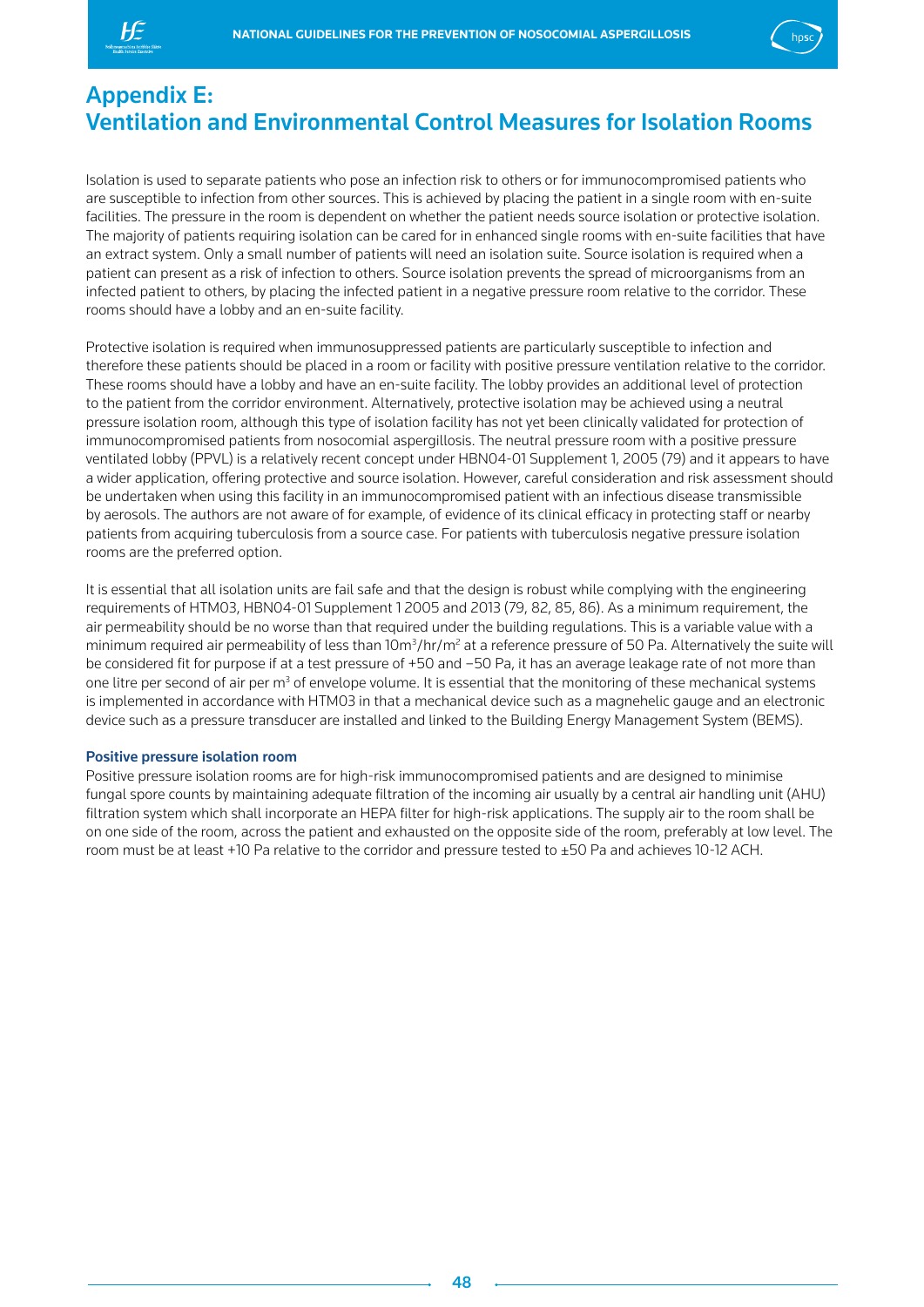<span id="page-49-0"></span>



## Positive Pressure Isolation Room



**positive pressure isolation room**

**Figure A1.** Detailed illustrative example of a positive pressure isolation room

## Neutral pressure isolation room

HBN04-01 Supplement 1, 2005 (79) describes how an enhanced single room with en-suite facilities and a ventilated lobby can provide an isolation suite for patients who have airborne infections (source isolation) or who need to be protected from them (protective isolation).

The positive pressure lobby ensures that air from the corridor does not enter the isolation room, and that air from the room does not escape into the corridor. This simple design enables the suite to be used for both source and protective isolation without the need for switchable ventilation or special training for staff. The ventilated lobby ensures that air entering the bedroom is the clean ventilation supply from the lobby. Air from the corridor is blocked by the ventilation supply in the lobby. The patient in the bedroom is protected from the air from the corridor and potentially the contaminated air from the bedroom is prevented from escaping into the corridor by the ventilated lobby, so the patient will not present a risk of infection to others. Because the lobby simultaneously prevents unfiltered air entering the room and potentially contaminated air escaping from it, the room can be potentially used to isolate both infectious patients and those at risk of being infected by others.

The use of personal protective equipment (PPE) will be determined by the local infection control policy. Facilities for putting on and removing PPE, and washing hands, are provided in the lobby. The risk of contaminants being dislodged from the used PPE by the ventilation system and blown out into the corridor is considered negligible. However, a handwash basin and disposal bin are also provided in the bedroom close to the exit door so that PPE can be removed in the bedroom should local policy require it. In addition, if the ventilation system fails the layout of the suite still ensures a degree of protection. The general specification for single rooms is provided in HBN04-01 Supplement 1, 2005 and 2013 (79, 82).

The lobby enhancements and modifications recommended for isolating patients as per HBN04-01 Supplement 1, 2005 (79) are as follows:

- A clinical hand-wash basin
- Wall-mounted soap dispensers
- Disinfectant hand-rub dispensers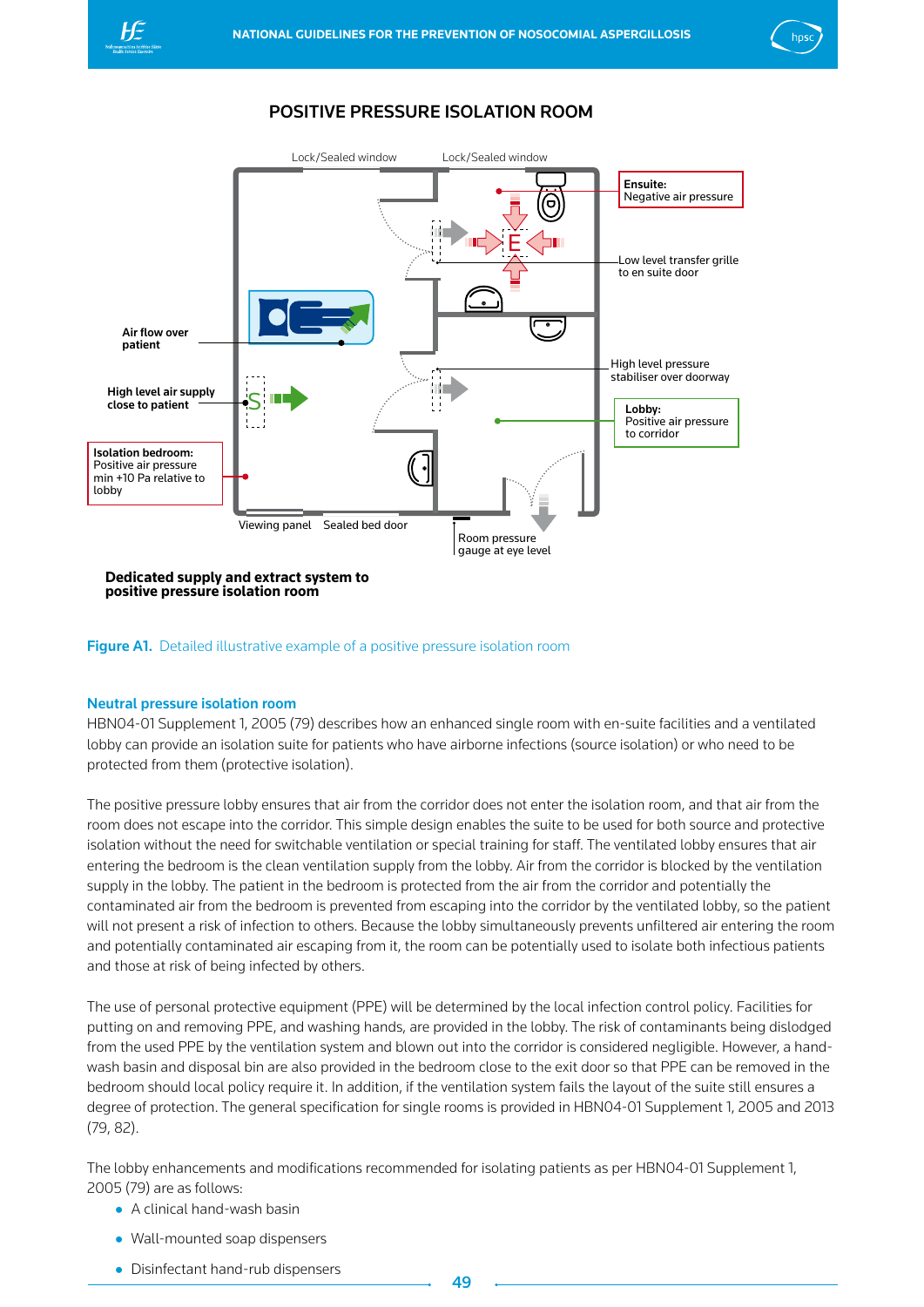<span id="page-50-0"></span>



- Disposable towel holders
- Wall-mounted plastic apron and glove dispensers
- Storage for other clean PPE items
- A clinical waste bin for disposal of used PPE
- A bin for disposing of paper towels and other non-clinical items

Good patient observation facilities are essential and also the facility for the patient to be able to see out of the room enhances patient comfort.

Under HBN04-01 Supplement 1, 2005 (79), the extract terminal should be fitted at a high level in the en-suite room. An additional terminal at low level adjacent to the bed-head in the bedroom is recommended in this document for the neutral pressure room with a PPVL.

The authors are not aware of clinical studies that confirm the efficacy of this type of isolation room (i.e. a room with PPVL) for the prevention of nosocomial aspergillosis, although they have been validated from an engineering perspective (84). Furthermore, in supplement 1 of the UK Health Building Note 4, 2005 (79), although these facilities are described as suitable for both source and protective isolation, it is stated that the supplement does not describe the specialist facilities required in infectious disease units or on wards where severely immunocompromised patients are nursed.



## Neutral Pressure Isolation Room

Figure A2. Detailed illustrative example of a neutral pressure isolation room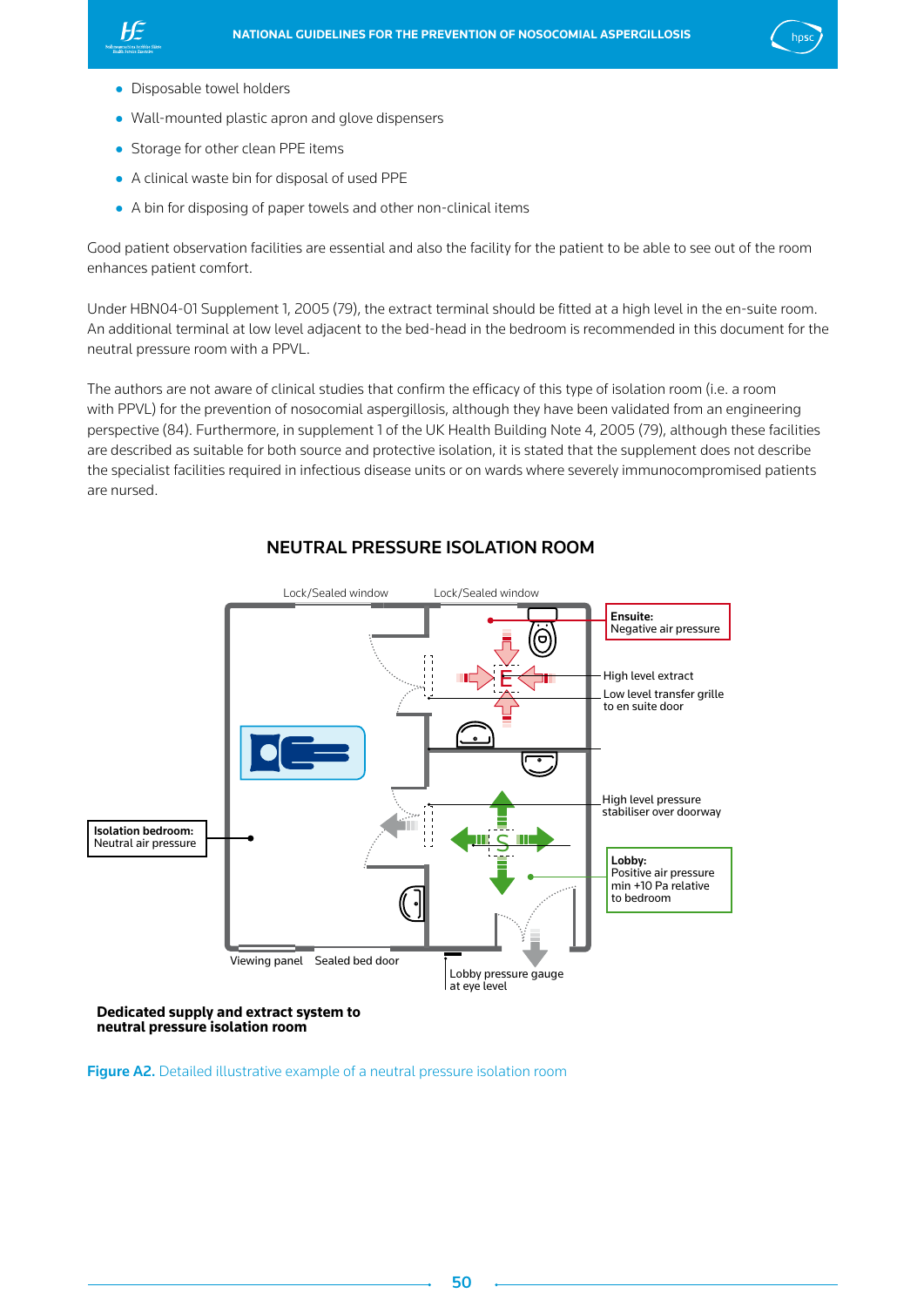<span id="page-51-0"></span>



#### Negative pressure isolation room

## Negative pressure isolation rooms are unsuitable for the protection of immunocompromised patients and form no part of the strategy for the prevention of IA.

Acute care in-patient facilities need at least one room equipped to house patients with airborne infectious disease e.g. pulmonary tuberculosis. A negative pressure room is a requirement to assist in the prevention of spread of infection to others. The room must be at least -10 Pa relative to the corridor pressure tested to ±50 Pa and achieves 10-12 ACH. The en-suite must be negative to the bedroom and achieve 10 ACH. If the patient does not require protection from the corridor air, the lobby should be at negative pressure relative to the corridor. HBN04-01 Supplement 1, 2013 (82) requires the inflow of air into the room (negative pressure) preventing the escape of contaminated air to surrounding areas and the ventilation in the room dilutes airborne pathogens. For a negative pressure room there is a negative pressure cascade from the corridor to the room. The supply air to the patient space shall be filtered with an F7 primary filter and F9 secondary filter in accordance with EN 779:2012 and ISO 16890.<sup>8</sup> To determine if HEPA filtration of the supply air is necessary, an infection control risk assessment is required. The overall engineering requirements shall be in accordance with HTM03 and HBN04-01 Supplement 1, 2013 (82, 85, 86). Air from negative pressure rooms must be exhausted directly to outside in accordance with the engineering requirements set out in HBN04-01 Supplement 1, 2013 (82). This 2013 document also requires there is a negative pressure cascade from the corridor to the room.

Provided the entrance lobby is positive relative to the patient's isolation room, staff members are provided with greater protection in terms of applying PPE once the exhaust air from the patient space is exhausted to outside and a minimum of 10-12 ACH is achieved within the patient space. Negative pressure anterooms or entrance lobbies relative to the patient space and corridor are not recommended as healthcare workers must mask prior to entering the anteroom.



## Negative Pressure Isolation Room

#### **Dedicated supply and extract system to negative pressure isolation room**

## Figure A3. Detailed illustrative example of a negative pressure isolation room

For each of these three isolation room options (positive, neutral or negative) the ventilation system must be designed on the basis that all of its constituent parts work together to form an integrated system. A failure of either the supply or extract fan will be indicated at a designated nurse station and in the maintenance department. The suite should be tested following initial commissioning and thereafter retested at least annually for conformity with the appropriate standard. Hospitals should prioritise the building of airborne isolation rooms where they are required.

<sup>8</sup> The new test standard ISO 16890 for filter testing and assessment, replaced EN779:2012 at the end of 2016, with a transition period of 18 months, after this period EN779:2012 will be withdrawn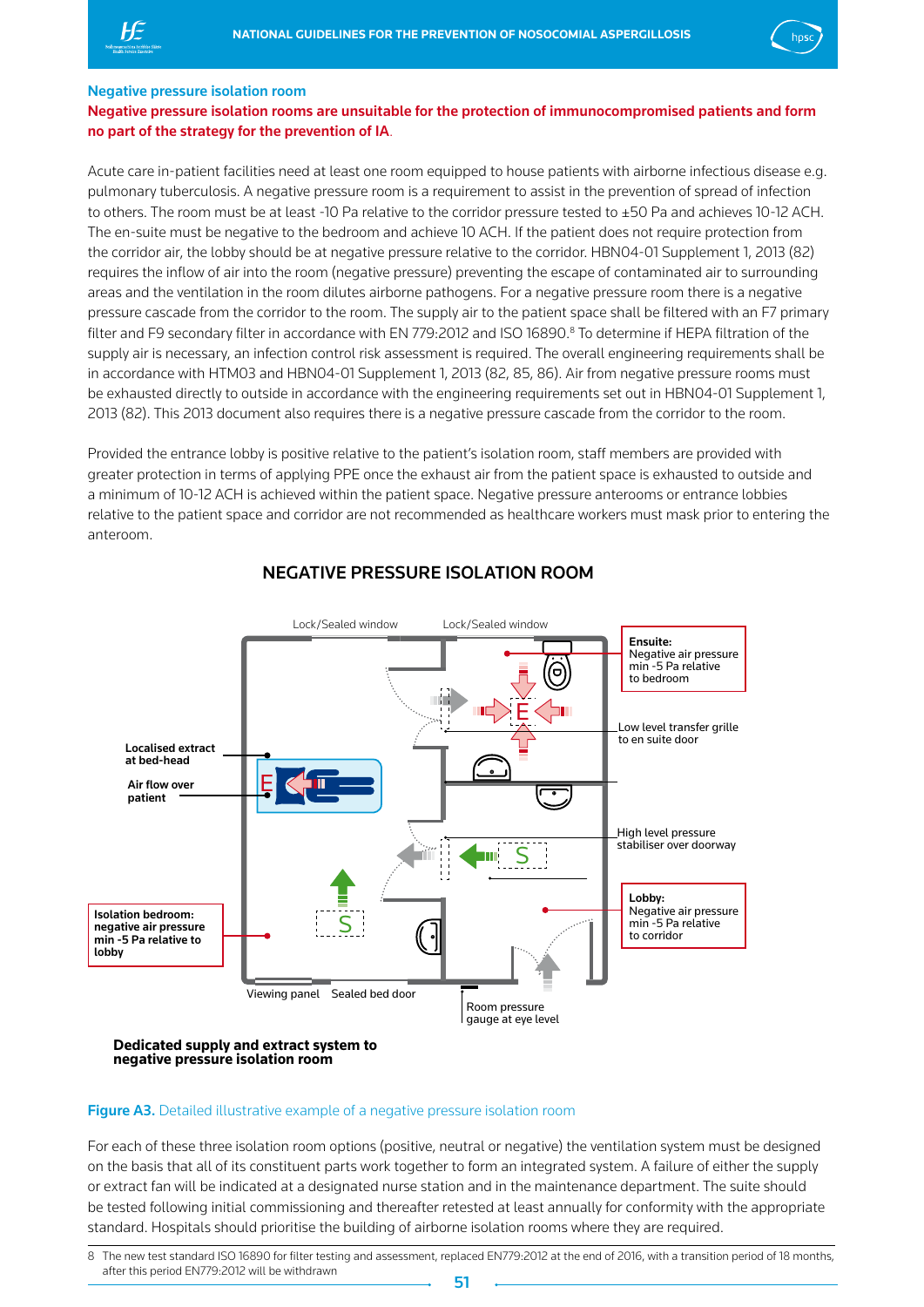<span id="page-52-0"></span>



Switchable ventilation systems which can switch the room pressure (positive/negative) have been used in the past but are no longer recommended because of the risk to people inside and outside the room, in the event of an incorrect setting.

The number of positive, neutral or negative pressure rooms required should be determined by a risk assessment of the facility by the IPCT with reference to infection prevention and control and engineering standards.

### Table A1. Engineering specifications for positive, neutral and negative pressure isolation rooms

|                                                                   | <b>Positive Pressure Room (79)</b>                                                                                                                                                                          | <b>Neutral Pressure Room (79)</b>                                                                                                                      | <b>Negative Pressure Room (82)</b>                                                                                                                                                                                                          |
|-------------------------------------------------------------------|-------------------------------------------------------------------------------------------------------------------------------------------------------------------------------------------------------------|--------------------------------------------------------------------------------------------------------------------------------------------------------|---------------------------------------------------------------------------------------------------------------------------------------------------------------------------------------------------------------------------------------------|
| <b>Purpose</b>                                                    | Protective isolation                                                                                                                                                                                        | Protective and source isolation                                                                                                                        | Source (airborne infection) isolation                                                                                                                                                                                                       |
| Pressure<br>differentials                                         | +10 Pa relative to the corridor                                                                                                                                                                             | Zero pressure differential between<br>the patient room and the corridor                                                                                | -10 Pa relative to the corridor                                                                                                                                                                                                             |
| Air changes per<br>hour (ACH)                                     | 10-12 ACH                                                                                                                                                                                                   | 10-12 ACH                                                                                                                                              | 10-12 ACH                                                                                                                                                                                                                                   |
| <b>Filtration</b><br>efficiency of<br>outdoor air supply          | F7 primary/F9 secondary filters to EN<br>779:2012. ISO 16890.<br>H13 HEPA to EN 1822:2009.<br>See filter matrix Table A3 for details on<br>filters to use.                                                  | F7 primary/F9 secondary to EN<br>779:2012, ISO 16890.<br>H13 HEPA to EN 1822:2009.<br>See filter matrix Table A3 for details<br>on filters to use.     | Minimum F7 primary filter/F9<br>secondary filter to<br>EN 779:2012, ISO 16890.<br>See filter matrix Table A3 for details<br>on filters to use.                                                                                              |
| <b>Room airflow</b><br>direction                                  | Out to adjacent areas                                                                                                                                                                                       | Patient room is neutral to the<br>corridor but air flow is toward the<br>extract grille in the en-suite and low<br>level extract grille in the bedroom | Into the patient room from entrance<br>lobby                                                                                                                                                                                                |
| <b>Clean to less clean</b><br>airflow in the<br>patient room      | Away from the patient. Airflow direction<br>from clean to less clean. Ceiling<br>mounted supply air at the foot of the<br>bed to help prevent draughts/noise. Low<br>level extract grille recommended (85). | As per HBN04-01 Supplement 1,<br>2005 (79)                                                                                                             | Towards the patient.<br>Localised extract at the bed-head.<br>Airflow direction from clean to less<br>clean. Ceiling mounted supply air at<br>the foot of the bed to help prevent<br>draught. Low level extract grille<br>recommended (85). |
| <b>Pressure</b><br>differential                                   | +10 Pa relative to the corridor                                                                                                                                                                             | Patient space is neutral relative to<br>the corridor                                                                                                   | -10 Pa relative to the corridor                                                                                                                                                                                                             |
| Engineering,<br>environmental,<br>temperature,<br>humidity, noise | As per HTM03, HBN04-01 Supplement 1<br>2005 requirements (79, 85)                                                                                                                                           | As per HBN04-01 Supplement 1<br>2005 requirements (79)                                                                                                 | HBN04-01 Supplement 12013<br>requirements (82)                                                                                                                                                                                              |
| Isolation lobby,<br>anteroom                                      | The lobby is 10 Pa positive relative to the<br>corridor and the bedroom                                                                                                                                     | The lobby is 10 Pa positive relative<br>to the corridor and the bedroom                                                                                | Negative pressure relative to the<br>corridor (-5 Pa) but positive relative<br>to the patient room. HBN04-01<br>Supplement 1, 2013 (82) requires a<br>negative pressure cascade from the<br>corridor to the room.                           |
| <b>Isolation room</b><br>en-suite                                 | Negative to the patient room.<br>10 ACH required                                                                                                                                                            | Negative to the patient room.<br>10 ACH required                                                                                                       | Negative to the patient room.<br>10 ACH required.<br>HBN04-01 Supplement 1, 2013 (82)<br>require en-suite extract to handle<br>67% of the isolation room extract<br>requirements                                                            |
| Leakage, Pressure<br><b>Test</b>                                  | ±50 Pa, average leakage not greater<br>than $11/s/m3$ of envelope volume                                                                                                                                    | ±50 Pa, average leakage not<br>greater than 1 l/s/m <sup>3</sup> of envelope<br>volume                                                                 | ±50 Pa, average leakage not<br>greater than 1 l/s/m <sup>3</sup> of envelope<br>volume                                                                                                                                                      |

Note: the new test standard ISO 16890 for filter testing and assessment replaced EN 779:2012 at the end of 2016, with a transition period of 18 months, after this period EN 779:2012 will be withdrawn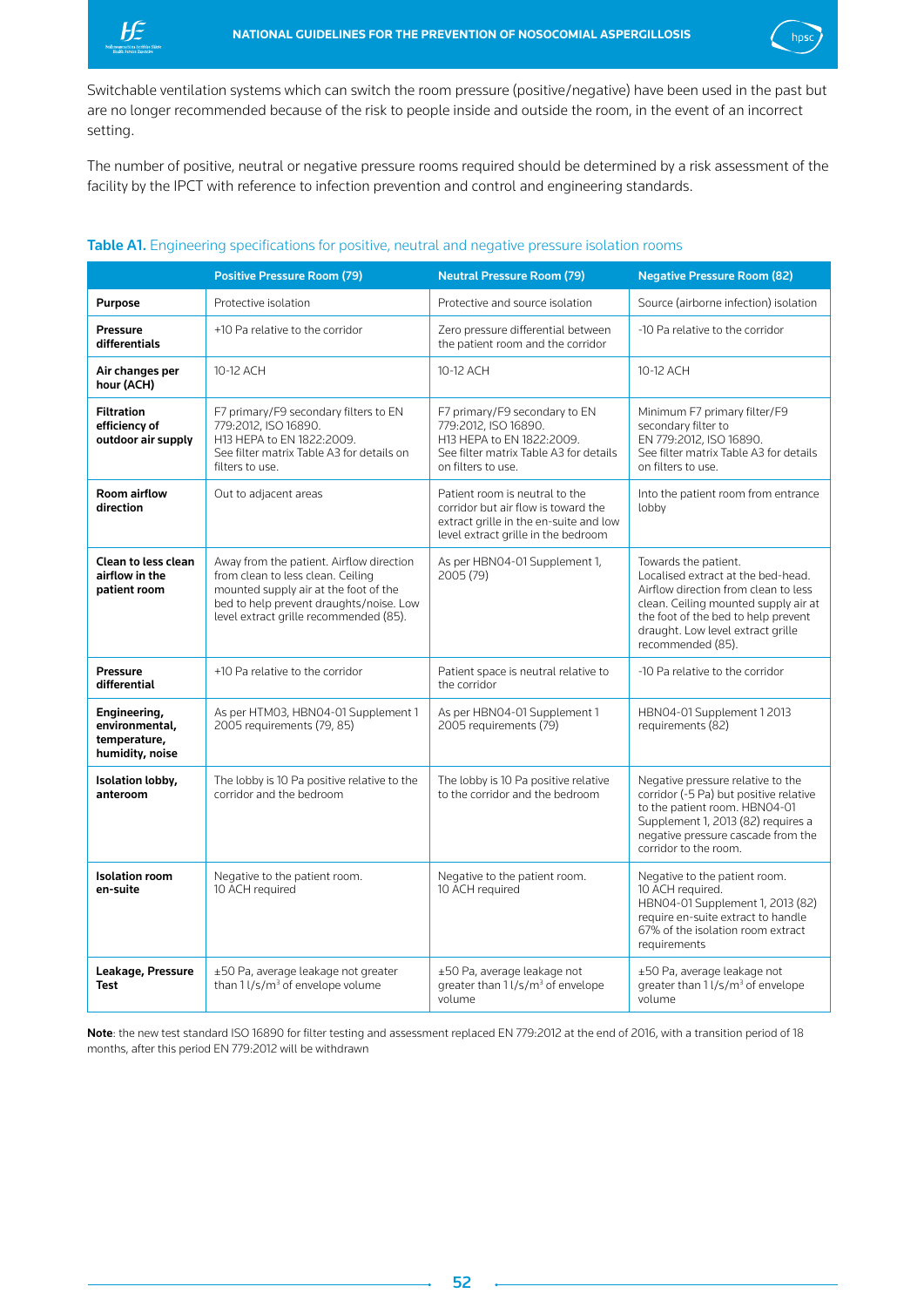<span id="page-53-0"></span>



## Appendix F: Commissioning and Validation of Ventilation Equipment and Systems

The process for testing, commissioning and validation should be clearly set out in the contract documents, having been agreed in advance with the relevant IPCT advisors and the Hospital/Estates representatives. The objective shall be to ensure that the Contractor achieves a satisfactory standard of construction and completion of all elements prior to issuing the Certificate for Substantial Completion.

The contract documents should provide for the following, inter alia, to be completed prior to substantial completion:

- The completion by the Contractor of all tests and commissioning reports required to verify the proper functioning of the works, services, equipment and systems.
- The carrying out of witnessed validation tests in the presence of the Hospital/Estates representatives.
- The training of hospital staff in the operation of new equipment and systems.
- The preparation of all as-built drawings, operation and maintenance manuals, test certificates and warranties for the specified systems to be issued at handover and for inclusion in the project Safety File.
- Advice to the Employer regarding the maintenance at optimum efficiency of the service systems and need for entering into maintenance contracts for the various systems installed.

The ventilation systems are to be commissioned in accordance with HTM03-01 (85, 86) requirements. The AHU will be commissioned in accordance with HTM-03-01 (85, 86) and the European standard EN 1886:2007 and EN 13053:2006+A1:2011 (124, 125). Validation shall be provided by a competent independent third party.

Manufacturers' test certificates must be provided for all filters; fine filter grades to comply with the European standard EN 799:2012, ISO 16890, while HEPA filters to comply with EN 1822:2009. Filters should be inspected or tested *in situ*. Fine filter grades to EN 799:2012, ISO 16890 should be visually inspected to ensure that they are free from tears or other damage at time of installation. They should be a good fit in their housing with no obvious gaps that could allow bypass. HEPA filters should be checked with a particle counter using the method set out in EN 1822:2009 for *in situ* aerosol testing.

Isolation rooms should be tested for air permeability as detailed in HBN04-01 Supplement 1, 2013 Appendix II (82). Test pressures should be 50 Pa. Testing should be undertaken following initial commissioning and thereafter retested at least annually to ensure conformity.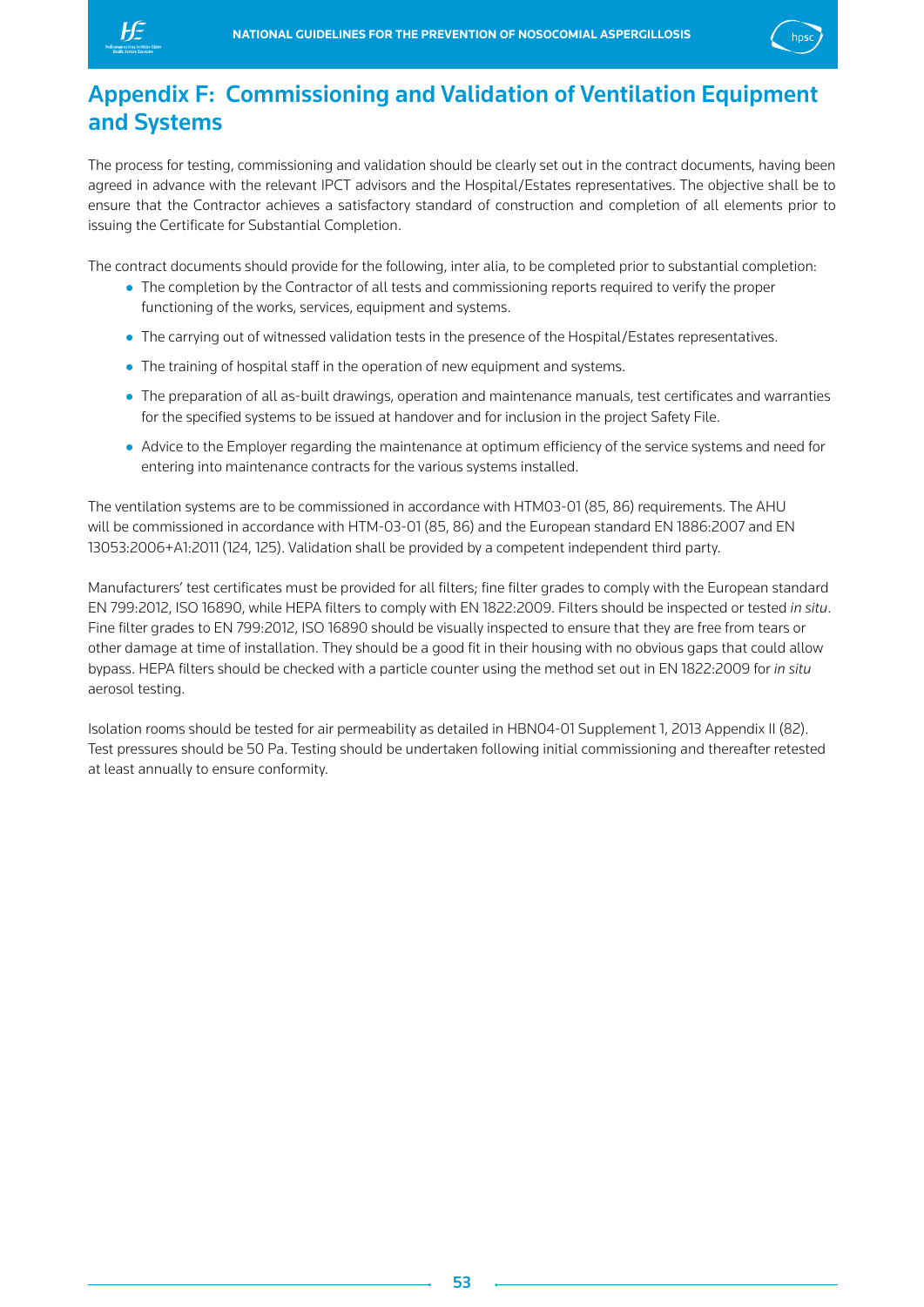<span id="page-54-0"></span>



## Appendix G: General Air Filter Selection Guidelines

The careful selection and application of air filters in ventilation systems and air handling unit (AHU) applications has never been more important for the reasons outlined below. The main issues that decide selection are:

- 1. The filter efficiency as this will determine the indoor air quality with respect to particulates.
- 2. The energy efficiency of the filter as energy will be the major cost element during the life cycle of the filter.

These two issues are linked. Below is a list of points, which should also be carefully considered.

- a. Have the air filters been selected in line with the recommendations of EN 13779:2007? This standard advises minimum secondary filter efficiency of filters.
- b. Have the filters been tested to air filter test standard EN 779:2012, ISO 16890 for particulate efficiency? The 2012 standard is important, because it highlights the drop in performance with some filter types. When the electrostatic charge in the media is discharged over the first few days of use, the performance of some filter types drops off significantly. Ask to see performance data and an EN 779:2012, ISO 16890 test certificate. This will show both un-discharged and discharged filter efficiency.
- c. Check to see if the performance data for the filters you are considering have been independently tested. Is the filter range Eurovent accredited and therefore can be specified with confidence? Reliable data are important especially when making long-term life cycle costing analysis and assessing infection control risks.
- d. Always select air filters that are used within their rated performance but have the lowest pressure drop that can be achieved within the design constraints of the project. The working pressure drop dictates the energy consumption of the filter. Always allow adequate length on filter sections where possible in an AHU as this enables the best filter arrangement for optimum filter efficiency and energy efficiency. Specify a minimum media area for each filter. This is required to optimise filter and energy efficiency. The European standard EN 13053 (rating and performance for units, components and sections of AHUs) states "if a single stage filter system is used, a minimum of filter class F7 shall be fitted."
- e. Front withdrawal filter mounting frames in the AHU will limit air bypass. EN 1886:2007 (124) states that "air bypass around the filter cells will decrease the effective efficiency of the filter, especially a high efficiency one".
- f. Always use air filter life cycle costing (LCC) where possible because it will enable filter costs to be minimised throughout the life cycle of an AHU or air system over what could be a 20 year period. Compare the LCC results with the Eurovent filter energy ratings.
- g. In terms of energy ratings, filters should be specified as having a minimum energy rating of "B" according to Eurovent 4/11 (Energy efficiency classification of air filters for general ventilation purposes).

To summarise, ventilation system secondary filters should be selected to EN 13779:2007 guidelines. Air filters should be tested in accordance with EN 779:2012, ISO 16890 with a type test certificate available to give both the discharged and initial efficiency for the filters. The air filter manufacturer should be independently accredited by Eurovent to guarantee published data is accurate. Air filters should be manufactured under approved quality system EN 9001:2000. Request filter test certificate EN 779:2012, ISO 16890 that shows any loss in particulate efficiency is not significant in terms of its long-term performance.

## EN 1822 classification of HEPA and ULPA filters:

The European Committee for Standardisation (CEN) has launched EN 1822 for classification and testing of HEPA and ultra low penetration air (ULPA) filters based on filter efficiency at the most penetrating particle size (MPPS). Testing per EN 1822 is normally done with an aerosol probe which can be moved over the entire surface of the filter. This moving of the aerosol probe, or scanning, results in the measurement of many local collection efficiencies. These local efficiencies can be used to calculate the overall efficiency of the filter or the "leak rate" of a specific area of the filter. The overall efficiency calculation is often termed the integral value, while the leak rate is often termed the local value. When it comes to filtration, we should note that the factory test EN 1822 cannot be performed on site as the test equipment and method differs. When testing on site not only is the filter considered, but so is the housing that accommodates it. The EN 1822 standard, rates the efficiency/leak rate at the MPPS however, this cannot be determined on site. So the efficiency of these filters is tested for the ratio of the particle count downstream of the filter to the particle count upstream. Various type aerosols (smoke) are used to perform this test and the known mean particle size has been established for these products. In most cases where filters are tested an efficiency of 0.01% is considered a pass. For the discrete particle counter (DPC) test the filter face is sampled at several points to establish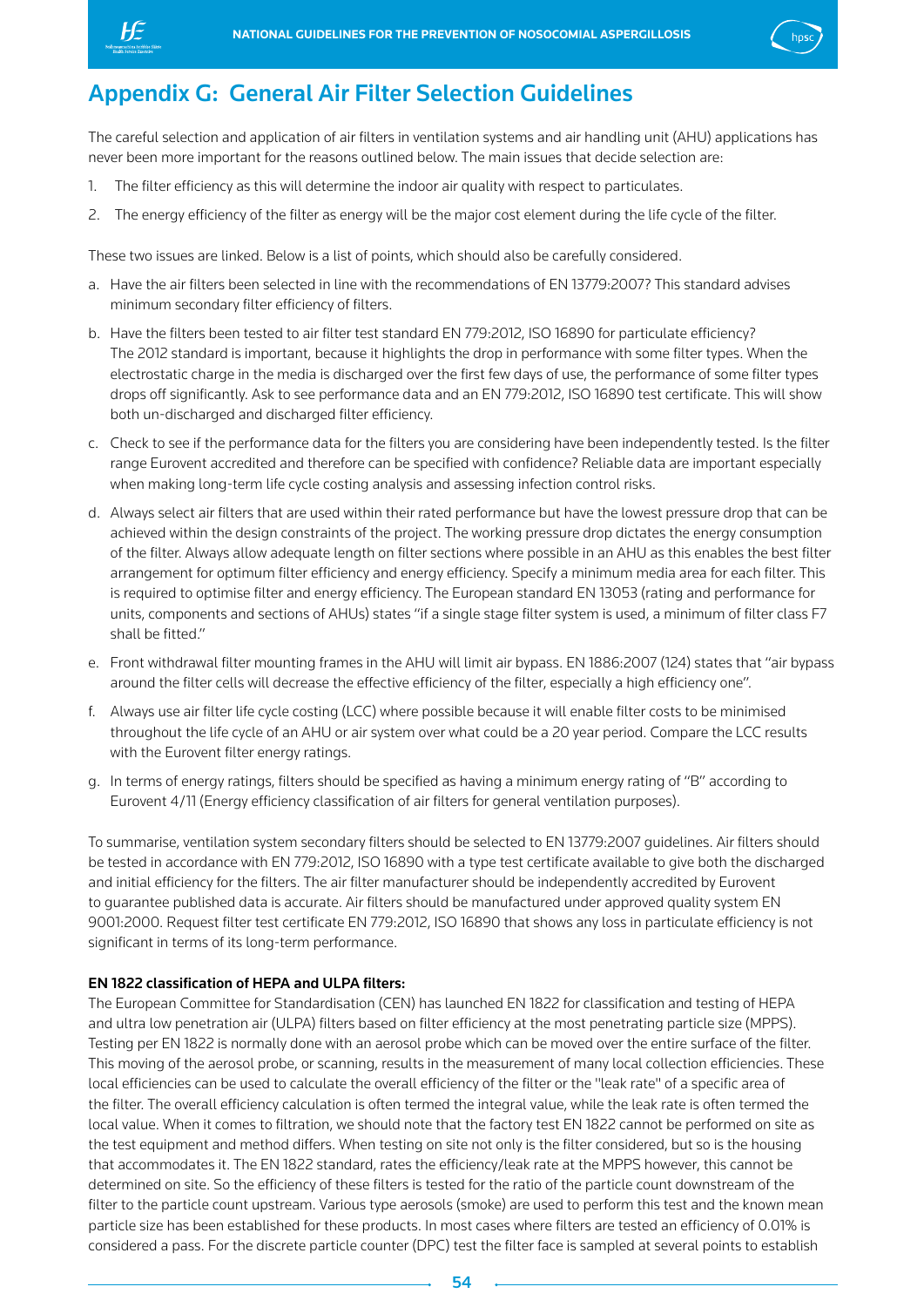<span id="page-55-0"></span>



the smallest non-penetrating particle size. This will directly relate to the grade of filter under test. The filter face, its seal and housing, are then scanned and if a significant number of particles at or above this size are detected there is deemed to be a leak at or near the test position. Should the HEPA filter fail this test it must be replaced. Should the filter mounting seal or housing fail this test, it may be repaired and the test repeated. It's important that the complete filter installation is tested to EN 1822, DIN 1946 and EN 14644 method of testing for the determination of filter installation leaks. The following table shows the various classifications of high-efficiency filters per EN 1822.

## Table A2. Classification of EPA, HEPA and ULPA filters as per EN 1822

|                        |                                   | <b>Integral value</b> | <b>Local value</b>                |                          |  |
|------------------------|-----------------------------------|-----------------------|-----------------------------------|--------------------------|--|
| <b>Filter</b><br>class | <b>Collection efficiency</b><br>% | <b>Penetration %</b>  | <b>Collection efficiency</b><br>% | <b>Penetration %</b>     |  |
| E10                    | 85                                | 15                    | $\overline{a}$                    | $\overline{\phantom{0}}$ |  |
| E11                    | 95                                | 5                     | $\overline{\phantom{0}}$          | $\overline{\phantom{a}}$ |  |
| E12                    | 99.5                              | 0.5                   | $\overline{\phantom{0}}$          | $\overline{\phantom{a}}$ |  |
| H13                    | 99.95                             | 0.05                  | 99.75                             | 0.25                     |  |
| H <sub>14</sub>        | 99.995                            | 0.005                 | 99.975                            | 0.025                    |  |
| U15                    | 99.9995                           | 0.0005                | 99.9975                           | 0.0025                   |  |
| U16                    | 99.99995                          | 0.00005               | 99.99975                          | 0.00025                  |  |
| U17                    | 99.999995                         | 0.000005              | 99.9999                           | 0.0001                   |  |

## The filer class descriptions are:

EPA 10 - EPA 12: Efficiency Particulate Air Filters HEPA 13 - HEPA 14: High Efficiency Particulate Air Filters ULPA 15 - UPLA 17: Ultra Low Penetration Air Filters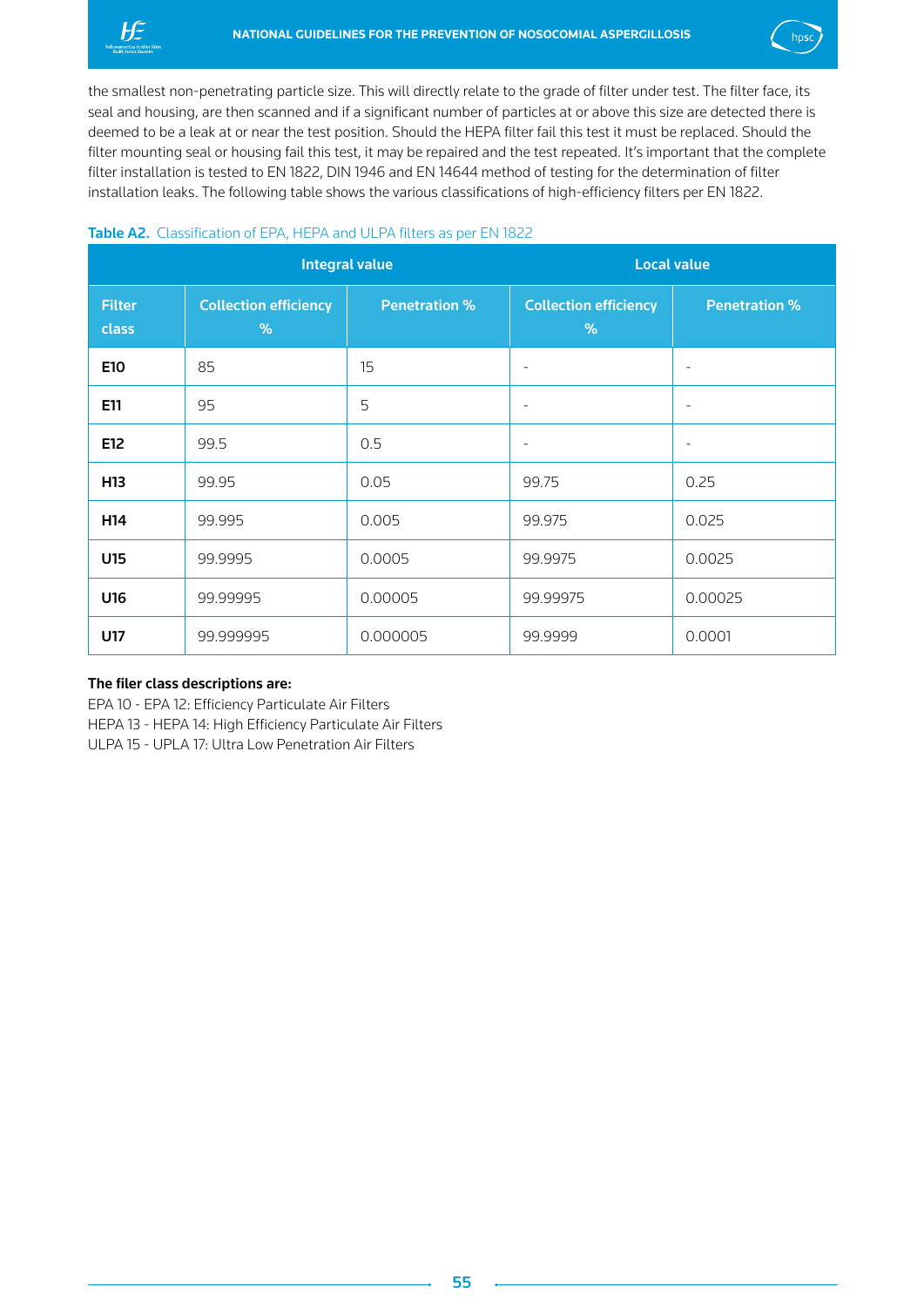

## *Aspergillus* spore filter recommendations

These recommendations are given under two categories:

- 1. *Aspergillus* and other fungi (spore size 2.5-3.5 μm): Based on the particle size of the *Aspergillus* spore of 2.5-3.5 μm where an F7 primary filter and an F9 secondary filter are installed in compliance with EN 779:2012 this is adequate for the protection of at-risk patients classified in Group 2 (see Chapter 2, Section 2.2). The filters must be installed, commissioned and independently validated to prevent entry of this spore size into the ventilation system. Under the EN 779:2012 the F9 will have a minimum life efficiency (MLE) of 70%, so in order to reduce the risk to patients the MLE value should be quoted at 85-86% at 0.4 μm for an F9 filter and 55% for an F7 filter. The *Aspergillus* spore size in the range of 2.5-3.5 μm is removed by this F7/F9 filter arrangement with minimum life efficiencies of 55% and 86%, respectively. However, it is important to take into consideration that the air will take the route of least resistance; all frames should be secure and let no air by-pass. This risk is greater with bag filter frames as the quality of the seal would not be as efficient as that provided with a HEPA installation. An F7 filter (EN 779:2012) must be installed upstream of the F9 secondary filter. A risk assessment should be implemented before deciding on the final filter selection and arrangement to determine if an F7/F9 filter arrangement is adequate without the need for HEPA filtration. If an F7/ F9 filter arrangement is chosen for the Group 2 at-risk patients this could mean that no significant alterations are required to some existing AHUs if the risk assessment deemed that filter selections with an MLE of 86% for an F9 filter at 0.4 μm and F7 pre-filter with an MLE of 55% is acceptable. This arrangement with the correct MLE, properly installed, will satisfy the requirement to capture particles in the range 2.5-3.5 μm. This filter arrangement will satisfy the majority of Group 2 applications where the *Aspergillus* spore size to be removed is in the range of 2.5-3.5 μm and subject to an infection control risk assessment to determine if HEPA filters need to be installed.
- **2. For fungi with a particle size of 2.5 μm and lower:** To quarantee 100% efficiency it is necessary to install an H13 HEPA filter where required for patients in Groups 3 and 4 (see Chapter 2, Section 2.2). Where HEPA filters need to be installed always use filters with a large surface area. This will reduce the running cost and prolong their lifetime.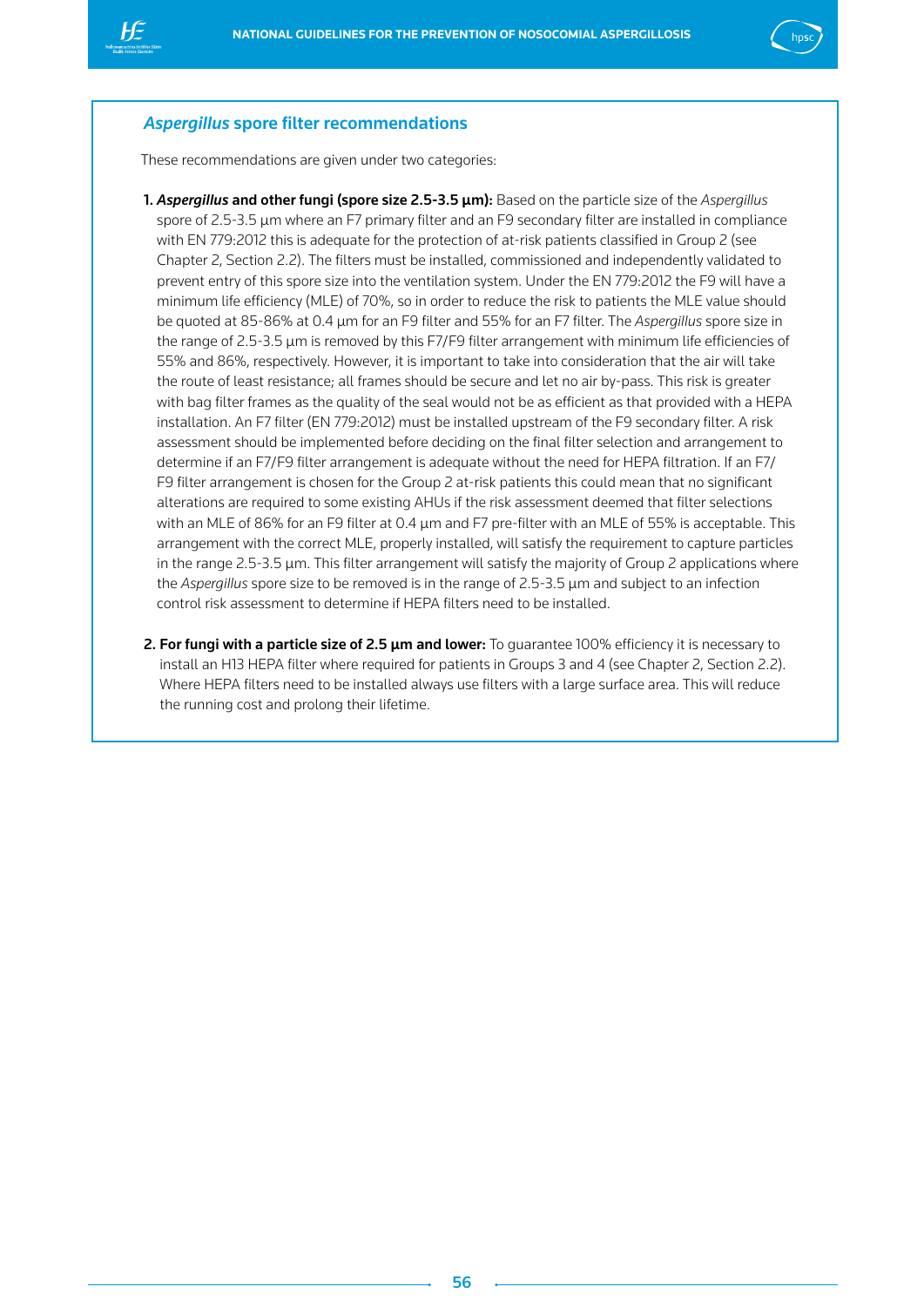



#### General Recommendation

Avoid using filters that will lose their efficiency after a short time in service. Use filters that maintain their efficiency over their lifetime. A minimum MLE% of 55% at 0.4 μm for an F7 and 86% for an F9 will also protect the AHU equipment, ductwork, patients and staff by delivering a good level of indoor air quality. Use filters with large surface area; this will reduce energy costs and prolong the life of the filters.

### Summary and Conclusions

The purpose of this section is to address what filtration level is required to filter the *Aspergillus* spore size of 2.5-3.5 μm. However, it must be remembered that an F9 filter, according to the standard (EN 779:2012), is only required to have a lower minimum efficiency of 70%. To reduce the risk to patients and reduce the need for HEPA filters for Group 2 patients, it should be stated that the MLE value should be 85-86%. If lower grade F9 filters are installed it will be necessary to upgrade to an E10 filter (EN 1822) for the purpose of filtering *Aspergillus* to prevent the risk associated with an F9 being supplied with the lower efficiency. There will be additional cost implications both in purchase terms but also more energy costs for lower risk applications. There is always the risk that a lower grade F9 filter with a reduced MLE may be installed, hence, it is safer to specify the MLE at 86% for an F9 and 55% for an F7 and install the same filter specifications for all applications to avoid ambiguity and guarantee certainty in the quality of the primary air supply.

For high and very high-risk patients (Groups 3-4), a higher grade of filter configuration F7/F9/H13 is recommended to provide an MLE of 100%. See HBN04-01 Supplement 1, 2005 (79) for the test method to be applied to provide the necessary assurance regarding air leakage into or out of at-risk locations. The rooms must be pressure tested to both +50 Pa and -50 Pa whereby the average leakage must be below  $11/s/m^3$  of the room volume (79). All filtration systems including frames must be maintained and checked periodically as required by the standards. This is the only way in which assurance can be provided on the quality of air delivered. Filter systems should be monitored via BEMS systems in accordance with HTM03 requirements. The big advantage of specifying a HEPA filter installation is that high efficiency air filters can also capture ultrafine particles 2.5 μm diameter and below. They provide a greater degree of protection in capturing particles smaller than the *Aspergillus* spore size of 2.5-3.5 μm. Therefore, for Group 3 and 4 at-risk patients an F7/F9/H13 filter sequence configuration is recommended (Table A3).

It is critical that the ventilation system design incorporates an integrated approach and is installed in accordance with current standards such as HTM03; otherwise it will be impossible at commissioning/handover stage to accept the system as complying with HTM03. For lower risk Group 2 patients and construction/renovation activities A and C which are minor works, an F7/F9 filter arrangement with MLE of 55% and 86% at 0.4 μm installed and maintained to current standards is a reasonable approach for existing and new systems subject to infection control risk assessment. This risk assessment will determine if additional HEPA H13 filter is required to provide a higher MLE to capture particles below 2.5 μm. For all specialist healthcare ventilation systems it is essential and critical that the systems are commissioned and validated by an independent competent engineer who neither designed nor installed the system. No matter what technical engineering solution is proposed it must be applied in tandem with a stringent user operational protocol. An F7/F9/H13 filter configuration is recommended for all Group 3 and 4 patients and construction work type B and D. An F7/F9 filter combination with MLE of 55% and 86% is recommended as the minimum for all Group 2 patients and construction work type A and C. An infection control risk assessment will determine if HEPA filtration is required for Group 2 application in addition to the F7 pre-filter and F9 secondary filter noted above.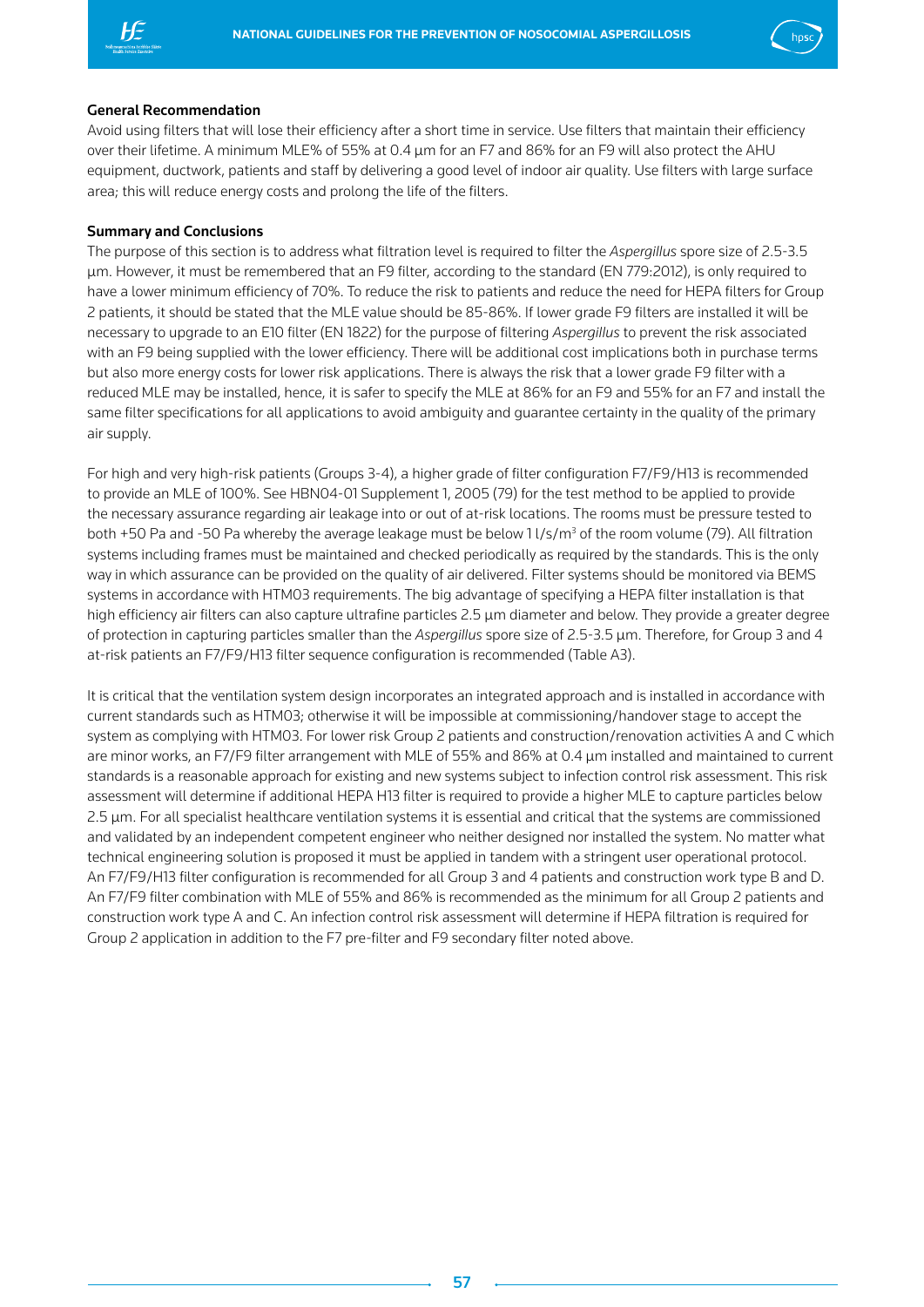<span id="page-58-0"></span>



### Table A3. *Aspergillus* engineering and filter risk assessment table/matrix

| <b>Population</b><br><b>Risk Group*</b> | <b>Construction</b><br><b>Renovation</b><br><b>Activity</b> | <b>Ventilation</b> | <b>Supply Filter</b><br><b>Sequence</b><br>Bag/Bag/HEPA | <b>Positive</b><br><b>Pressure</b><br><b>Pascals</b> | Air<br><b>Change</b><br>Rate<br>(ACH) | <b>Ventilation and overall</b><br><b>System Standards</b><br>compliance |
|-----------------------------------------|-------------------------------------------------------------|--------------------|---------------------------------------------------------|------------------------------------------------------|---------------------------------------|-------------------------------------------------------------------------|
| $\overline{4}$                          | D                                                           | S/E                | F7/F9/H13                                               | 10 Pa                                                | $10-12$                               | HTM03, HTMs, HBNs                                                       |
|                                         | $\mathsf{C}$                                                | S/E                | F7/F9/H13                                               | 10 Pa                                                | $10 - 12$                             | HTM03, HTMs, HBNs                                                       |
|                                         | B                                                           | S/E                | F7/F9/H13                                               | 10 Pa                                                | $10 - 12$                             | HTM03, HTMs, HBNs                                                       |
|                                         | $\overline{A}$                                              | S/E                | F7/F9/H13                                               | 10 Pa                                                | $10 - 12$                             | HTM03, HTMs, HBNs                                                       |
| $\overline{3}$                          | D                                                           | S/E                | F7/F9/H13                                               | 10 Pa                                                | $10 - 12$                             | HTM03, HTMs, HBNs                                                       |
|                                         | $\mathsf{C}$                                                | S/E                | F7/F9/H13                                               | 10 Pa                                                | $10 - 12$                             | HTM03, HTMs, HBNs                                                       |
|                                         | B                                                           | S/E                | F7/F9/H13                                               | 10 Pa                                                | $10 - 12$                             | HTM03, HTMs, HBNs                                                       |
|                                         | $\overline{A}$                                              | S/E                | F7/F9/H13                                               | 10 Pa                                                | $10 - 12$                             | HTM03, HTMs, HBNs                                                       |
| $\overline{c}$                          | D                                                           | S/E                | F7/F9/H13                                               | 10 Pa                                                | $10 - 12$                             | HTM03, HTMs, HBNs                                                       |
|                                         | B                                                           | S/E                | F7/F9/H13                                               | 10 Pa                                                | $10 - 12$                             | HTM03, HTMs, HBNs                                                       |
|                                         | $\mathsf{C}$                                                | $\mathsf{S}$       | F7/F9**                                                 | 10 Pa                                                | $10 - 12$                             | HTM03, HTMs, HBNs                                                       |
|                                         | $\overline{A}$                                              | S                  | F7/F9**                                                 | 10 Pa                                                | $10 - 12$                             | HTM03, HTMs, HBNs                                                       |

\*As outlined in Section 2.2 of this document

#### S = Supply Air; E = Extract Air

\*\* An infection control risk assessment will determine if HEPA filtration is required for Group 2 application in addition to the F7 pre-filter and F9 secondary filter arrangement as specified above.

Filter bypass leakage shall meet the EN 1886 requirements for at least F9 class filter with a maximum filter bypass leakage rate of 0.5% for both first (F7) and second stage (F9) filters. For each filter section provided within the air handling unit, the filter bypass leakage shall be tested separately. For bag filters as per EN 13053:2006+A1:2011 (125) the filter area should be at least 10 m<sup>2</sup> per 1 m<sup>2</sup> equipment cross-section .The seals used shall be of a closed cell type shall not absorb any moisture and shall not form a nutrient substrate for micro-organisms. A permanent tight fit shall be guaranteed for the seal (e.g. operation from the dusty air side).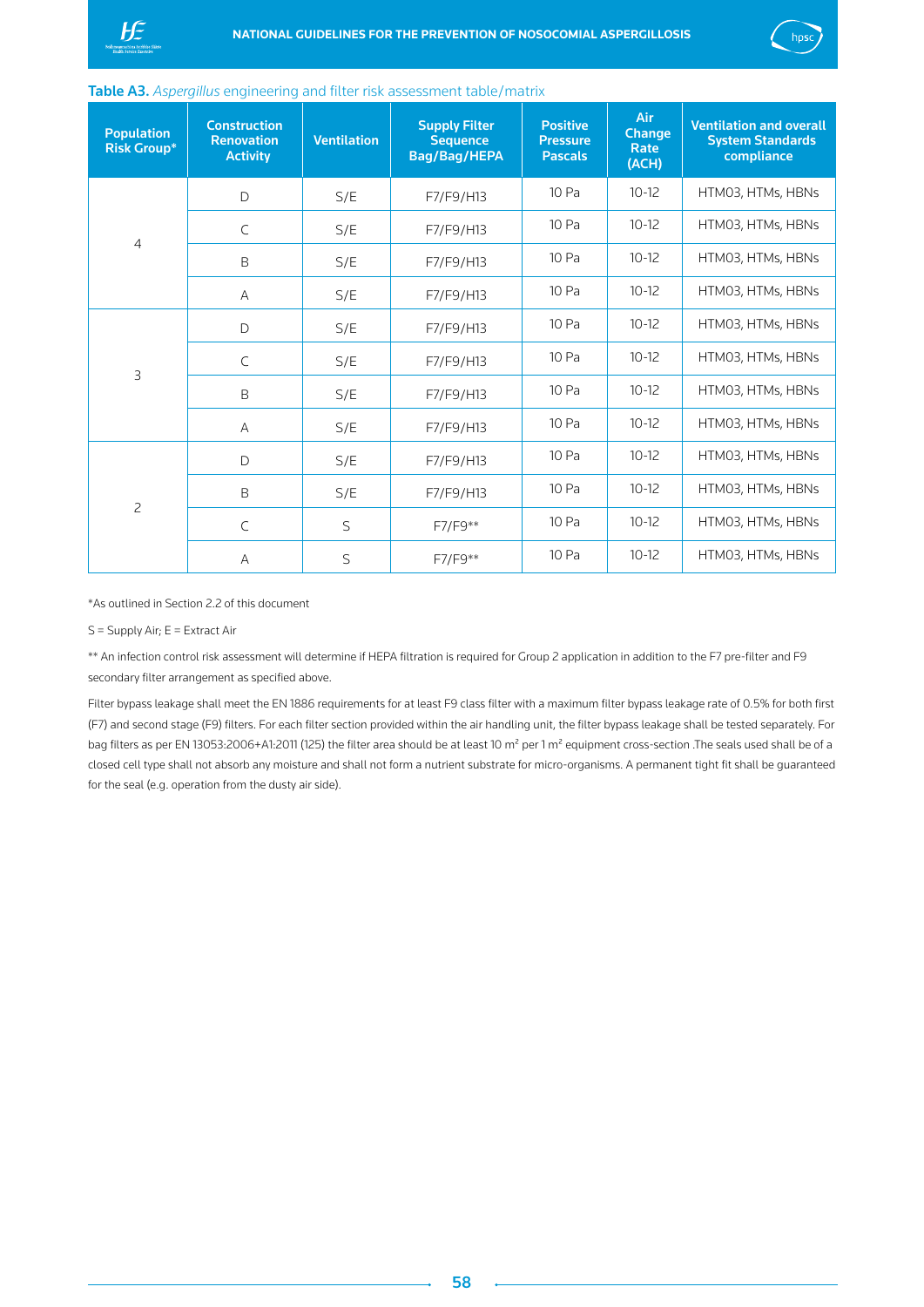<span id="page-59-0"></span>



## Appendix H: ISO 16890 - Air filters for General Ventilation

The ISO 16890 standard was published towards the end of 2016 and consists of four parts, under the general title "Air filters for general ventilation". This new standard will co-exist with EN 779:2012 until mid-2018. After this period, ISO 16890 will become the one global international standard for testing and classification of air filters and will create a significant harmonisation for the filtration industry.

The new ISO 16890 standard filter efficiencies will be determined based on particulate matter size classes PM<sub>1</sub>, PM<sub>2.5</sub> and PM<sub>10</sub>. With the introduction of the new ISO 16890 standard, actual operating conditions will be more effectively taken into account. Instead of considering only the particle size 0.4 μm, as previously with EN 779:2012, a broad range between 0.3  $\mu$ m and 10  $\mu$ m will be used to determine separation efficiencies for particulate matter fractions PM<sub>10</sub> PM $_{2.5}$ and PM $_{\rm l}$ . For example, PM $_{\rm l}$  means all particulate matter with size range of 0.3 μm – 1.0 μm.

A prerequisite for each group is that a filter captures at least 50% of the appropriate particle size range. If a filter, for example, captures more than 50% of PM<sub>1</sub> particles, it will be grouped as an ISO ePM<sub>1</sub> filter. The respective efficiency is then reported, rounded in 5% increments. Therefore, air filters will now be rated, for example, as ISO ePM, 80%. In other words, the filter separates 80% of PM<sub>1</sub> particles. As a result, classes in the strict sense of the previous EN 779:2012 or ASHRAE 52.2 will no longer exist. Alongside fine dust filters, the new ISO standard also evaluates coarse dust filters as ISO coarse i.e. filters that capture less than 50% PM<sub>10</sub>. Note, ISO 16890 (all parts) refers to particulate air filter elements for general ventilation having an ePM<sub>1</sub> efficiency less than or equal to 99% and a PM<sub>10</sub> efficiency greater than 20% when tested as per the procedures defined within parts 1-4 of the ISO 16890 standard. In the context of healthcare applications and aspergillus spore size the focus needs to be on ePM<sub>1</sub> classification of filter.



## Figure A4. ISO 16890 filter classification

Efficiency values are measured and correlated into four efficiency ranges.

Note: For ePM<sub>1</sub> and ePM<sub>2.5</sub>, measurements are made before <u>and</u> after discharge of filter, the reported efficiency is an average between the new and discharged efficiency, both need to be 50% or greater.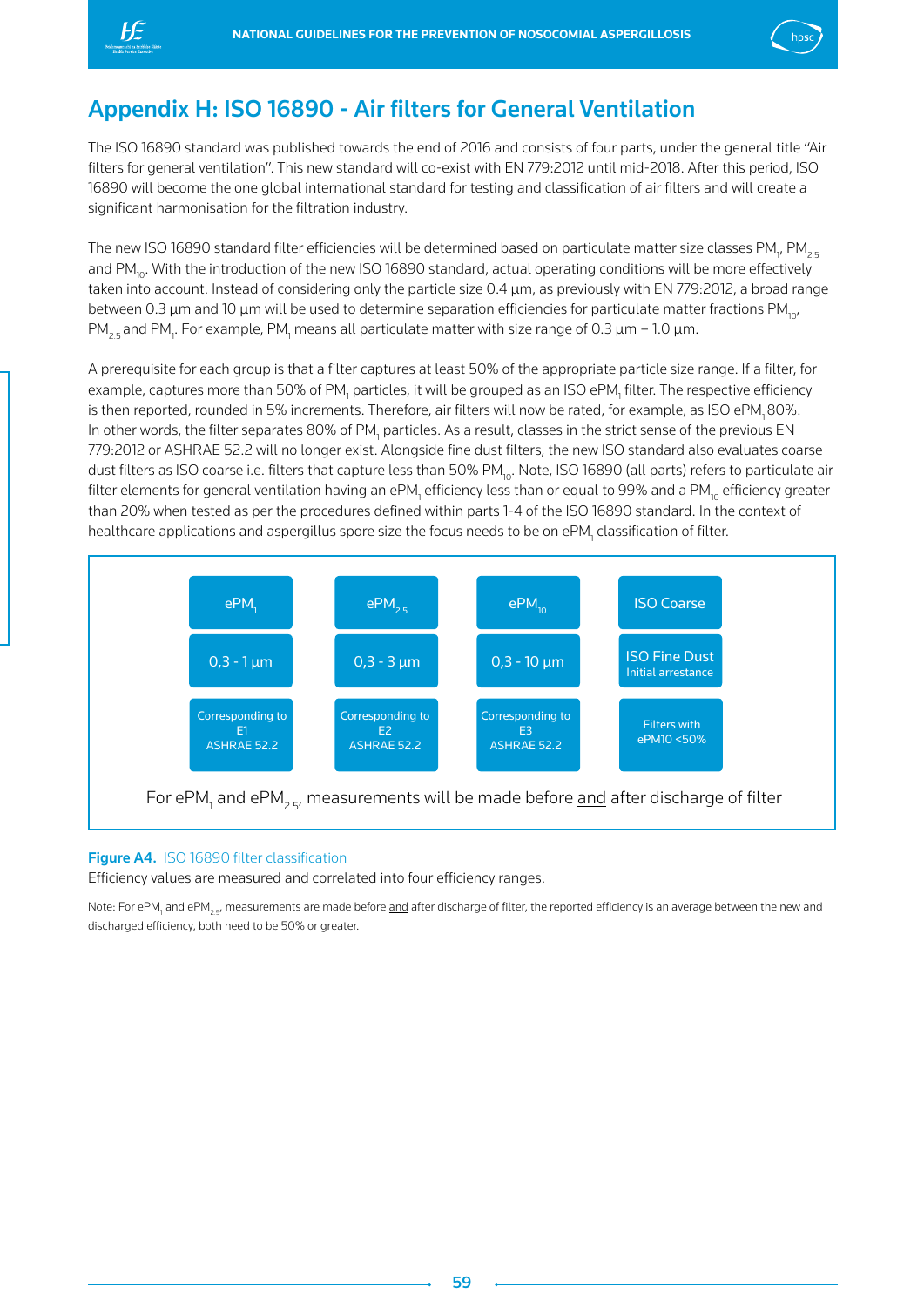<span id="page-60-0"></span>



## Table A4. ISO 16890 classification table

| PM, classification                                                                                                                                                                                                                     | $PM_{25}$ classification                                                                                                                                                                                                                                                   | $PM_{10}$ classification                                                                                                                                                                                                                                                   | Coarse                                                 |
|----------------------------------------------------------------------------------------------------------------------------------------------------------------------------------------------------------------------------------------|----------------------------------------------------------------------------------------------------------------------------------------------------------------------------------------------------------------------------------------------------------------------------|----------------------------------------------------------------------------------------------------------------------------------------------------------------------------------------------------------------------------------------------------------------------------|--------------------------------------------------------|
| ePM <sub>1</sub> [95%]<br>ePM <sub>1</sub> [90%]<br>ePM <sub>1</sub> [85%]<br>ePM <sub>1</sub> [80%]<br>ePM,[75%]<br>ePM <sub>1</sub> [70%]<br>ePM <sub>1</sub> [65%]<br>ePM <sub>1</sub> [60%]<br>ePM <sub>1</sub> [55%]<br>ePM,[50%] | ePM <sub>25</sub> [95%]<br>ePM <sub>25</sub> [90%]<br>ePM <sub>25</sub> [85%]<br>ePM <sub>25</sub> [80%]<br>ePM <sub>25</sub> [75%]<br>ePM <sub>25</sub> [70%]<br>ePM <sub>25</sub> [65%]<br>ePM <sub>25</sub> [60%]<br>ePM <sub>25</sub> [55%]<br>ePM <sub>25</sub> [50%] | ePM <sub>10</sub> [95%]<br>ePM <sub>10</sub> [90%]<br>ePM <sub>10</sub> [85%]<br>ePM <sub>10</sub> [80%]<br>ePM <sub>10</sub> [75%]<br>ePM <sub>10</sub> [70%]<br>ePM <sub>10</sub> [65%]<br>ePM <sub>10</sub> [60%]<br>ePM <sub>10</sub> [55%]<br>ePM <sub>10</sub> [50%] | Arrestance reported in 5%<br>increments starting at 5% |
| <b>Requirement:</b><br>$\geq$ 50% initial efficiency<br>$\geq$ 50% discharged efficiency                                                                                                                                               | <b>Requirement:</b><br>$\geq$ 50% initial efficiency<br>$\geq$ 50% discharged efficiency                                                                                                                                                                                   | <b>Requirement:</b><br>$\geq$ 50% initial efficiency<br>No discharge requirement                                                                                                                                                                                           | No discharge requirement                               |

## Table A5. Filter classification based on EN 779:2012 and ISO 16890

| EN 779:2012<br><b>Filter classification</b> | <b>ISO 16890</b><br><b>Typical efficiencies</b><br>against PM, | <b>ISO 16890</b><br><b>Classification</b> |
|---------------------------------------------|----------------------------------------------------------------|-------------------------------------------|
| F7                                          | 50-75%                                                         | ISO ePM, (50%) to ISO ePM, (75%)          |
| F9                                          | 85%-95%                                                        | ISO ePM, (85%) to ISO ePM, (95%)          |
| H <sub>13</sub>                             | 99.95% at MPPS*                                                | Not applicable <sup>+</sup>               |

\*MPPS, most penetrating particle size

†ISO 16890 standard deals with bag and panel fiters for now, but not HEPA filters, the latter covered by EN 1882

## Table A6. ISO 16890 filter groups

|                          |                          | <b>Class reporting</b>   |                                |                             |  |
|--------------------------|--------------------------|--------------------------|--------------------------------|-----------------------------|--|
| <b>Group designation</b> | ePM <sub>y</sub> min     | $ePM_{2.5}$ , min        | $\text{ePM}_{\text{no}}$ , min | value                       |  |
| <b>ISO Coarse</b>        |                          |                          | < 50%                          | Initial grav.<br>arrestance |  |
| ISO ePM <sub>10</sub>    | $\overline{\phantom{0}}$ | $\overline{\phantom{0}}$ | $>50\%$                        | $ePM$ <sub>10</sub>         |  |
| ISO ePM <sub>2.5</sub>   |                          | $>50\%$                  |                                | ePM <sub>2.5</sub>          |  |
| ISO ePM,                 | $>50\%$                  | -                        |                                | ePM.                        |  |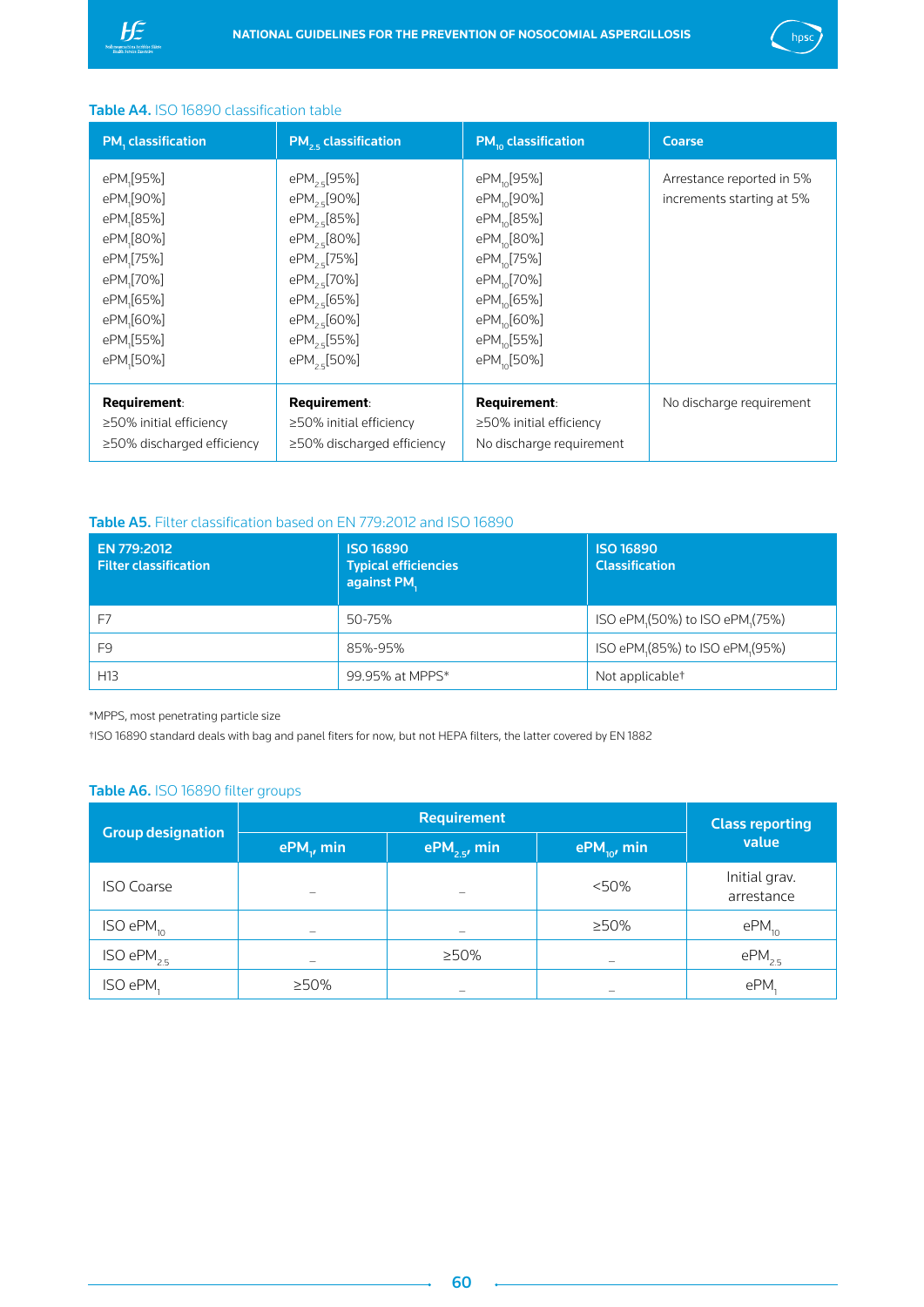<span id="page-61-0"></span>



## Appendix I: Checklist of Action Points in the Event of a Suspected Cluster of Cases of Nosocomial Aspergillosis

- IPCTs must be vigilant at all times for an increase in the number of cases of IA. Clinical teams should also be informed to report cases of suspected/proven IA to the IPCT, especially during periods of renovation/ construction work.
- The IPCT should undertake a preliminary investigation of the circumstances when an unexpected increase in number of suspected/proven cases is reported. The following should be assessed during this preliminary review:
	- o The number of cases and the strength of evidence of each case
	- o The time period when the cases occurred
	- o What are the host risk factors for IA?
	- o What is the ventilation system provided to the ward/clinical area?
	- o Is there nearby renovation/construction work?
	- o Are there any other patients in that ward/clinical area with *Aspergillus* spp. growing from respiratory samples?
	- o Are any records available from monitoring of air quality through *Aspergillus* CFUs or particle counts, including corresponding counts from the area outside the ward/clinical area? If so, these should be reviewed for evidence of ingress of *Aspergillus* spp.
	- o Air sampling of the clinical area should be considered at this stage.
	- o The ward/clinical area should be inspected for: evidence of dust, damage to infrastructure, e.g. to ceiling tiles, open windows; maintenance records of air ventilation systems that provide air supply to the ward/ clinical area.
- The results of the preliminary investigation should inform the IPCT whether or not a formal hospital investigation should be undertaken.
- If a formal hospital investigation is required, this will likely involve convening a multidisciplinary meeting comprising the IPCT with representatives of the clinical team(s) involved, the Microbiology Department, Estates Department, and Senior Management, and may quickly transform into the Outbreak Control Team (OCT) in accordance with local policy.
- The Public Health Department should be notified at this stage that a possible outbreak of nosocomial aspergillosis is under investigation.
- If not already completed, air sampling for *Aspergillus* spp. CFUs should be undertaken both within the affected ward and outside the ward to identify if there has been ingress of *Aspergillus* spp.
- Further consideration should be given to the need for:
	- o Antifungal prophylaxis for, at the least, high-risk (Group 3) and very high-risk (Group 4) patients.
	- o The employment of portable HEPA filtration units, pending further investigation of the ventilation system and possible sources of *Aspergillus*.
	- o Transfer of patients from the affected ward/clinical area may need to be considered if an ongoing source of *Aspergillus* is identified.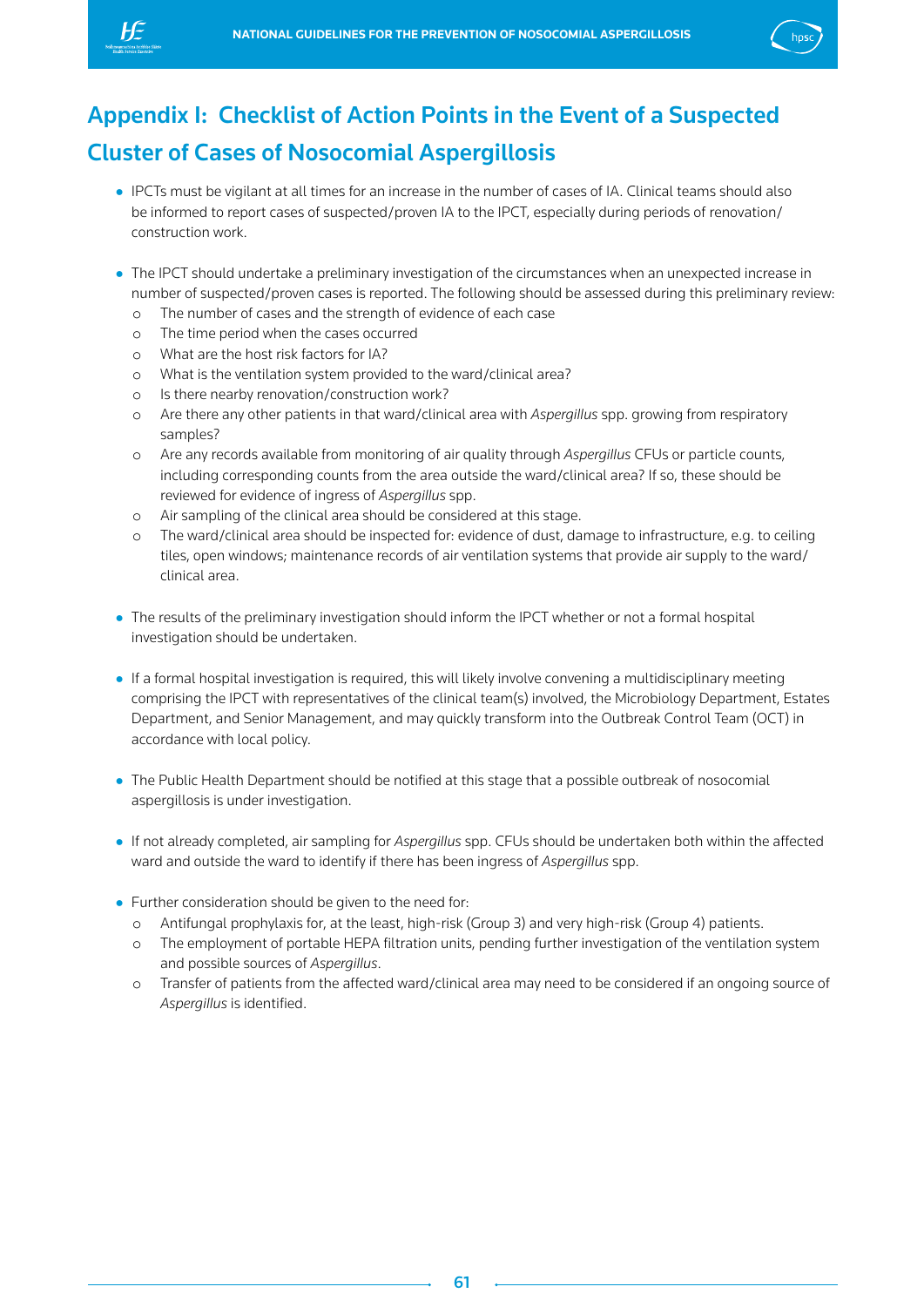<span id="page-62-0"></span>



## Appendix J: Information Leaflet on Aspergillosis during Construction **Activities**

### General Information

The purpose of this leaflet is to inform patients, relatives, healthcare workers and those involved in the activities of construction of the risk of aspergillosis during construction work. This leaflet should be considered as introductory information only.

Aspergilli are tiny fungi that cannot be seen by the eye but commonly occur in soil, water and decaying vegetation. They can also live in old buildings or in areas such as ventilation shafts. Many types of *Aspergillus* are found in nature but only a few species cause human diseases.

*Aspergillus* may be released into the air during construction/renovation/demolition activities. *Aspergillus* can be transported great distances by normal conditions such as air currents and wind. Small pieces of dirt or dust in the air are the main ways that *Aspergillus* travels and causes infection in hospitals. Hospital activities that generate dust such as maintaining the ventilation system, cleaning, vacuuming and dry dusting can also allow *Aspergillus* to travel through the air.

Patients who are undergoing high dose chemotherapy for leukaemia and related illnesses or who are having bone marrow, stem cell or other transplants, or who are having other forms of therapy which may suppress their immune system may be at risk of developing infection with this fungus in the lungs or other parts of the body. Healthy adults and children are not at increased risk of infection during construction work.

#### For the Patient

Should you be undergoing treatment in hospital which suppresses your immunity to infection you may become susceptible to developing infection with a fungus found in the environment called *Aspergillus.* Everyone breathes it into their airways and it normally doesn't do any harm. However, this fungus can be a major cause of illness if you become exposed to high numbers of *Aspergillus* in the air while your immunity is suppressed. This immunosuppression can be caused by an underlying blood cancer like leukaemia, by chemotherapy, or other immunosuppressive drugs e.g. drugs like corticosteroids, by stem cell or solid organ transplantation, or because of an underlying chronic lung condition. During building work every effort will be made to prevent the spread of *Aspergillus*. The medical team who are treating you will be in close communication with builders and the Microbiology/Infection Prevention and Control Team to make sure that the risk of spreading *Aspergillus* is kept to a minimum and will tell you if you need to take any special precautions.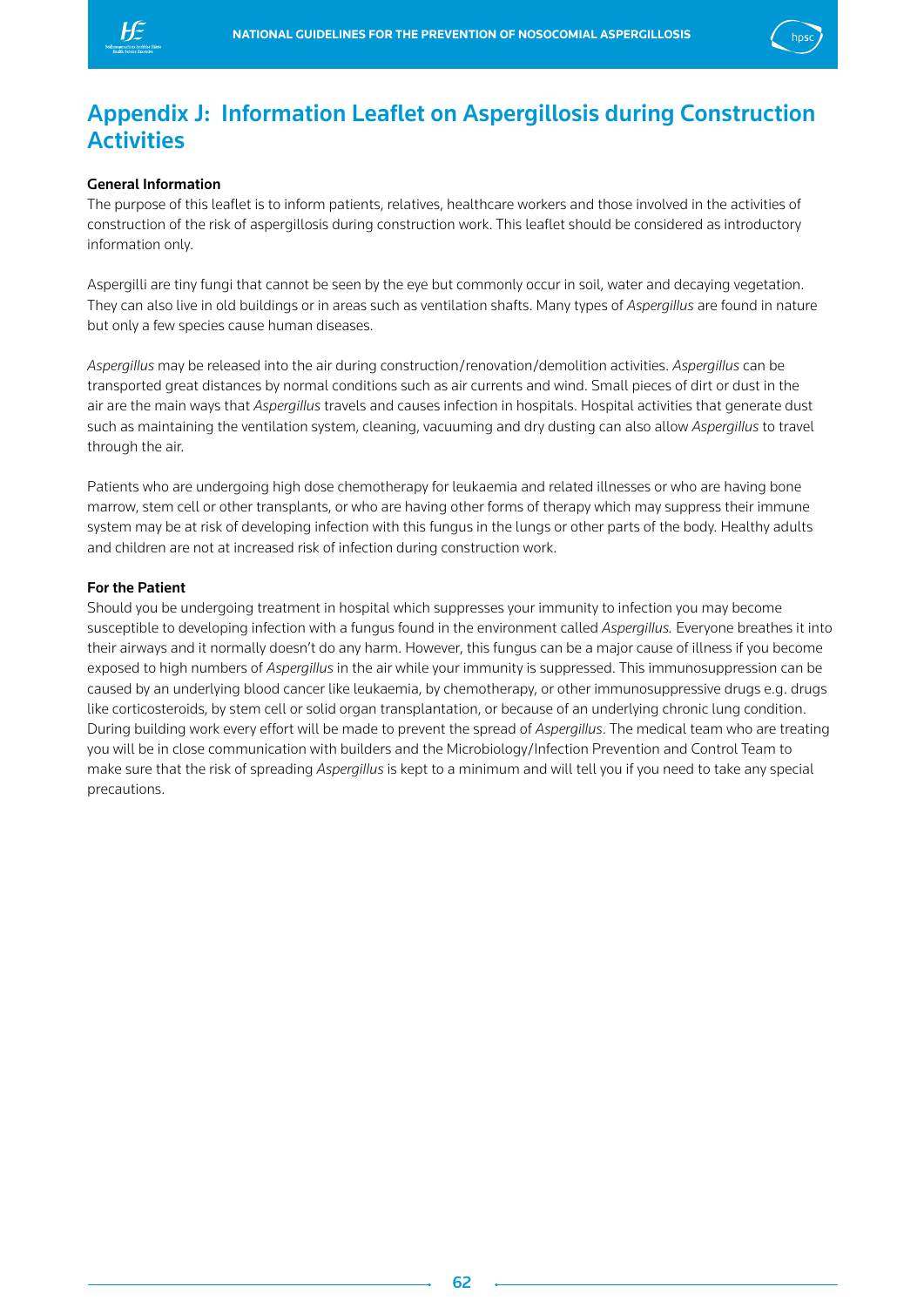



## Appendix K: Frequently Asked Questions (FAQs)

## What is *Aspergillus* and why is it a hazard for certain hospitalised patients?

*Aspergillus* is an environmental mould fungus that survives in soil and dust. Disturbance of these during hospital building, renovation or demolition work can generate airborne spores of the fungus which if inhaled by susceptible patients can lead to an often fatal lung infection called invasive aspergillosis.

## Which patients are at risk of developing invasive aspergillosis?

Severely immunocompromised patients such as those undergoing treatment for leukaemia, transplant recipients or those receiving long-term immunosuppressive therapies, e.g. steroids, are at risk of developing invasive aspergillosis. Patients in intensive care, particularly those with underlying chronic lung conditions e.g. Chronic Obstructive Pulmonary Disease (COPD) have more recently been identified as being at increased risk. On the basis of the known incidence of invasive aspergillosis in these patient populations an at-risk classification can be devised which guides the preventive measures needed for their protection during hospital building work.

## What preventive measures are effective to prevent nosocomial aspergillosis?

A risk assessment will help to devise a combination of measures that may include environmental dust control and cleaning, prevention of ingress of airborne spores from outside clinical areas, protective environments for highest risk patients, and antifungal drug prophylaxis.

## What type(s) of protective environment are used to prevent nosocomial aspergillosis?

HEPA-filtered positive pressure isolation rooms are the only type of protective environment for which there is a scientific evidence base. Recently, neutral pressure isolation rooms have been introduced which may provide some protection to at-risk patients but they have not been shown to reliably prevent ingress of fungal spores from outside the patient's isolation room.

## Which antifungal drugs are effective for prophylaxis against *Aspergillus* infection, and which patients should be prescribed them?

Published international guidelines show that the evidence for effective prevention of *Aspergillus* infection is limited to patients with haematological malignancies and those undergoing haematopoietic stem cell transplantation. The triazole Posaconazole has the strongest grade of recommendation in these groups.

## Is there concern about triazole antifungal drug resistance in *Aspergillus*?

Resistance to the triazoles in the main pathogenic species *Aspergillus fumigatus* has been reported in an increasing number of countries. To date, the prevalence of drug resistance is variable and unpredictable. Ideally all clinical isolates of *A. fumigatus* from at-risk patients should be tested *in vitro* for susceptibility to triazoles. Other *Aspergillus* species are less commonly identified as pathogens in this setting but have less predictable susceptibility to triazoles.

## Should clinical areas with at-risk patients be monitored by environmental air sampling?

Routine air sampling is not recommended; however, where major works are to be undertaken it may be useful to establish baseline levels of *Aspergillus* in the air and continue to monitor during construction work in order to detect increased counts which will prompt additional preventive measures.

## Is aspergillosis difficult to diagnose?

Yes, because clinical symptoms and signs are not specific to invasive aspergillosis and a definitive diagnosis by e.g. lung tissue biopsy is often not feasible. A combination of clinical, radiological, and laboratory criteria help to identify patients with probable invasive aspergillosis. These measures should be employed as part of monitoring at-risk patients during any construction activities.

## Do all patients who develop evidence of invasive aspergillosis acquire it from the hospital environment?

No, some patients may be admitted to hospital with *Aspergillus* infection that is not clinically manifested but only when they receive intensive immunosuppression do they develop clinical signs and symptoms.

## What measures should be taken before a hospital project associated with potential release of airborne *Aspergillus* spores is started?

All interested parties must be informed in advance of the scope and activity of the planned project. The Hospital Infection Prevention and Control Team will advise on which clinical areas with at-risk patients may become affected and what appropriate preventive measures are required. Tender documents must comply with national and local guidelines on prevention of nosocomial aspergillosis. A permit to work will be required for each phase of the project.